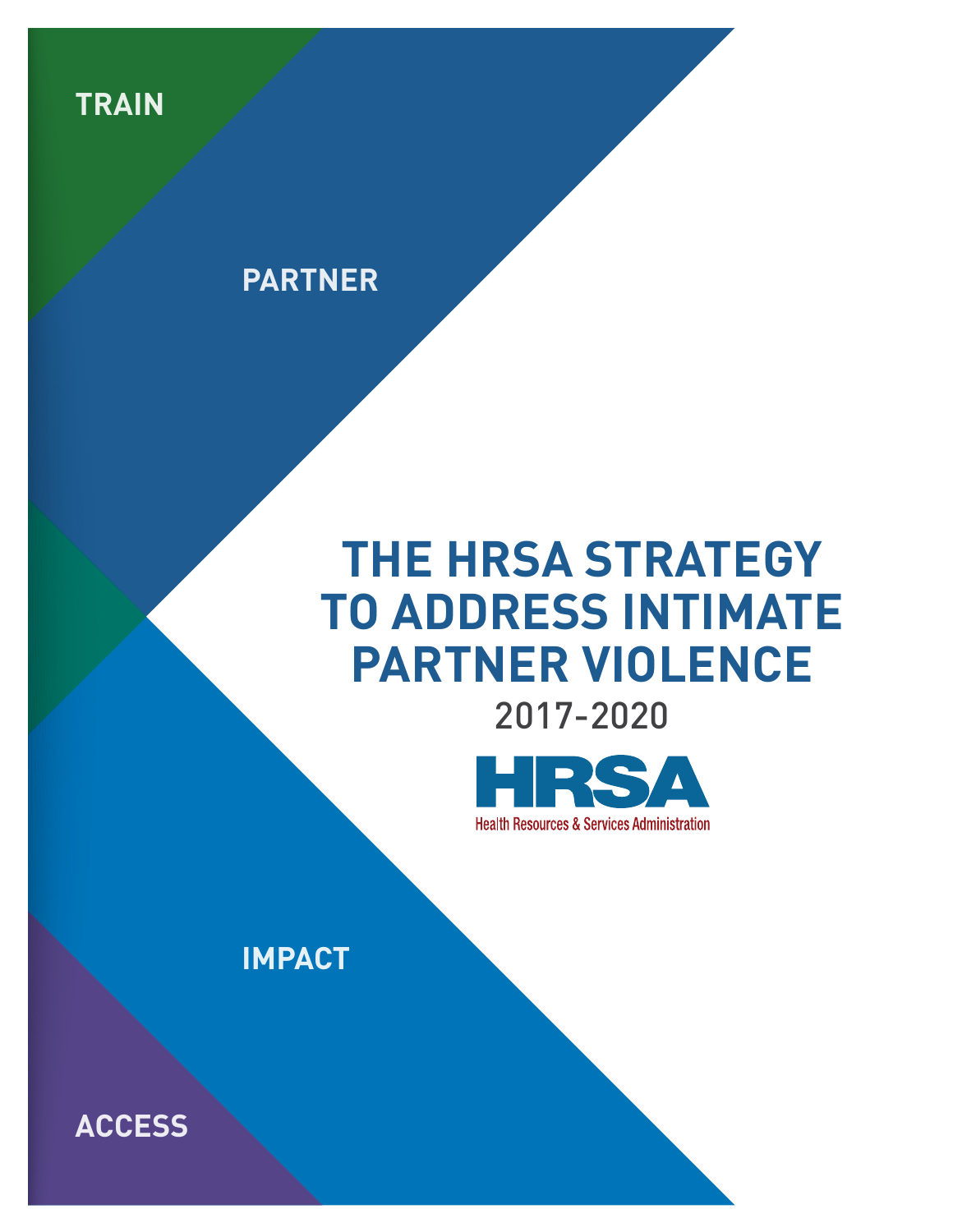The publication was produced for the Health Resources and Services Administration, Office of Women's Health under contract number HHSH250201400049I.

This publication lists non-federal resources in order to provide additional information to consumers. The views and content in these resources have not been formally approved by Health Resources and Services Administration (HRSA). Listing these resources is not an endorsement by HRSA.

The HRSA Strategy to Address Intimate Partner Violence is not copyrighted. Readers are free to duplicate and use all or part of the information contained in this publication.

Pursuant to 42 U.S.C. § 1320b-10, this publication may not be reproduced, reprinted, or redistributed for a fee without specific written authorization from HRSA.

Suggested Citation: Health Resources and Services Administration, Office of Women's Health, The HRSA Strategy to Address Intimate Partner Violence. Rockville, Maryland: 2017.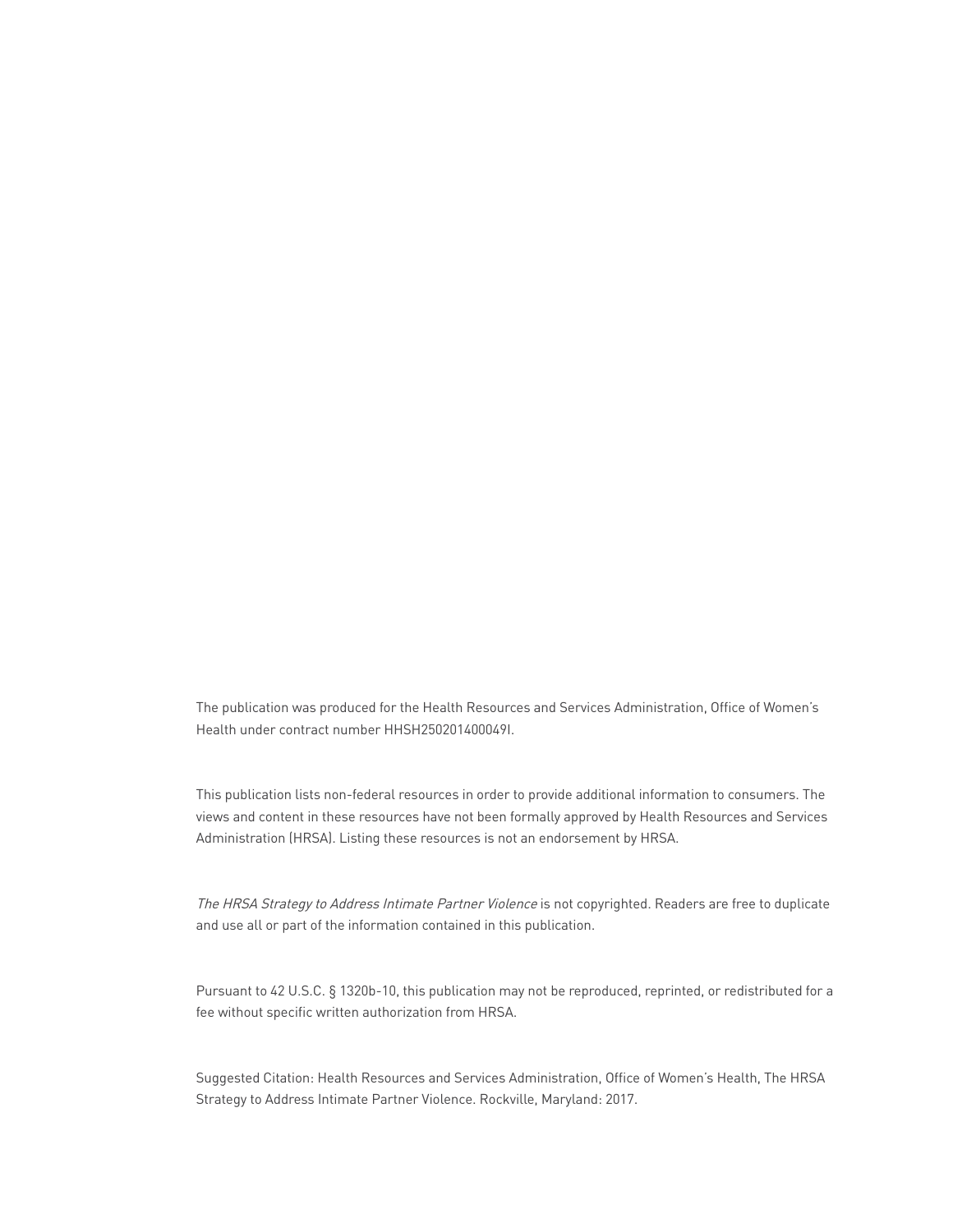# <span id="page-2-0"></span>**FOREWORD**

#### **MESSAGE FROM THE ADMINISTRATOR**

Intimate partner violence (IPV) is a serious yet preventable public health issue in the United States. According to the Centers for Disease Control and Prevention, IPV encompasses "physical violence, sexual violence, stalking, and psychological aggression by a current or former intimate partner." IPV affects millions of women, men, and children, and can have serious physical and psychological health consequences for individuals, communities, and society.

The Health Resources and Services Administration (HRSA) is at the forefront of improving the health and well-being of Americans through access to quality services, a skilled workforce, and innovative programs. With a wide breadth of public health programs, our agency is uniquely positioned to address IPV. In fact, one out of twelve U.S. residents receive their primary care through a HRSA-funded health center; over half of people living with HIV receive care through the Ryan White HIV/AIDS program, and more than 50 million mothers and children rely on services provided through HRSA-supported maternal and child health programs. That is why The HRSA Strategy to Address Intimate Partner Violence is so important.

The Strategy is the result of a year-long process in which leadership from across HRSA's Bureaus and Offices collaborated to strengthen existing programs with innovations that will address IPV.

I would like to thank each of these leaders and their colleagues for their time and active participation in this effort. I would also like to thank HRSA leadership and staff for your continued enthusiasm, commitment, and engagement going forward as we work together to implement the wide array of activities outlined in this document.

I am proud to lead an agency that is committed to addressing this important public health issue. I encourage you to read this Strategy to learn more about how HRSA will address IPV in the coming years. Together we will continue to achieve our vision of "Healthy Communities, Healthy People."

George Sigounas, MS, Ph.D. Administrator Health Resources and Services Administration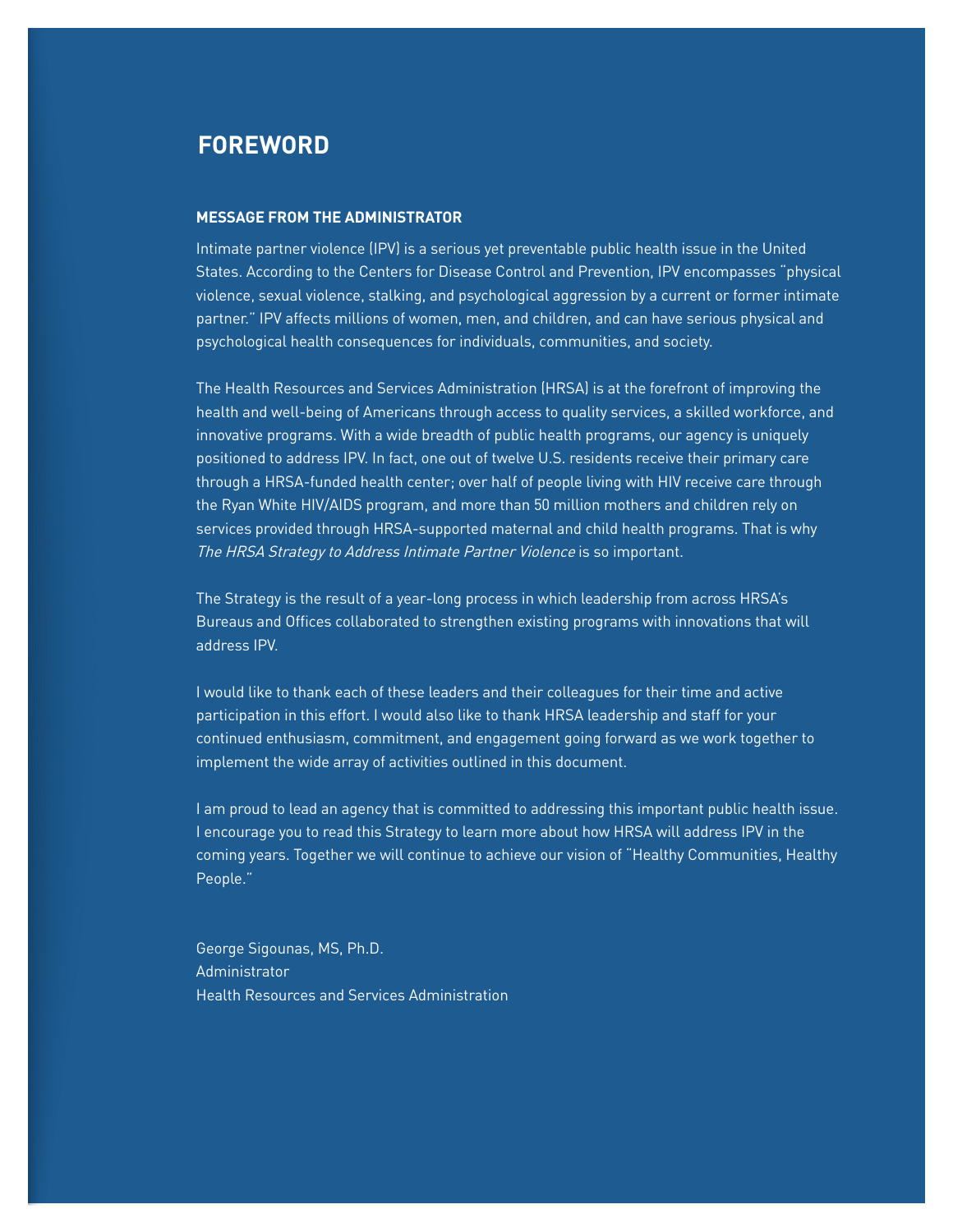# **TABLE OF CONTENTS**

- 3 [Foreword](#page-2-0)
- 5 [Executive Summary](#page-4-0)
- 8 [Introduction](#page-7-0)
- 15 [Strategic Priorities, Objectives, and Activities](#page-14-0)
- 16 Priority 1: Train the Nation's Health Care and Public Health [Workforce to Address IPV at the Community and Health Systems](#page-15-0)  [Levels](#page-15-0)
- 24 Priority 2: Develop Partnerships to Raise Awareness about IPV [within HRSA and HHS](#page-23-0)
- 29 Priority 3: Increase Access to Quality IPV-Informed Health Care [Services across All Populations](#page-28-0)
- 37 Priority 4: [Address Gaps in Knowledge about IPV Risks, Impacts,](#page-36-0)   [and Interventions](#page-36-0)
- 42 [Conclusion](#page-41-0)
- 43 [References](#page-42-0)
- 46 [Appendix A: Acronyms](#page-45-0)
- 48 [Appendix B: HRSA Bureaus and Offices](#page-47-0)
- 50 [Appendix C: HRSA IPV Strategy Leadership Team](#page-49-0)
- 51 [Appendix D: Index of Bureau and Office IPV Strategy Activities](#page-50-0)
- 52 Appendix E: Implementation Timeline

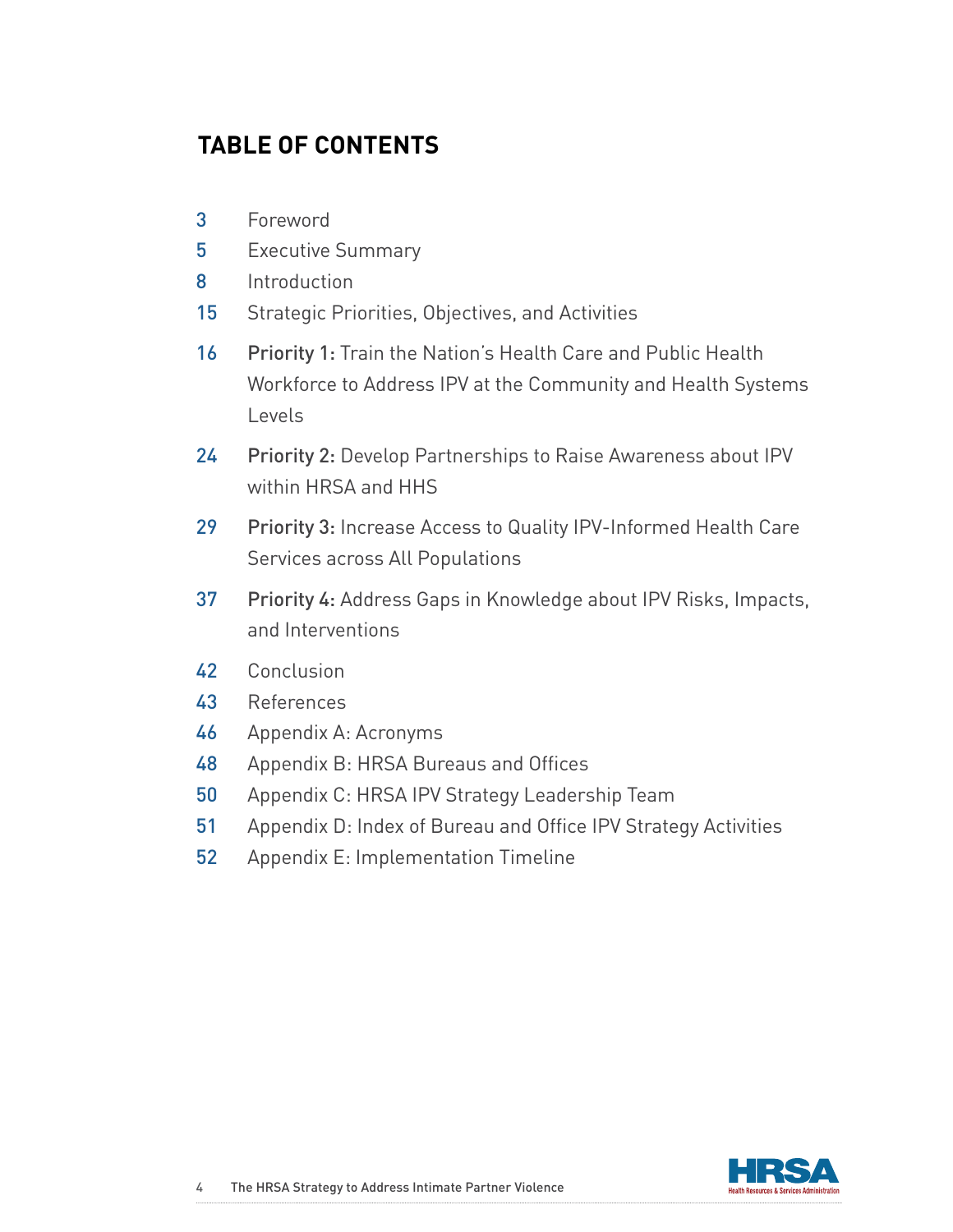# <span id="page-4-0"></span>**EXECUTIVE SUMMARY**

Intimate partner violence (IPV) is a major public health issue that affects millions of individuals and families in the United States. According to the Centers for Disease Control and Prevention (CDC), approximately one in four women and one in seven men have experienced severe physical violence by an intimate partner at some point in their lifetimes.<sup>1</sup> IPV can have complex and severe impacts on the physical and mental well-being of survivors—as well as on children, friends, extended family, and even employers. IPV disproportionately affects specific populations, including many of those served by HRSA's programs, such as pregnant women, adolescents, racial/ethnic minorities, people living with HIV/AIDS, LGBTQ individuals, individuals living with disabilities, individuals with substance use disorders, and individuals living in rural areas.

In response to this pressing concern, the HRSA Office of Women's Health has launched an agency-wide initiative, The HRSA Strategy to Address Intimate Partner Violence ("the Strategy"). The Strategy uses an innovative model to focus on a critical social determinant of health through agency-wide collaborative action. The impetus was to move HRSA beyond pilot projects and isolated initiatives in order to make a systems-level impact on IPV awareness, screening, and treatment across the health care and public health sectors.

The Strategy is the culmination of a year-long process in which Bureau and Office representatives from across the agency collaborated to identify partnerships, strengthen existing programs, and create new initiatives to address IPV.

The Strategy directly advances HRSA's mission: **to improve health and achieve health equity through access to quality services, a skilled health workforce, and innovative programs**.

> The Strategy is practical and actionable: it describes many of the available IPV tools, trainings, and technical assistance resources that can support public health professionals, health care providers, and health care settings to better serve the individuals and communities impacted by IPV.

The Strategy serves as a framework for the agency to address IPV, outlining concrete actions that each Bureau and Office will take, both individually and collaboratively, as well as in partnership with other federal agencies and grantees.

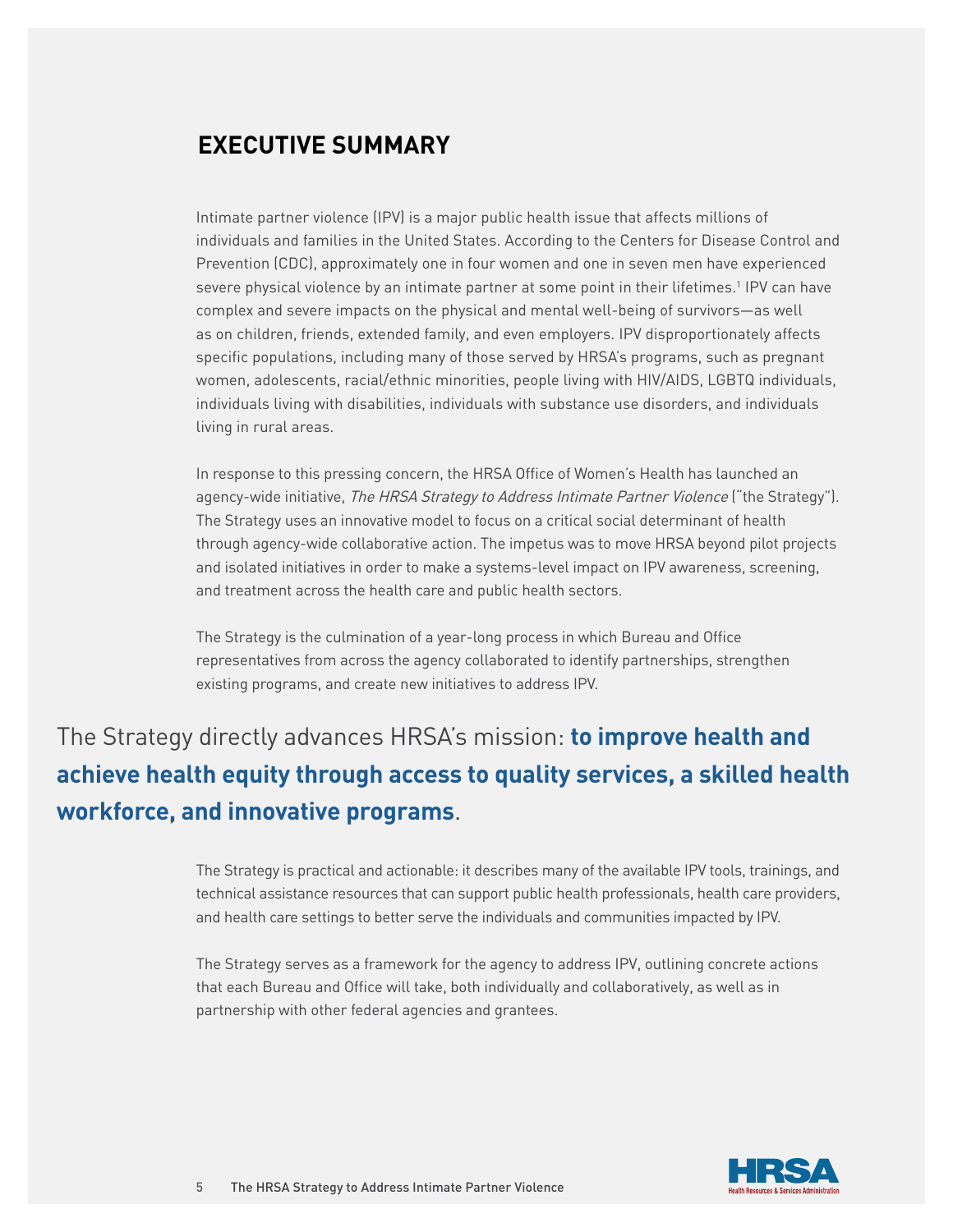The Strategy's objectives are organized within four priorities describing how HRSA's employees and programs can address IPV:

|  | <b>PRIORITY</b>                                                                                                                                                                  | <b>STRATEGIC OBJECTIVES</b>                                                                                                                                                                                                                                                                                                                                                                                                   |
|--|----------------------------------------------------------------------------------------------------------------------------------------------------------------------------------|-------------------------------------------------------------------------------------------------------------------------------------------------------------------------------------------------------------------------------------------------------------------------------------------------------------------------------------------------------------------------------------------------------------------------------|
|  | <b>1. TRAIN THE NATION'S</b><br><b>HEALTH CARE AND PUBLIC</b><br><b>HEALTH WORKFORCE</b><br><b>TO ADDRESS IPV AT THE</b><br><b>COMMUNITY AND HEALTH</b><br><b>SYSTEMS LEVELS</b> | 1.1: Create or adapt a range of culturally competent,<br>evidence-based, and trauma-informed educational<br>materials and technical assistance on IPV for health<br>care and public health professionals in the field<br>1.2: Expand IPV technical assistance and training<br>opportunities for the health care workforce through<br>HRSA Bureaus' and Offices' national and regional<br>grant programs and training networks |
|  | 2. DEVELOP                                                                                                                                                                       | 2.1: Leverage existing mechanisms to promote                                                                                                                                                                                                                                                                                                                                                                                  |
|  | <b>PARTNERSHIPS TO RAISE</b><br><b>AWARENESS ABOUT IPV</b>                                                                                                                       | awareness of IPV as a public health issue among<br><b>HRSA</b> employees                                                                                                                                                                                                                                                                                                                                                      |
|  | <b>WITHIN HRSA AND HHS</b>                                                                                                                                                       | 2.2: Establish within-HRSA and interagency<br>partnerships on IPV                                                                                                                                                                                                                                                                                                                                                             |
|  |                                                                                                                                                                                  |                                                                                                                                                                                                                                                                                                                                                                                                                               |
|  |                                                                                                                                                                                  |                                                                                                                                                                                                                                                                                                                                                                                                                               |
|  | <b>3. INCREASE ACCESS TO</b><br><b>QUALITY IPV-INFORMED</b>                                                                                                                      | 3.1: Highlight the importance of IPV as a topic that<br>HRSA grantees can propose to address                                                                                                                                                                                                                                                                                                                                  |
|  | <b>HEALTH CARE SERVICES</b><br><b>ACROSS ALL POPULATIONS</b>                                                                                                                     | 3.2: Increase awareness of IPV among HRSA's key<br>external stakeholders                                                                                                                                                                                                                                                                                                                                                      |
|  |                                                                                                                                                                                  | 3.3: Improve the delivery of IPV-related services<br>for economically disadvantaged and geographically<br>isolated communities                                                                                                                                                                                                                                                                                                |
|  |                                                                                                                                                                                  | 3.4: Establish a model of collaboration among federal,<br>state, and local health care leaders to strengthen<br>systems of care for IPV                                                                                                                                                                                                                                                                                       |
|  |                                                                                                                                                                                  |                                                                                                                                                                                                                                                                                                                                                                                                                               |
|  | <b>4. ADDRESS GAPS IN</b><br><b>KNOWLEDGE ABOUT IPV</b><br><b>RISKS, IMPACTS, AND</b>                                                                                            | 4.1: Contribute to the evidence base on the risk<br>factors and impacts of IPV                                                                                                                                                                                                                                                                                                                                                |

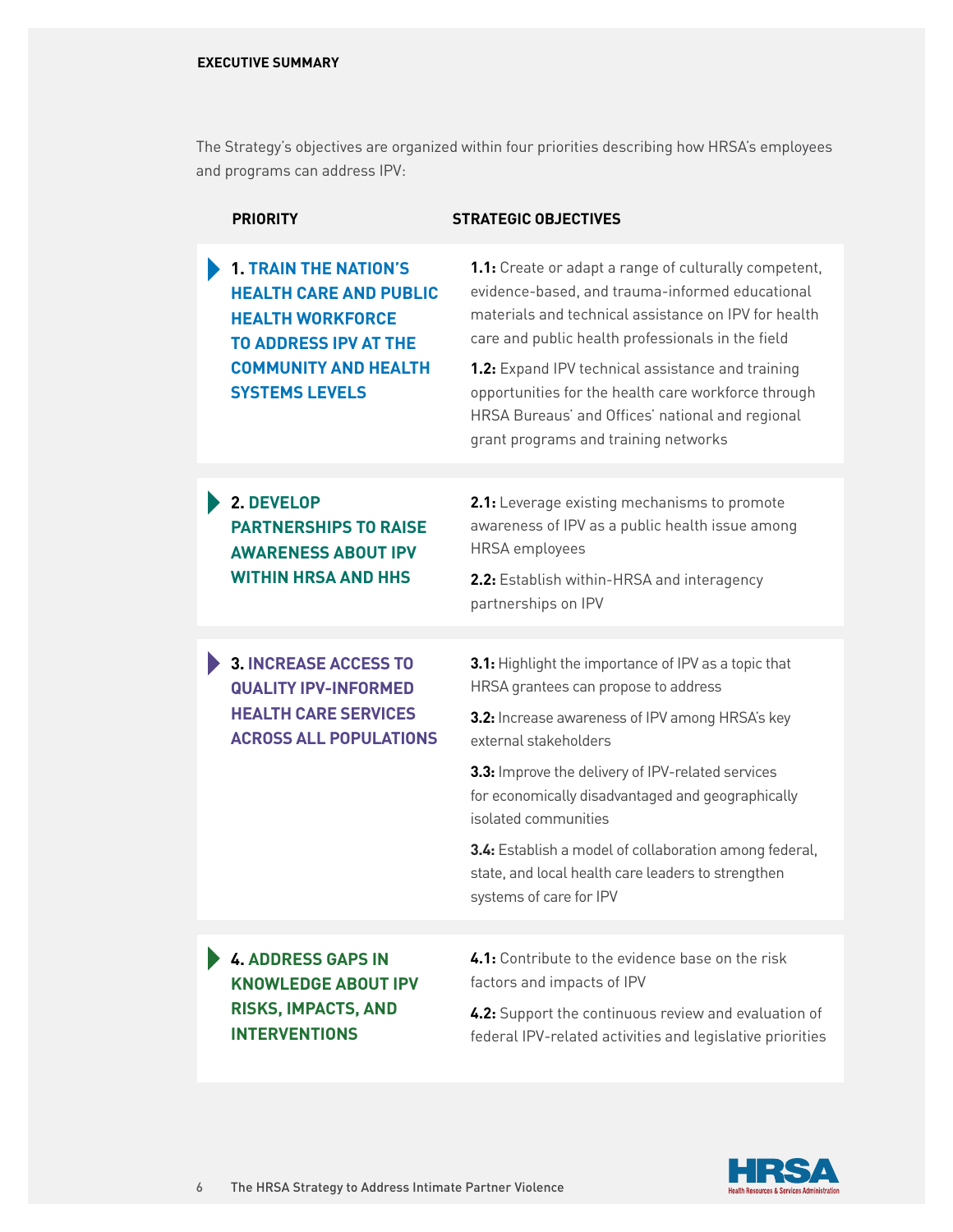The activities that HRSA Bureaus and Offices have committed to undertaking are described in detail in the pages that follow.

The Strategy contains a wide range of commitments from Bureaus and Offices. Examples of key activities include:

- The Office of Women's Health and the Bureau of Primary Health Care will establish a new HHS interagency partnership to support the implementation of IPV training in HRSA-funded health centers through a State Leadership Model with primary care associations and state domestic violence coalitions.
- The HIV/AIDS Bureau will establish the Evidence-Informed Intervention Evaluation Center (E2i) and the E2i Coordinating Center for Technical Assistance to support evidence-based interventions in order to improve health outcomes among people living with HIV/AIDS—with trauma being one of their cornerstone areas.
- The Maternal and Child Health Bureau will support IPV screening, referral, and healthrelated outcomes for families by working to increase the rate of IPV screening and service referrals among participants in the Maternal, Infant, and Early Childhood Home Visiting and Healthy Start programs. The Bureau aims to achieve an IPV screening rate of 90 percent for both programs.

In summary, the Strategy describes the ways that HRSA will reach communities of providers, patients, and other key stakeholders to impact IPV.

In operationalizing the Strategy, Bureaus and Offices will increase HRSA's capacity to reduce IPV through **training** and **technical assistance**, **program development**, **research**, **policy**, and **partnerships**.

> The priorities, objectives, and activities in these pages provide the critical foundation for implementing this coordinated work. The Strategy will serve as HRSA's bridge to define detailed project implementation plans, process metrics for accountability, and plans for sustainability. From 2017 to 2020, the concrete commitments and collective action undertaken by HRSA Bureaus and Offices will position the agency to make a notable impact on public health and health care, particularly in the communities served by HRSA.

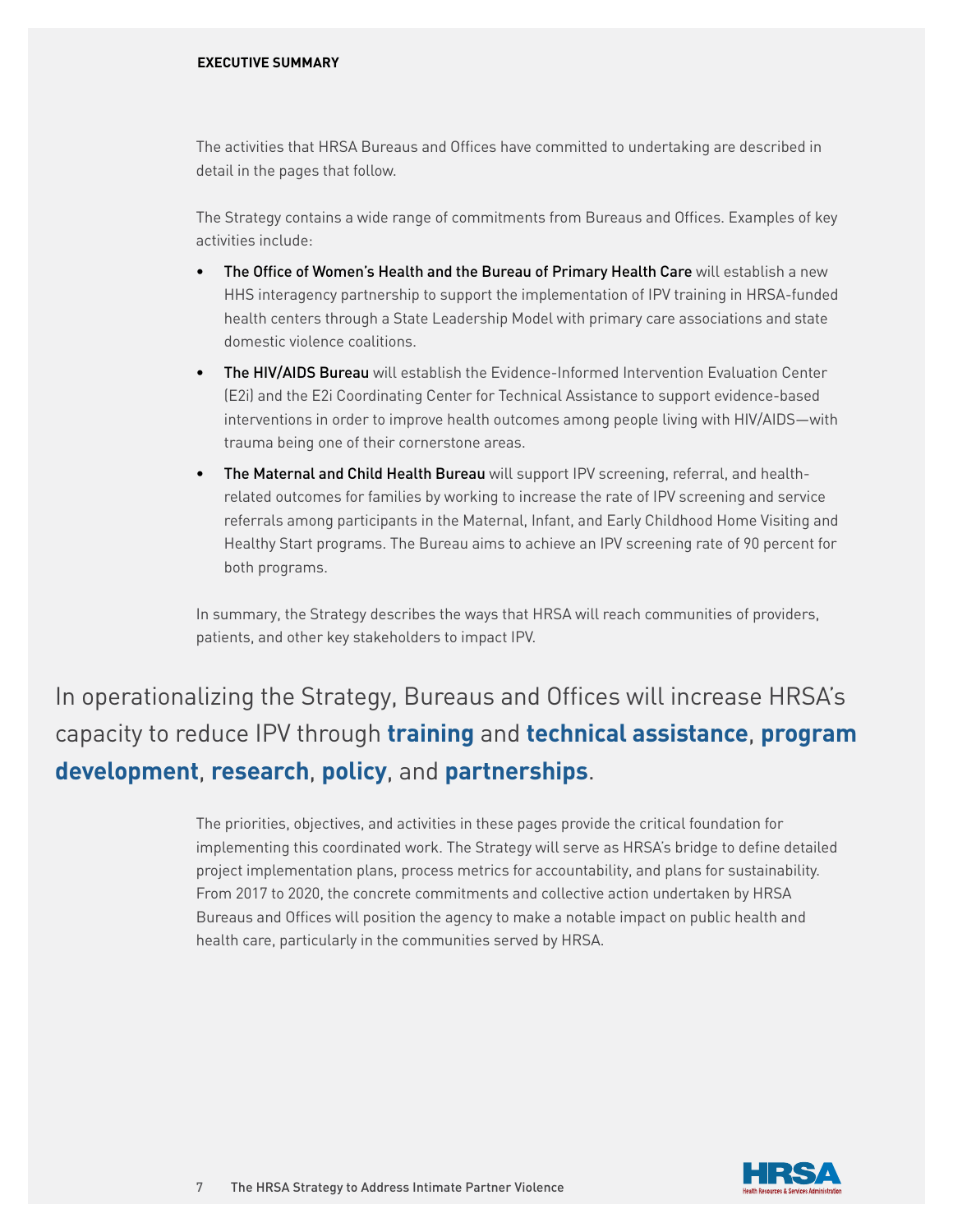# <span id="page-7-0"></span>**VISION:**

# **A WORLD FREE FROM INTIMATE PARTNER VIOLENCE**, where engaged community and health care systems ensure access to high-quality health services and coordinated care for all.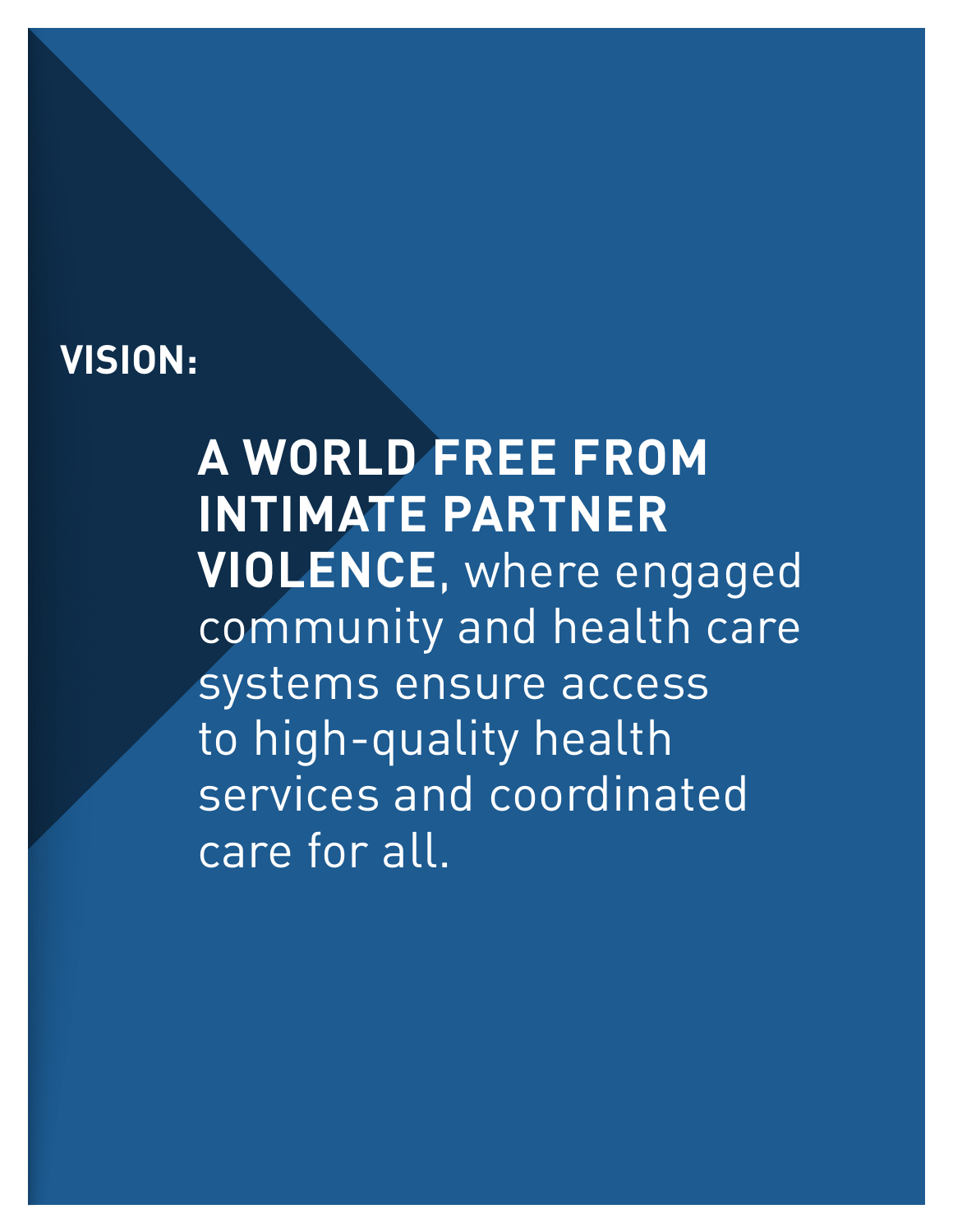# **INTRODUCTION**

# **THE HRSA STRATEGY TO ADDRESS INTIMATE PARTNER VIOLENCE**

Intimate partner violence (IPV) is a major public health issue that affects millions of individuals and families in the United States. IPV is defined as "physical violence, sexual violence, stalking, and psychological aggression (including coercive acts) by a current or former intimate partner."2 According to the Centers for Disease Control and Prevention (CDC), about one in four women and one in seven men have experienced severe physical violence by an intimate partner at some point in their lifetimes.1 IPV can have myriad and severe impacts on physical and mental well-being, increasing the risk of or worsening many chronic health conditions. $3.4$  Further, IPV survivors are often socially isolated by their partners, hindering their access to health care and IPV communitybased services.<sup>4</sup> The consequences of IPV often extend beyond the survivors themselves, affecting children in the household, friends, extended family, and even employers. Additionally, IPV places significant financial demands on the U.S. health care system—more than \$8 billion in clinical and physical therapy, and mental health care service costs.<sup>3</sup>

In September 2016, the HRSA Office of Women's Health launched an agency-wide initiative, The HRSA Strategy to Address Intimate Partner Violence ("the Strategy"). The impetus was to move HRSA beyond pilot projects and isolated initiatives in order to make a systems-level impact on IPV awareness, screening, and treatment across the health care and public health sectors. The Office of Women's Health led the planning, bringing together HRSA's Bureaus and Offices that play a role in directly funding or otherwise supporting program delivery. The Strategy is the culmination of a year-long process in which Bureau and Office representatives from across the agency collaborated to identify partnerships, strengthen existing programs, and create new initiatives to address IPV.

The Strategy advances the agency's overall mission: to improve health and achieve health equity through access to quality services, a skilled health workforce, and innovative programs.

# About **1 in 4 women**, and **1 in 7 men**, have experienced severe physical violence by an intimate partner.<sup>1</sup>

The Strategy also complements other related HHS initiatives. For example, it supports [Healthy](https://www.healthypeople.gov/) [People 2020](https://www.healthypeople.gov/), which highlights IPV in its description of injury and violence across the life stages. The Strategy aligns with the goals and activities of the Administration for Children and Families (ACF), including the [Family Violence Prevention & Services Resource Centers](https://www.acf.hhs.gov/fysb/fv-centers), and specifically the [National Health Resource Center on Domestic Violence \(NHRCDV\)](https://www.futureswithoutviolence.org/health/national-health-resource-center-on-domestic-violence/); the [Stop Observe Ask](https://www.acf.hhs.gov/otip/training/soar-to-health-and-wellness-training)  [Respond \(SOAR\) to Health and Wellness Training](https://www.acf.hhs.gov/otip/training/soar-to-health-and-wellness-training); and the [National Human Trafficking Training](https://www.acf.hhs.gov/otip/training/nhttac)  [and Technical Assistance Center](https://www.acf.hhs.gov/otip/training/nhttac). It also supports the [Indian Health Services' existing portfolio](https://www.ihs.gov/womenshealth/violenceprevention/) [of initiatives to address IPV](https://www.ihs.gov/womenshealth/violenceprevention/). The Strategy aligns with initiatives led by the Substance Abuse and Mental Health Services Administration's (SAMHSA) [National Center for Trauma-Informed Care and](https://www.samhsa.gov/nctic) [Alternatives to Seclusion and Restraint](https://www.samhsa.gov/nctic) to incorporate universal screening and brief interventions for trauma across the health and human services sectors. Finally, the Strategy complements the

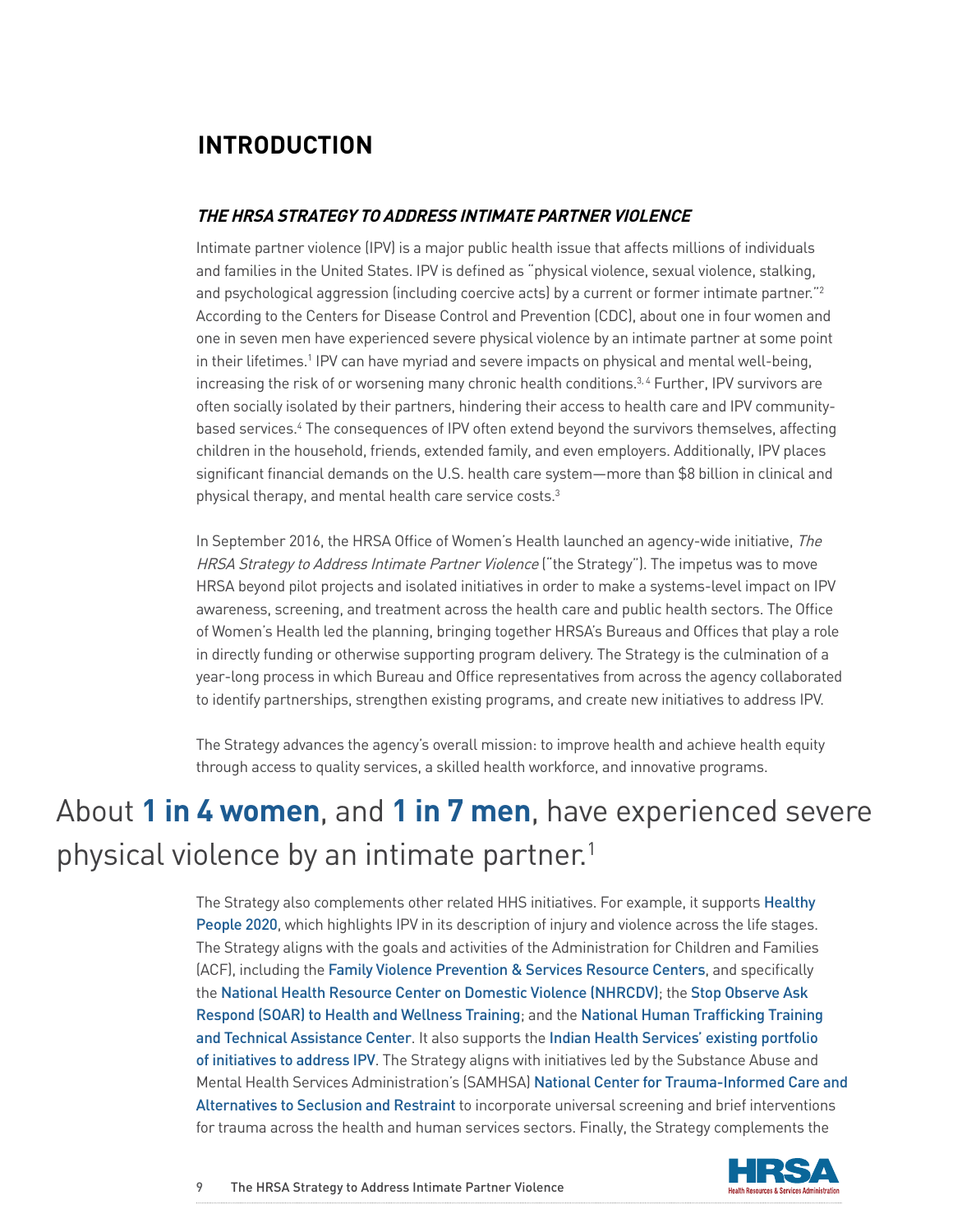#### **INTRODUCTION**

work of the CDC, especially its seminal surveillance work via the [National Intimate Partner and](https://www.cdc.gov/violenceprevention/nisvs/index.html)  [Sexual Violence Survey \(NISVS\)](https://www.cdc.gov/violenceprevention/nisvs/index.html) and the [Preventing Intimate Partner Violence Across the Lifespan](https://www.cdc.gov/violenceprevention/pdf/ipv-technicalpackages.pdf)  [technical package](https://www.cdc.gov/violenceprevention/pdf/ipv-technicalpackages.pdf) for states and communities.

In this introduction, we present a brief overview of salient statistics about IPV, illustrating how it affects the communities HRSA serves and the important role of HRSA's response. This overview presents select research findings related to IPV and health rather than an extensive review of the academic literature. We also describe the strategic priorities, objectives, and activities that comprise HRSA's multiphased response to IPV, and summarize the implications of this important work.

The Strategy is the culmination of a collaborative year-long process in which Bureaus' and Offices' representatives worked together to **strengthen existing programs and create new innovations to better address IPV**.

| THE HEALTH            | As an agency within the U.S. Department of Health and Human Services (HHS), HRSA is committed to                                                                                                                                                                                                                                                                                                                                                                                                                  |
|-----------------------|-------------------------------------------------------------------------------------------------------------------------------------------------------------------------------------------------------------------------------------------------------------------------------------------------------------------------------------------------------------------------------------------------------------------------------------------------------------------------------------------------------------------|
| <b>RESOURCES</b>      | improving access to health care for all Americans and is uniquely positioned to impact geographically                                                                                                                                                                                                                                                                                                                                                                                                             |
| <b>AND SERVICES</b>   | isolated and medically vulnerable populations.                                                                                                                                                                                                                                                                                                                                                                                                                                                                    |
| <b>ADMINISTRATION</b> |                                                                                                                                                                                                                                                                                                                                                                                                                                                                                                                   |
| (HRSA)                | Millions of Americans receive quality, affordable health care and other services through HRSA's 90-plus<br>programs and more than 3,000 grantees. Nearly 90 percent of HRSA's budget is awarded through grants<br>and cooperative agreements to entities that include community-based organizations, colleges and<br>universities, hospitals, private entities, and state, local, and tribal governments.<br>HRSA's Health Center Program grants help nearly 26 million neonle access high-quality primary health |

'am grants help nearly 26 million people access high-qu care in federally qualified health centers.

• Health Centers are community-based and patient-directed organizations that deliver comprehensive, culturally competent, high-quality primary health care services regardless of a patient's ability to pay. Health centers deliver care to the nation's most vulnerable individuals and families, including people experiencing homelessness, agricultural workers, residents of public housing, and veterans.

HRSA programs also serve people living with HIV/AIDS, pregnant women, mothers, and children. HRSA proudly supports the training of health professionals, the distribution of providers to areas of the country where they are needed most, and improvements in health care delivery. HRSA oversees donations of organs, bone marrow, and cord blood and maintains databases that protect against health care malpractice, waste, fraud and abuse.

HRSA manages and conducts program oversight through its five Bureaus and eleven Offices. For a summary of the missions of each of HRSA's Bureaus and Offices, please see Appendix B.

Visit [www.hrsa.gov](https://www.hrsa.gov/index.html) for more information.

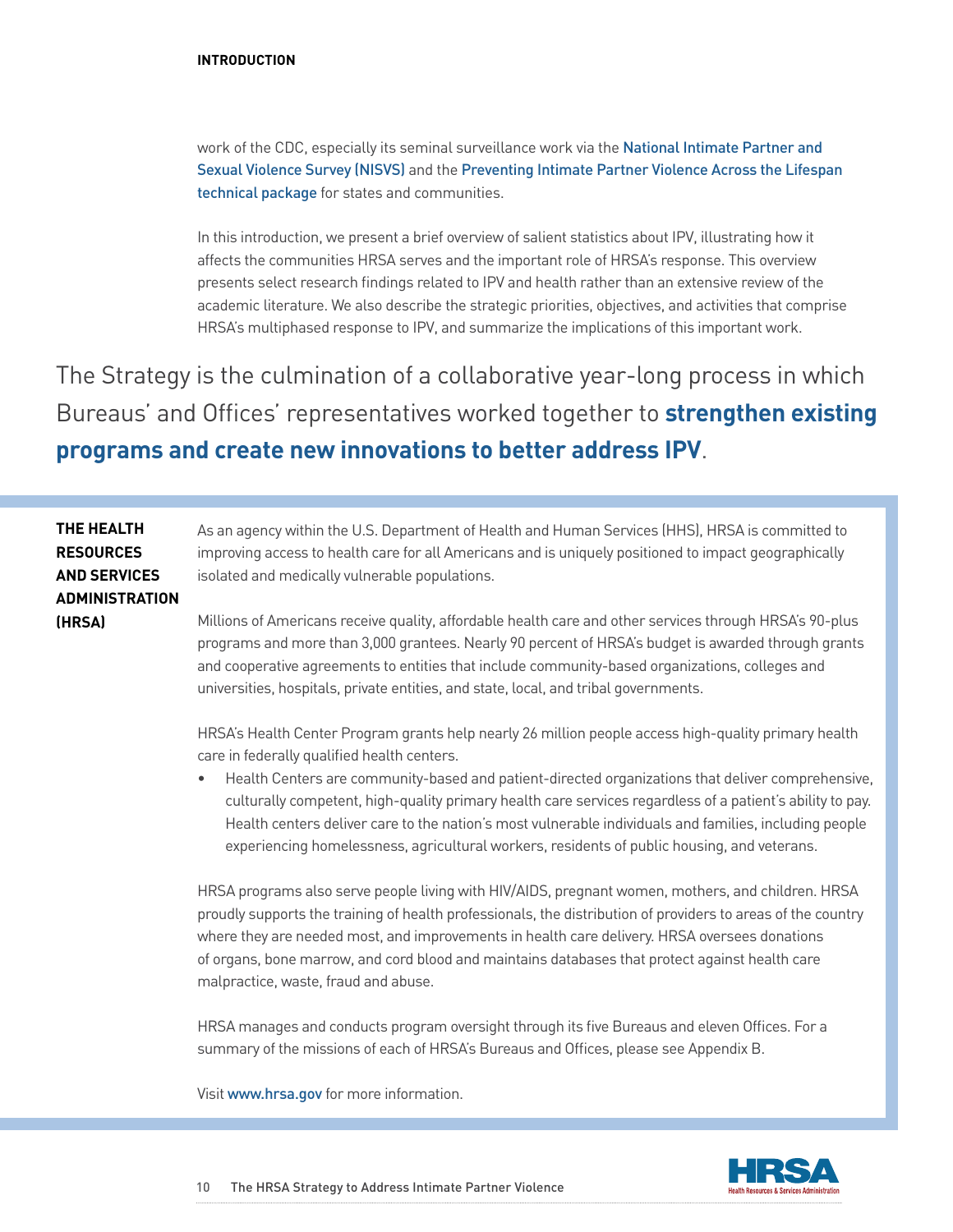#### **IPV AS A PUBLIC HEALTH ISSUE**

Many people experiencing IPV find it difficult to access needed health care services, and are prone to increased immediate and long-term risks for injury and disease.5-8 According to the CDC, IPV comprises several forms of violence: physical violence, sexual violence, stalking, and psychological aggression.2 IPV can impact health in various visible and nonvisible ways, often leading to physical injuries and in some cases, death. The experience of IPV is associated with adverse physical health outcomes, including chronic pain; increased risk of stroke, heart disease, and diabetes; gynecological problems; and other chronic health conditions.<sup>3, 9, 10</sup> IPV is also associated with adverse behavioral health outcomes such as depression, alcohol and substance use, and high-risk sexual behaviors.11 IPV is also associated with absenteeism and reduced productivity in the workplace, which may affect social and economic well-being, and exacerbate the risk of poor health outcomes for survivors and their families.<sup>12</sup>

## **IPV AND SPECIFIC POPULATIONS**

IPV disproportionately affects specific populations, including many of those served by HRSA's programs. While HRSA does not systematically collect data from programs on IPV prevalence, national estimates illustrate that IPV is experienced at different rates across various subpopulations of Americans.

**1. PREGNANT WOMEN:** Homicide is a common cause of death for pregnant women, and nearly half of pregnancy-related homicides are associated with IPV.13 IPV increases risk for particularly harmful consequences for pregnant women, including abdominal trauma, sexually transmitted and other infections, and exacerbation of chronic health conditions such as hypertension and diabetes due to increased stress levels. These conditions increase the likelihood of preterm labor and low birth weight.<sup>14, 15</sup>

**2. RACIAL/ETHNIC MINORITIES:** According to CDC's NISVS, 45 percent of Black women and 48 percent of Native American and Alaska Native women have experienced sexual violence, physical violence, or stalking by a partner in their lifetimes, compared to 18 percent of Asian women, 34 percent of Hispanic women, and 37 percent of White women. Black men (40 percent), as well as Native American and Alaska Native men (41 percent), are also more likely to have experienced sexual violence, physical violence, or stalking by a partner when compared to White men (30 percent) and Hispanic men (30 percent).<sup>1</sup>

**3. ADOLESCENTS:** Findings from the Survey on Teen Relationships and Intimate Violence suggest that two out of three teen boys and seven out of ten adolescent girls have experienced some form of relationship abuse in their lifetime, including psychological abuse.16 Additionally, the occurrence and severity of IPV peaks in young adulthood.17

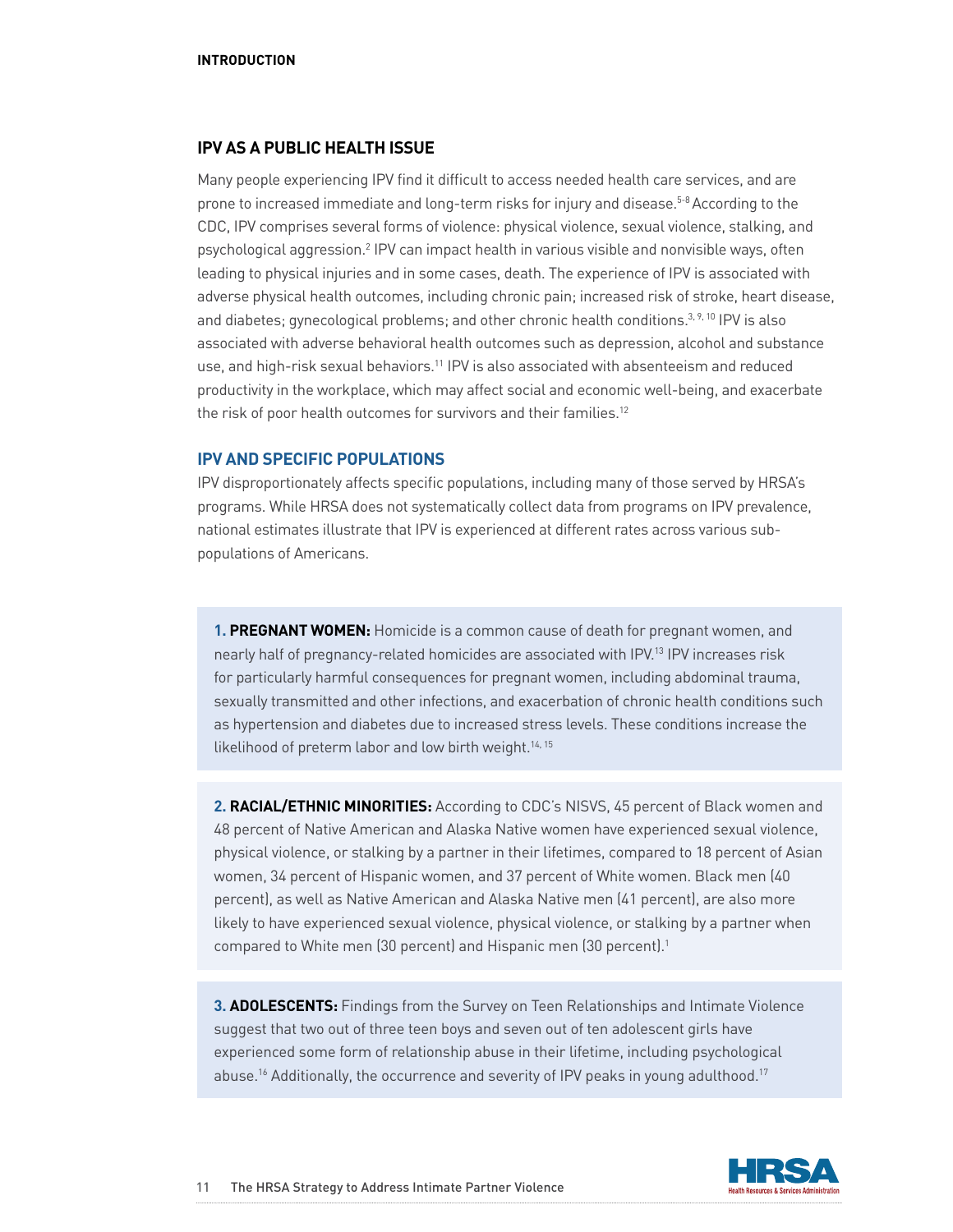**4. LESBIAN, GAY, BISEXUAL, TRANSGENDER, QUEER (LGBTQ) INDIVIDUALS:** Bisexual women are the most likely to have experienced at least one form of IPV when compared to lesbians and heterosexual women. More than 61 percent of bisexual women reported a lifetime prevalence of rape, physical violence, and/or stalking by an intimate partner, compared to 44 percent of lesbians and 35 percent of heterosexual women.18 Data on IPV prevalence among the transgender population is scarce. According to one review, lifetime IPV prevalence in existing studies has ranged from 31 to 50 percent, and prevalence of intimate partner sexual abuse in particular has ranged between 25 and 47 percent.<sup>19</sup> Additionally, one meta-analysis found that the lifetime IPV prevalence among men who have sex with men (MSM) ranges from 32 to 82 percent.<sup>20</sup>

**5. PEOPLE LIVING WITH HIV/AIDS (PLWHA):** More than half (55 percent) of HIV-positive women have experienced IPV, compared to a third of HIV-negative women.<sup>21</sup> The risk of acquiring sexually transmitted infections, including HIV, is four times greater among women in violent relationships, compared to those in non-violent relationships.<sup>22</sup> Furthermore, research suggests a strong association between IPV and HIV-positive status among MSM.18 For both men and women living with HIV, IPV is associated with lower rates of engagement in HIV care, higher viral loads, poor treatment outcomes, and greater transmission risk behaviors.23, 24

**6. INDIVIDUALS LIVING WITH DISABILITIES:** In a study using data from the National Epidemiologic Survey of Alcohol and Related Conditions, women with physical disabilities are more likely to experience IPV, and women with intellectual disabilities are nearly twice as likely as those without to report abuse by a partner. Men with intellectual disabilities are also more likely to experience IPV.25

**7. INDIVIDUALS WITH SUBSTANCE USE DISORDERS:** Research suggests an association between substance use and IPV among women.<sup>26-28</sup> The relationship between IPV and substance use is not fully understood, although evidence suggests a possible bidirectional influence. That is, being under the influence of drugs and alcohol may increase susceptibility to IPV. 29 Furthermore, adverse drug and alcohol use is a co-occurring behavior among IPV survivors.<sup>30</sup>

8. **INDIVIDUALS LIVING IN RURAL AREAS:** Research suggests that IPV prevalence in rural areas may be equal to or slightly higher than rates in non-rural areas.31 Survivors living in rural areas face numerous unique barriers to accessing IPV-related health and social services.<sup>6, 31</sup>

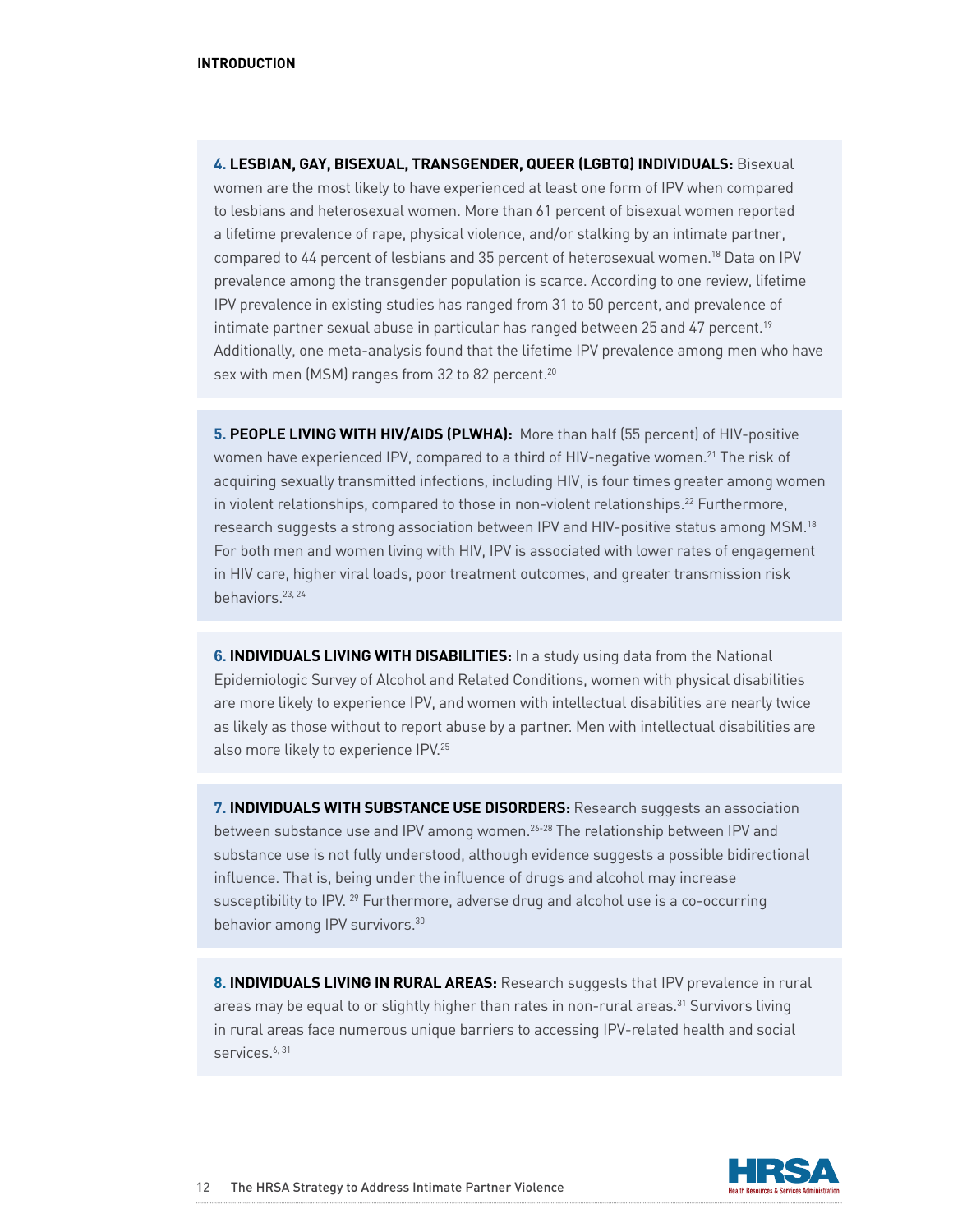### **ADDRESSING IPV IN HEALTH SETTINGS**

To effectively provide high-quality health care, it is crucial to address complex social determinants of health, such as IPV. Evidence suggests that screening for IPV in primary care settings and educating all patients about IPV, along with existing community-based resources can reduce incidents of IPV, improve physical and mental health, and improve safety.<sup>32</sup> In fact, women who talk to their providers about their experience of abuse are four times more likely to use an IPV intervention to which their providers refer them (e.g., shelter, protective order).<sup>33</sup> These crucial conversations also enable health care providers to help survivors plan for safety or to connect them to safety planning resources, regardless of whether they remain in the abusive relationship.32, 34

Unfortunately, IPV survivors often do not discuss their abuse with health care providers due to low screening rates in health care settings.<sup>35</sup> For many survivors, the abuse itself can keep them from accessing medical care, as current or former partners often seek to control all aspects of survivors' lives. Additional barriers include shame and embarrassment, fear of retaliation, fear that their children will be taken away, and concerns that the police might become involved and arrest their partner.<sup>36-38</sup> Furthermore, geographic location poses a barrier for many individuals, particularly those in rural areas who may not have nearby access to quality health care and services. 31 Immigrants and refugees face language barriers, different cultural norms, and general unfamiliarity with the U.S. health care system, which may hinder their ability or willingness to access care or disclose their IPV experiences.<sup>39-41</sup>

# Women who talk to their providers about their experience of abuse are **4 times more likely to use an IPV intervention**. 33

Health care providers cite several factors in not asking about IPV during patient encounters: the absence of a clear protocol for screening practices, lack of time, low self-efficacy, discomfort with the topic, or lack of knowledge.<sup>35</sup> Providers also note that the lack of clear referral and follow-up protocols for patients who do disclose abuse leaves them with a sense that they are limited in offering help.35 This highlights the need for integration of health care and community services to support IPV survivors. It also underscores the need for integration of behavioral health and primary care for survivors.

Fortunately, research on existing interventions across broad health care settings (e.g., emergency departments, primary care clinics, OB/GYN clinics) suggests that targeted provider training, technical assistance (TA) and education on IPV screening, referral protocols, as well as adopting broad system changes, can be effective in helping providers overcome these barriers.<sup>42, 43</sup> The Strategy describes many of the available tools, trainings, and TA resources that can support public health professionals, health care providers, and health care settings to better serve individuals and communities impacted by IPV.

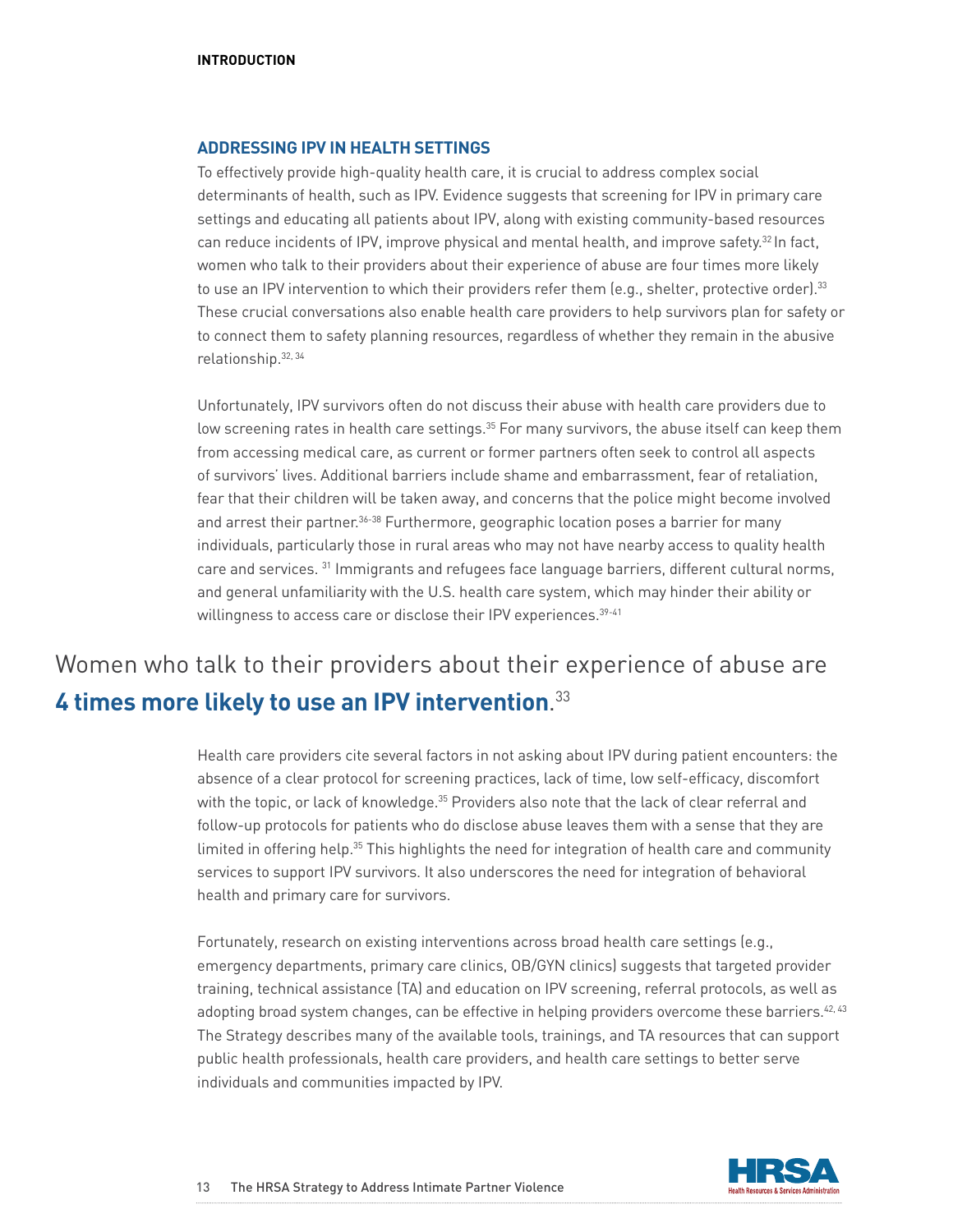**From 2017 to 2020, HRSA Bureaus and Offices will implement The HRSA Strategy to Address Intimate Partner Violence, an innovative model that focuses on a critical social determinant of health through agency-wide collaborative action.**

## **THE STRATEGY**

The participating Bureaus and Offices developed a bold vision for the agency: A world free from intimate partner violence, where engaged community and health care systems ensure access to high-quality health services and coordinated care for all.

This vision led to three guiding principles that informed the priorities, activities, and intended outcomes identified in the Strategy:

- 1. A comprehensive, evidence-based, coordinated community and health systems-level response to IPV is needed.
- 2. Collaboration within HRSA and with other HHS agencies is essential for bringing about sustainable change at all levels of the health care system.
- 3. Culturally relevant and trauma-informed practices for IPV are at the heart of the Strategy.

The Strategy serves as a framework for the agency to address IPV, outlining actions that each Bureau and Office will take, both individually and collaboratively, as well as in partnership with federal agencies and grantees.

The activities will be implemented in three phases between 2017 and 2020:

- Year 1 (2017-2018): Raise awareness to achieve agency-wide buy-in while continuing to identify, develop, and enhance activities
- Year 2 (2018-2019): Implement project work plans and establish initial metrics and descriptive tracking systems
- Year 3 (2019-2020): Work to strengthen metrics and conduct evaluations where feasible, and plan for sustainability

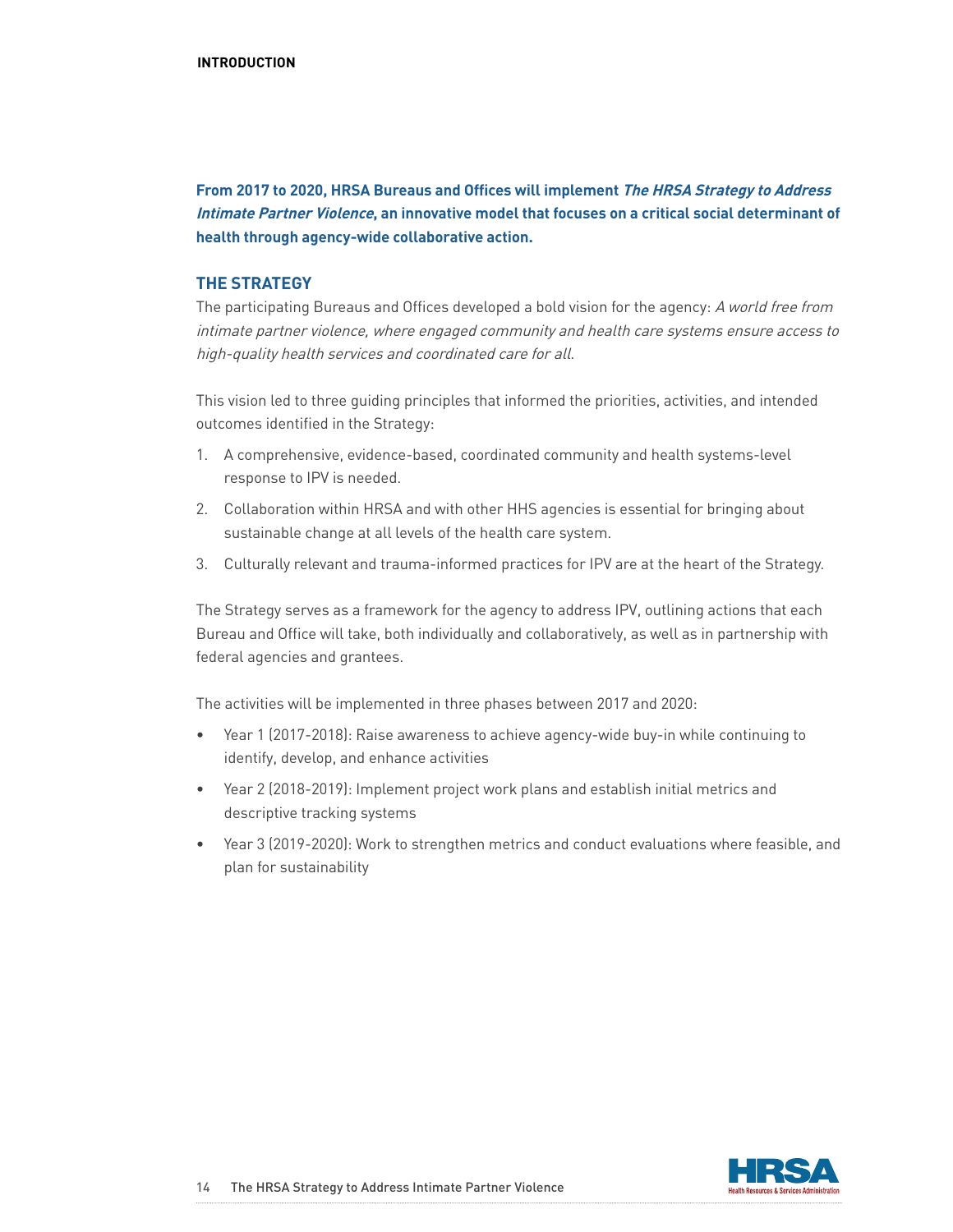# <span id="page-14-0"></span>**STRATEGIC PRIORITIES, OBJECTIVES, AND ACTIVITIES**

The Strategy's objectives and activities are organized within four priorities describing how HRSA's employees and programs can address IPV:

**PRIORITY 1. TRAIN THE NATION'S HEALTH CARE AND PUBLIC HEALTH WORK-FORCE TO ADDRESS IPV AT THE COMMUNITY AND HEALTH SYSTEMS LEVELS** 

**PRIORITY 2. DEVELOP PARTNERSHIPS TO RAISE AWARENESS ABOUT IPV WITHIN HRSA AND HHS**

**PRIORITY 3. INCREASE ACCESS TO QUALITY IPV-INFORMED HEALTH CARE SERVICES ACROSS ALL POPULATIONS**

# **PRIORITY 4. ADDRESS GAPS IN KNOWLEDGE ABOUT IPV RISKS, IMPACTS, AND INTERVENTIONS**

Each section is structured as follows:

- i. Strategic objectives within each priority
- ii. Key activities supporting each objective
- iii. Contributing Bureaus and Offices (and/or HHS partners)
- iv. Intended outcomes

Throughout the document, Strategic Objectives refer to the specific aims necessary to meet each priority. Activities directly support these strategic objectives. Bureaus, Offices, and non-HRSA partners designated as Leads will play the primary role in spearheading, coordinating, and implementing the activities. Activities where Bureaus and Offices have been designated as Collaborators indicate efforts where they are either co-leading or supporting the activity.

## **BUREAU AND OFFICE ACRONYMS**

In the chapters that follow, please refer to the following acronyms that denote the designated lead or collaborating HRSA Bureau or Office under each activity:

Bureau of Health Workforce (BHW) Bureau of Primary Health Care (BPHC) Federal Office of Rural Health Policy (FORHP) Healthcare Systems Bureau (HSB) HIV/AIDS Bureau (HAB) Maternal and Child Health Bureau (MCHB) Office of Civil Rights, Diversity, and Inclusion (OCRDI)

Office of Communications (OC) Office of Federal Assistance Management (OFAM) Office of Global Health (OGH) Office of Health Equity (OHE) Office of Planning, Analysis, and Evaluation (OPAE) Office of Regional Operations (ORO) Office of Women's Health (OWH)

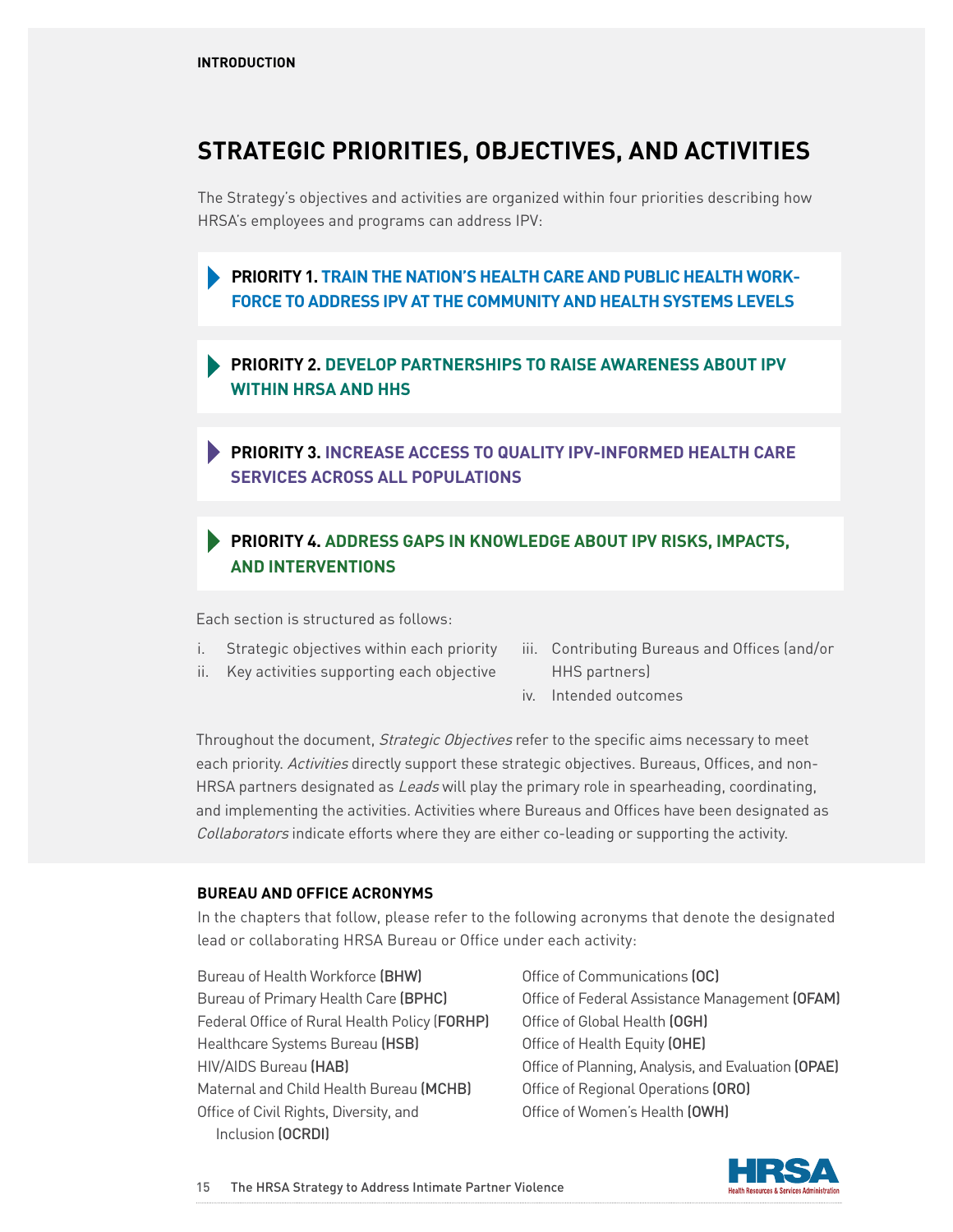# <span id="page-15-0"></span>**PRIORITY:**

**1**

**TRAIN** the Nation's Health Care and Public Health Workforce to **ADDRESS** IPV at the Community and Health Systems Levels

" If we are going to end violence against women and children in this country, we must engage providers to support systems-level change. There are concrete practices and low-cost interventions to address IPV that can be utilized today by providers in health care settings, home visiting programs, and community-based organizations. Considering the severe consequences of IPV, we, as an agency, must prepare the public health workforce to address this issue in the communities they serve.  $\overline{J}$ 

**– Dr. Michael Lu, M.D., M.S., M.P.H.,** nis issue in the communities they serve. *J J*<br>Dr. Michael Lu, M.D., M.S., M.P.H.,<br>Associate Administrator, Maternal and Child Health Bureau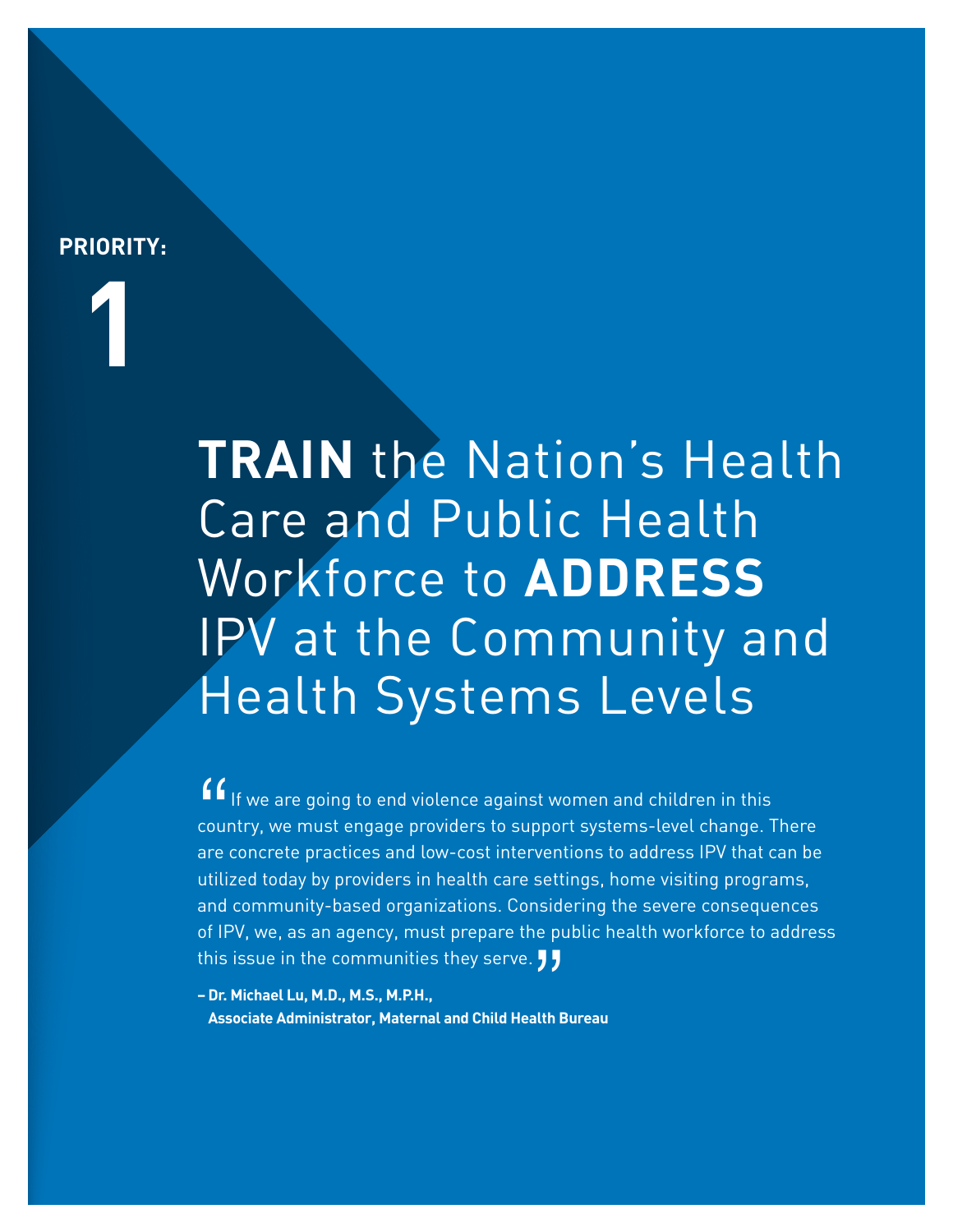HRSA's vision for addressing IPV requires **TRAINING** the nation's health care and public health workforce with evidence-based tools to **ADDRESS** the complexities of IPV.

Between 2017 and 2020, HRSA's Bureaus and Offices are committed to two integrated workforce-training objectives to support community and health-system level changes in the communities HRSA serves:

**STRATEGIC OBJECTIVE 1.1: Create or adapt a range of culturally competent, evidence-based, and trauma-informed educational materials and technical assistance on IPV for health care and public health professionals in the field**

**STRATEGIC OBJECTIVE 1.2: Expand IPV technical assistance and training opportunities for the health care workforce through HRSA Bureaus' and Offices' national and regional grant programs and training networks**

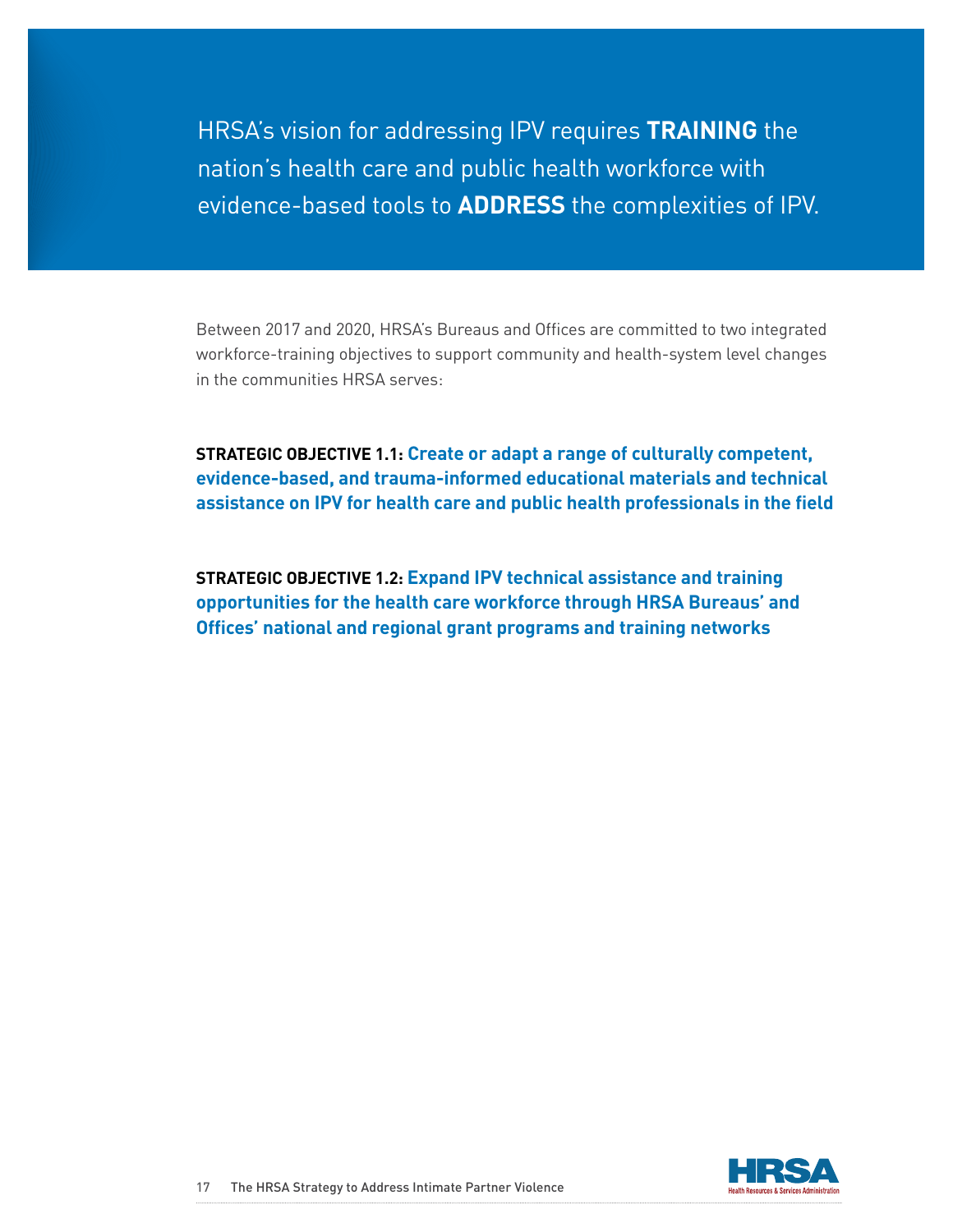**STRATEGIC OBJECTIVE 1.1: Create or adapt a range of culturally competent, evidence-based, trauma-informed educational materials and technical assistance on IPV for health care and public health professionals in the field**

#### **KEY ACTIVITIES INCLUDE:**



# **BUILD THE EVIDENCE BASE FOR IPV PRACTICES AND RESOURCES FOR RURAL POPULATIONS**

#### **Lead: FORHP**

- FORHP will increase the number of evidence-based IPV programs showcased in [the](https://www.ruralhealthinfo.org/community-health)  [Rural Community Health Gateway](https://www.ruralhealthinfo.org/community-health), housed within the Rural Health Information (RHI) Hub. FORHP funds the RHI Hub as a national clearinghouse on rural health issues.
- FORHP will facilitate peer-to-peer connections and cross-sharing of evidence-based best practices that have been employed specifically in rural communities to address IPV.



# **PROVIDE TECHNICAL EXPERTISE TO DEVELOP CULTURALLY AND LINGUISTICALLY COMPETENT IPV EDUCATIONAL RESOURCES FOR VARIOUS HEALTH CARE PROVIDERS**

#### **Collaborators: BHW, FORHP, OCRDI, OGH, OHE, ORO, and OWH**

- OWH will develop or tailor educational materials that highlight IPV as a social determinant of health.
- OHE will review IPV resources to ensure they advance HRSA's mission to reduce health disparities. OHE and OWH will review new resources in terms of adherence to the National Standards for Culturally and Linguistically Appropriate Services (CLAS Standards).
- OGH will work with partners such as the HHS Office of Global Affairs U.S. Mexico (USM) Border Health Commission to vet materials for contextual appropriateness.
- ORO will ensure that materials are relevant to specific populations across all U.S. regions (i.e., through translation and prioritizing content that reflects specific demographics).
- OWH will create and maintain a list of subject matter experts that HRSA employees can consult as needed on IPV and its intersection with other health topics (e.g., HIV, substance use, serious mental illness).
- FORHP will identify rural health experts who have specific expertise in IPV.

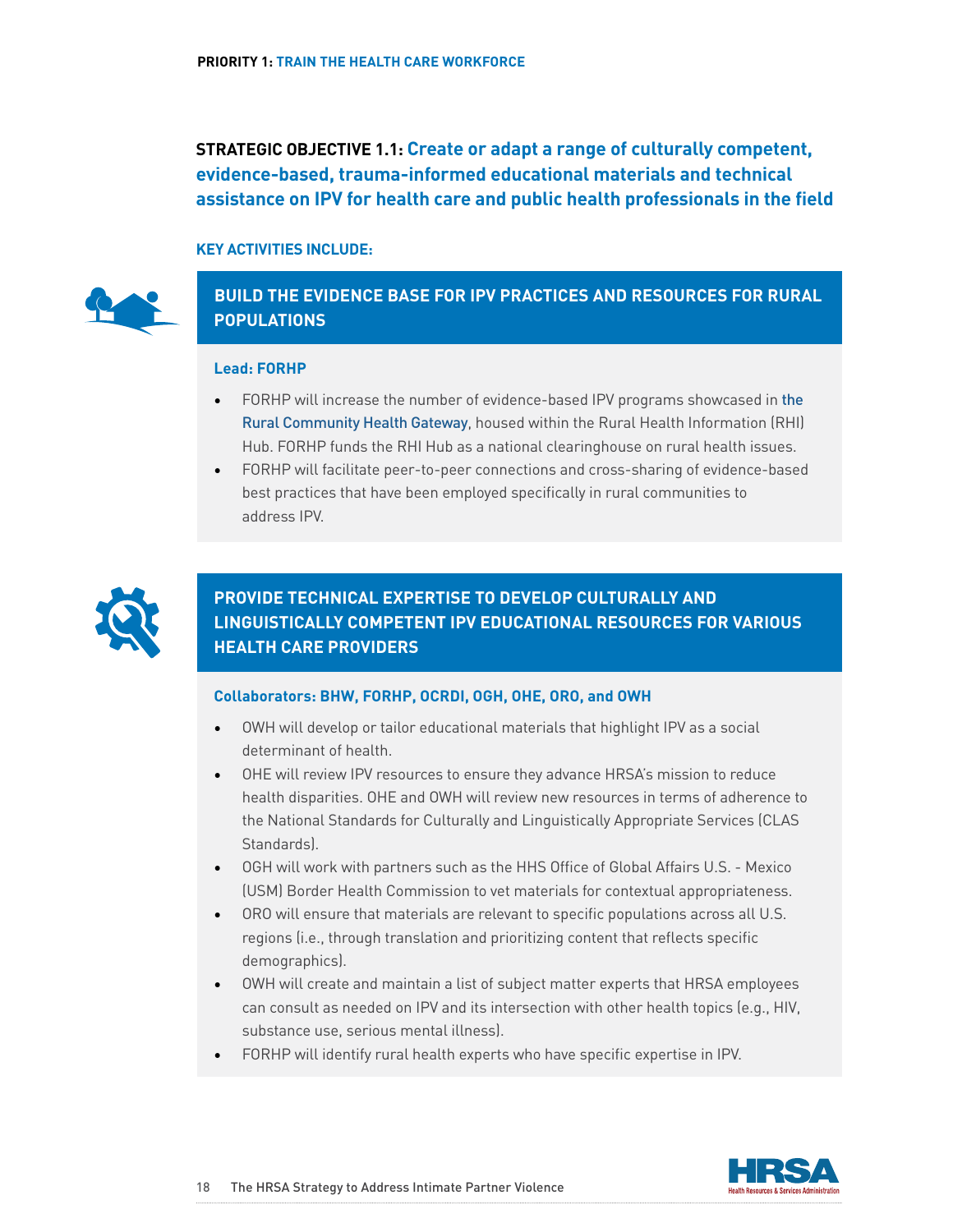- BHW will work with the Regional Public Health Training Center (RPHTC) Program to develop or refine IPV training materials for the public health workforce. RPHTC improves the nation's public health system by strengthening the technical, scientific, managerial, and leadership competencies of the current and future public health workforce through education, training, and consultation services.
- As part of HRSA's Language Access Implementation Initiative, OCRDI and OHE will ensure that the development of IPV interventions takes into account language access for individuals who do not speak English as their primary language, and assess IPV educational resources and provide TA as needed to ensure meaningful access for this population.



# **LEAD OUTREACH TO KEY ORAL HEALTH STAKEHOLDERS, INCLUDING FEDERAL AND NON-FEDERAL PARTNERS, TO COLLABORATE ON MECHANISMS TO BETTER ADDRESS IPV IN ORAL HEALTH CARE SETTINGS**

## **Lead: HRSA's Chief Dental Officer (CDO) within OPAE, and HRSA's Oral Health Workgroup in collaboration with OWH**

• The CDO will work with OWH to identify intersections to better address IPV through HRSA's current oral health portfolio in alignment with the [HHS Oral Health Strategic](https://www.hrsa.gov/oralhealth/oralhealthframework.pdf) [Framework](https://www.hrsa.gov/oralhealth/oralhealthframework.pdf). The CDO will work with HRSA's Oral Health Workgroup to facilitate outreach to key oral health stakeholders and partners who have interest in education and training on screening for IPV and family violence during oral health care visits.

# **INTENDED OUTCOMES 1.1**

- A compendium of evidence-based, culturally and linguistically appropriate trauma-informed IPV training resources (e.g., curricula, toolkits, experts) for health care and public health professionals
- A model for collaboration on the development of culturally competent materials pertaining to other social determinants of health

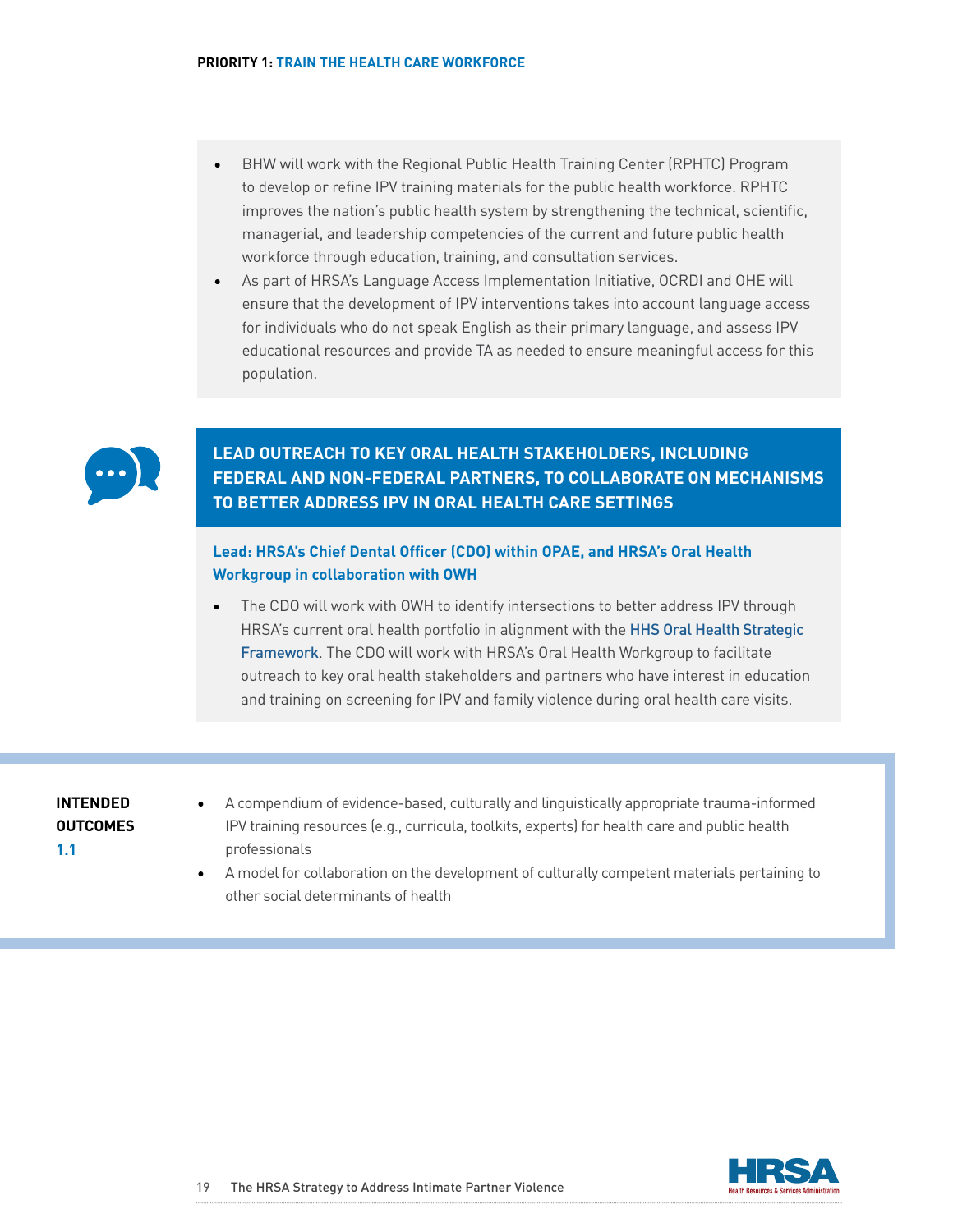**STRATEGIC OBJECTIVE 1.2: Expand IPV technical assistance and training opportunities for the health care workforce through HRSA Bureaus' and Offices' national and regional grant programs and training networks**

### **KEY ACTIVITIES INCLUDE:**



# **FACILITATE ACCESS TO HEALTH WORKFORCE TRAINING ON IPV THROUGH HRSA'S EXISTING NETWORKS**

#### **Collaborators: BHW, BPHC, and OWH**

- BPHC and OWH will disseminate training materials through existing training channels, such as national TA calls, webinars, and "all program calls."
- BHW will incorporate IPV as a topic during various TA and training opportunities, such as BHW Workforce Grand Rounds, Area Health Education Centers quarterly calls, and Behavioral Health Workforce Education and Training TA calls.



**INTEGRATE IPV CONTENT INTO EXISTING NATIONAL TRAINING PROGRAMS THAT PREPARE CLINICIANS TO COMPREHENSIVELY ADDRESS THE HEALTH NEEDS OF PEOPLE LIVING WITH HIV/AIDS**

#### **Lead: HAB**

- The AIDS Education and Training Centers Program within the Ryan White HIV/AIDS Program (RWHAP)—a network of eight regional centers with more than 130 local affiliated sites, and two national centers—will make IPV training available to providers upon request. RWHAP provides a comprehensive system of care that includes primary medical care and essential support services for uninsured or underinsured PLWHA.
- HAB's [TARGET Center website](https://careacttarget.org/) will consolidate a topic-specific landing page on IPV and highlight IPV capacity building resources for grant recipients.
- HAB will partner with [Futures Without Violence](http://www.futureswithoutviolence.org/health), which is ACF's designated National Health Resource Center on Domestic Violence (NHRCDV), to identify three to five RWHAP clinics willing to participate in a small-scale pilot designed to bolster providers' skills in assessing and responding to IPV among PLWHA.
	- The Family Violence Prevention and Services Program of ACF's Family and Youth Services Bureau funds the NHRCDV to serve as the nation's clearinghouse for information, training, and TA on the health care response to domestic violence.

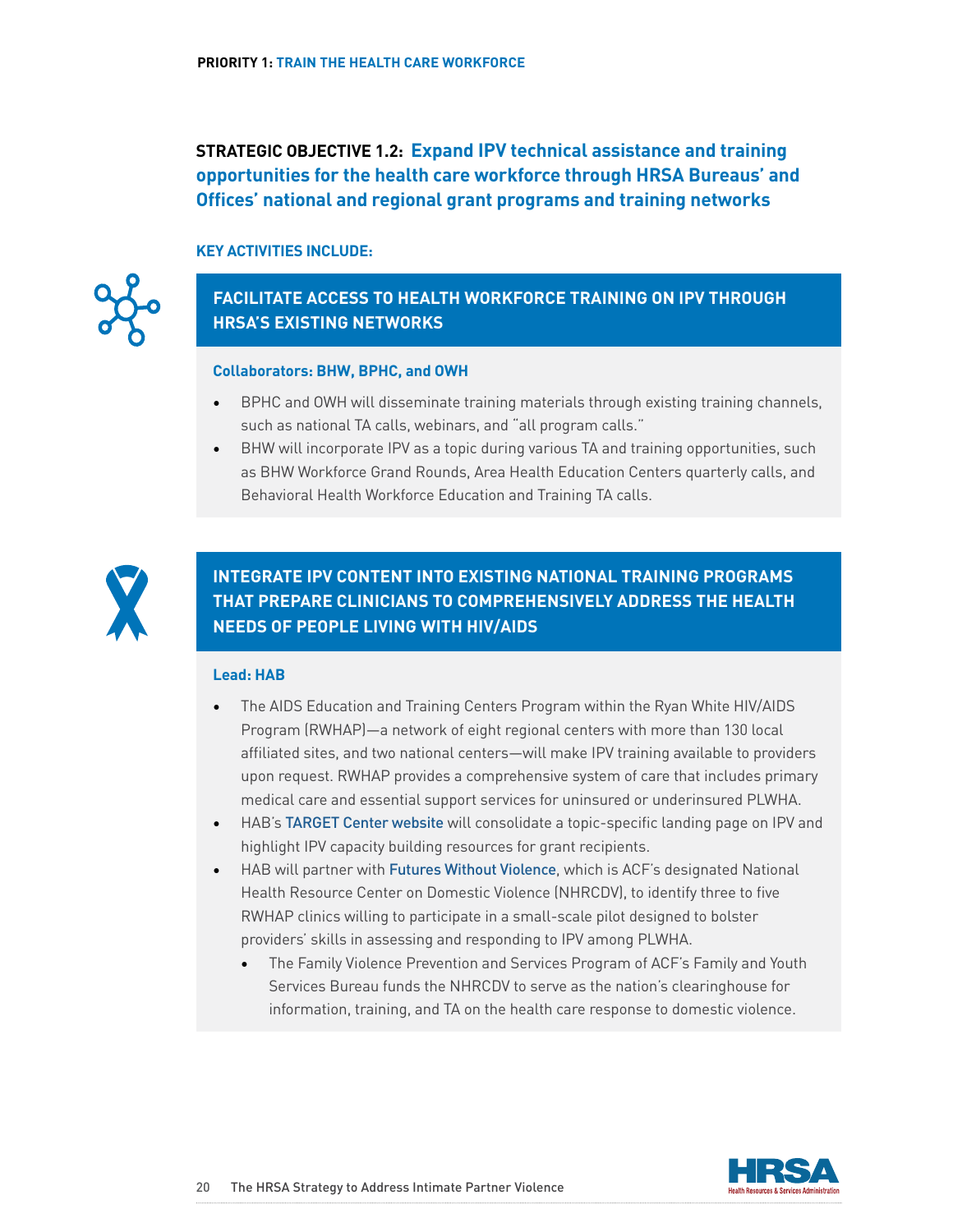

**DISSEMINATE IPV TRAINING AND TA MATERIALS VIA HRSA'S NATIONAL HANSEN'S DISEASE PROGRAM TO ITS NATIONAL NETWORK OF HEALTH CARE PROVIDERS**

#### **Lead: HSB**

- HSB will distribute IPV educational materials to providers and students through its website and through its ambulatory care clinics and educational seminars.
- HSB will include educational pamphlets about IPV in medication shipments to providers in private practices.
- HSB will facilitate distribution of IPV safety cards from the [IPV Health Partners Toolkit](http://ipvhealthpartners.org/) to clinics for placement in patient waiting areas.



# **DISSEMINATE THE [IPV HEALTH PARTNERS TOOLKIT](http://ipvhealthpartners.org/) AND OTHER IPV EDUCATIONAL RESOURCES TO EXISTING NETWORKS**

### **Collaborators: BHW, BPHC, FORHP, HAB, MCHB, OC, OGH, ORO, OWH, and ACF**

- OWH will brief HRSA employees on the toolkit and specific resources most relevant to subpopulations served by each Bureau and Office (e.g., pregnant women, PLWHA, rural communities).
- BPHC will share the toolkit through its Primary Care Digest newsletter and utilize national cooperative agreements and primary care associations to target key audiences and disseminate training and TA. National cooperative agreements are formed with national organizations that receive HRSA funds to help health centers and look-alikes meet program requirements and improve performance. Primary care associations are state or regional nonprofit organizations that use HRSA funds to provide training and TA to safety-net providers.
- MCHB will post the toolkit on its Women's Health and Adolescent and Young Adult Health webpages, and feature the toolkit in its employee newsletter.
- MCHB will collaborate with OWH to disseminate the toolkit and other evidence-based strategies to MCH grantees and stakeholders, leveraging a variety of communication channels.
- ORO will ensure that HRSA grantees are aware of and have access to the toolkit.
- ORO will share the toolkit, educational resources, and other IPV policy-relevant information with state officials and grantees across all HHS regions.
- FORHP will make the toolkit and other IPV resources relevant to rural populations (i.e., [Violence and Abuse in Rural America Topic Guide](https://www.ruralhealthinfo.org/topics/violence-and-abuse)), and share resources with grantees through the RHI Hub.
- FORHP will support the adaptation of the toolkit for providers in rural health clinics and critical access hospitals.

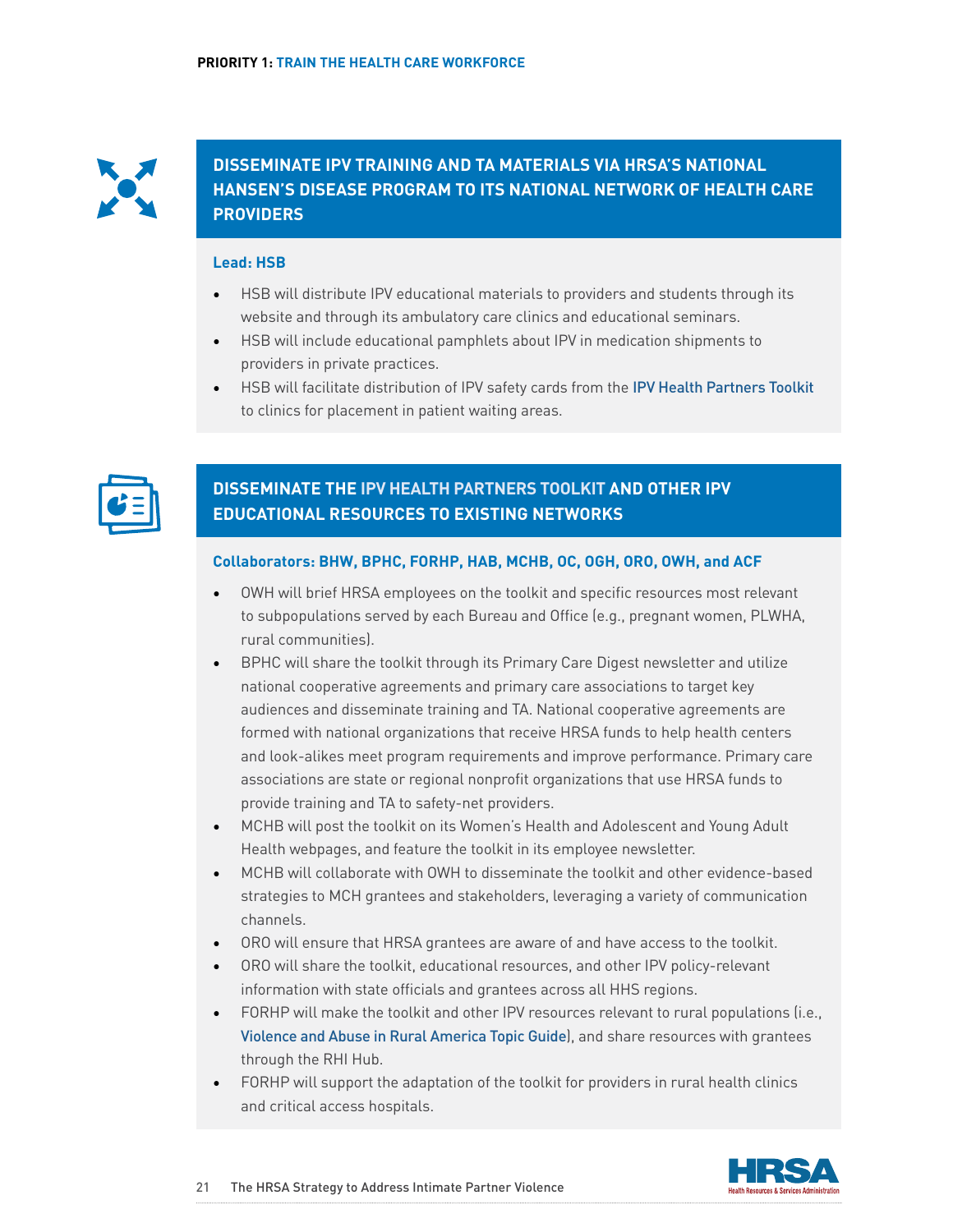- BHW will raise awareness of the toolkit and other IPV resources during visits to National Health Service Corps and NURSE Corps sites, including those in tribal areas. These programs offer scholarships or loan repayment assistance to support qualified health care providers who choose to serve in medically underserved communities.
- HAB will disseminate the toolkit through its program listserv, which will reach all of its grant recipients.
- OGH will work with OWH to share the toolkit and other IPV resources with other countries and international institutions (e.g., Pan American Health Organization, USM Border Health Commission) to support improvement of population health globally.
- OWH will engage with federal partners across HHS to raise awareness of the toolkit among a broader audience of health professionals (e.g., engaging the Agency for Healthcare Research and Quality to share the toolkit with providers implementing the U.S. Preventive Services Task Force Recommendations for Intimate Partner Violence and Abuse of Elderly and Vulnerable Adults: Screening).
- OWH will collaborate with ACF and select HRSA Bureaus and Offices to present the toolkit at conferences, meetings, and to key stakeholder groups.



**WORK WITH STAKEHOLDERS TO IMPLEMENT THE UPDATED 2016 WOMEN'S PREVENTIVE SERVICES RECOMMENDATIONS SUPPORTING IPV SCREENING AND COUNSELING**

## **Lead: MCHB**

• MCHB will support the Women's Preventive Services Initiative Implementation Steering Committee members in implementing the updated IPV recommendations to support utilization among both patients and providers, and in sharing tools and resources.



# **PROVIDE IPV INFORMATIONAL RESOURCES TO MINORITY-SERVING COLLEGES AND UNIVERSITIES**

#### **Lead: OHE; Collaborators: ORO, OWH**

- OHE will work with OWH to provide IPV informational resources to institutions serving tribal, Hispanic, Black, Asian American, and Native American Pacific Islander populations. These resources will be shared through the OHE listserv, website, and quarterly e-newsletter. OHE will write an article for the e-newsletter alerting minorityserving colleges and universities about HRSA's efforts to address IPV.
- ORO will work with OWH to provide IPV informational resources to minority-serving colleges and universities through its networks across the regions.

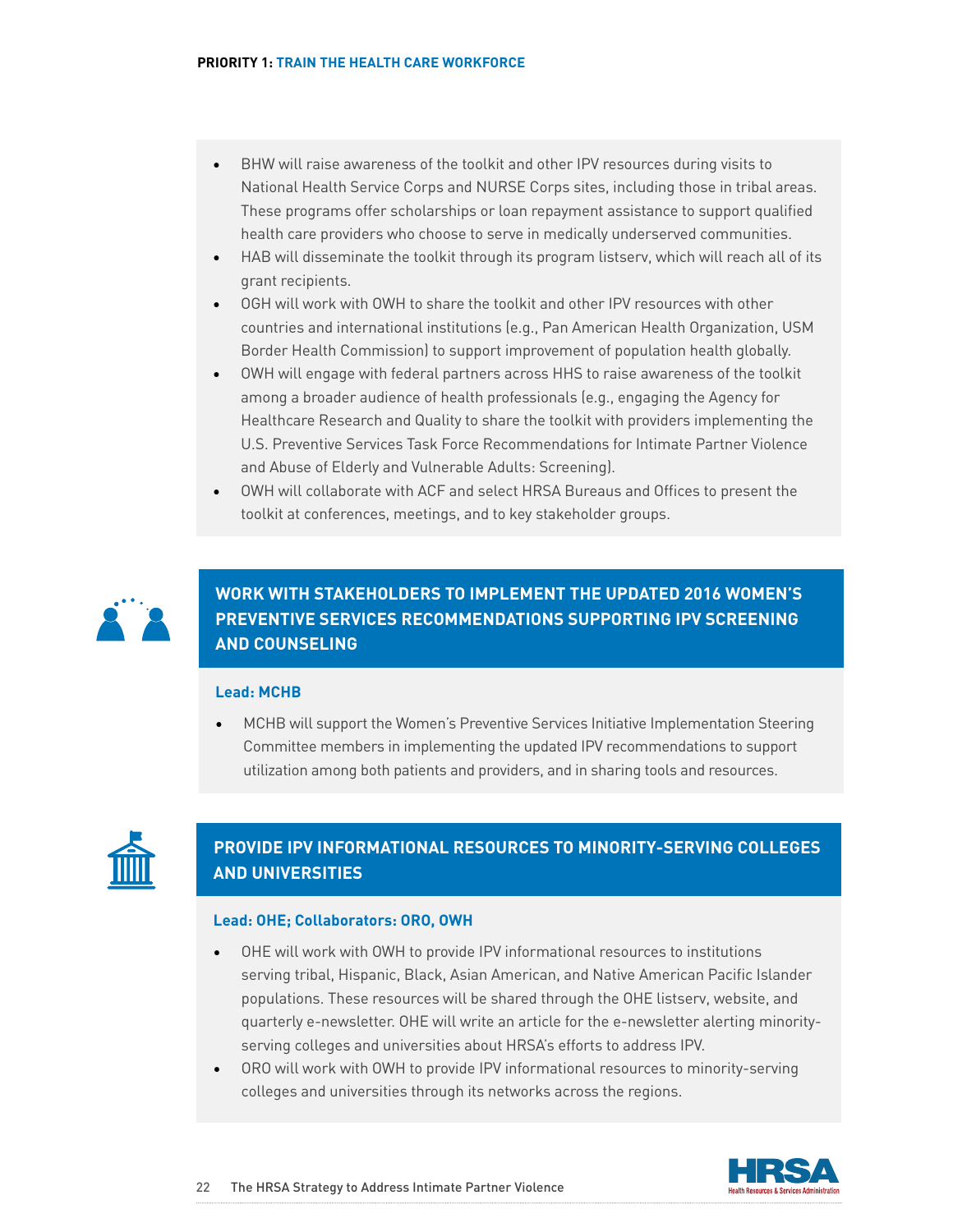

# **EXTEND THE REACH OF HRSA'S IPV-RELATED MATERIALS AND APPROACHES TO OTHER COUNTRIES**

#### **Lead: OGH; Collaborator: OWH**

- OGH and OWH will work with the U.S. Department of State to determine ways to incorporate IPV content into topic areas covered by the International Visitors Leadership Program (IVLP). The IVLP is a professional exchange program offering short-term experiences in the United States to current and emerging foreign leaders in a variety of fields to teach them about interest areas and cultivate lasting relationships with American counterparts. OGH will introduce or incorporate the IPV topic area to IVLP visitors meetings at HRSA as appropriate.
- OGH will take advantage of all opportunities to share HRSA's IPV materials with other international organizations, (e.g., Pan American Health Organization, World Health Organization, Organisation for Economic Co-operation and Development).

# **INTENDED OUTCOMES 1.2**

- Large-scale expansion and enhancement of training and TA opportunities for practicing health care and public health workers, who will then be able to identify and provide high-quality, trauma-informed care for IPV survivors and mitigate IPV-related adverse outcomes
- Increased awareness of the IPV Health Partners Toolkit among HRSA grantees
- Integration of IPV into existing HRSA training programs and/or stand-alone training and TA programs, using online and other distance-learning strategies
- Increased knowledge and awareness of IPV and TA resources among health care and public health professionals, domestically and globally

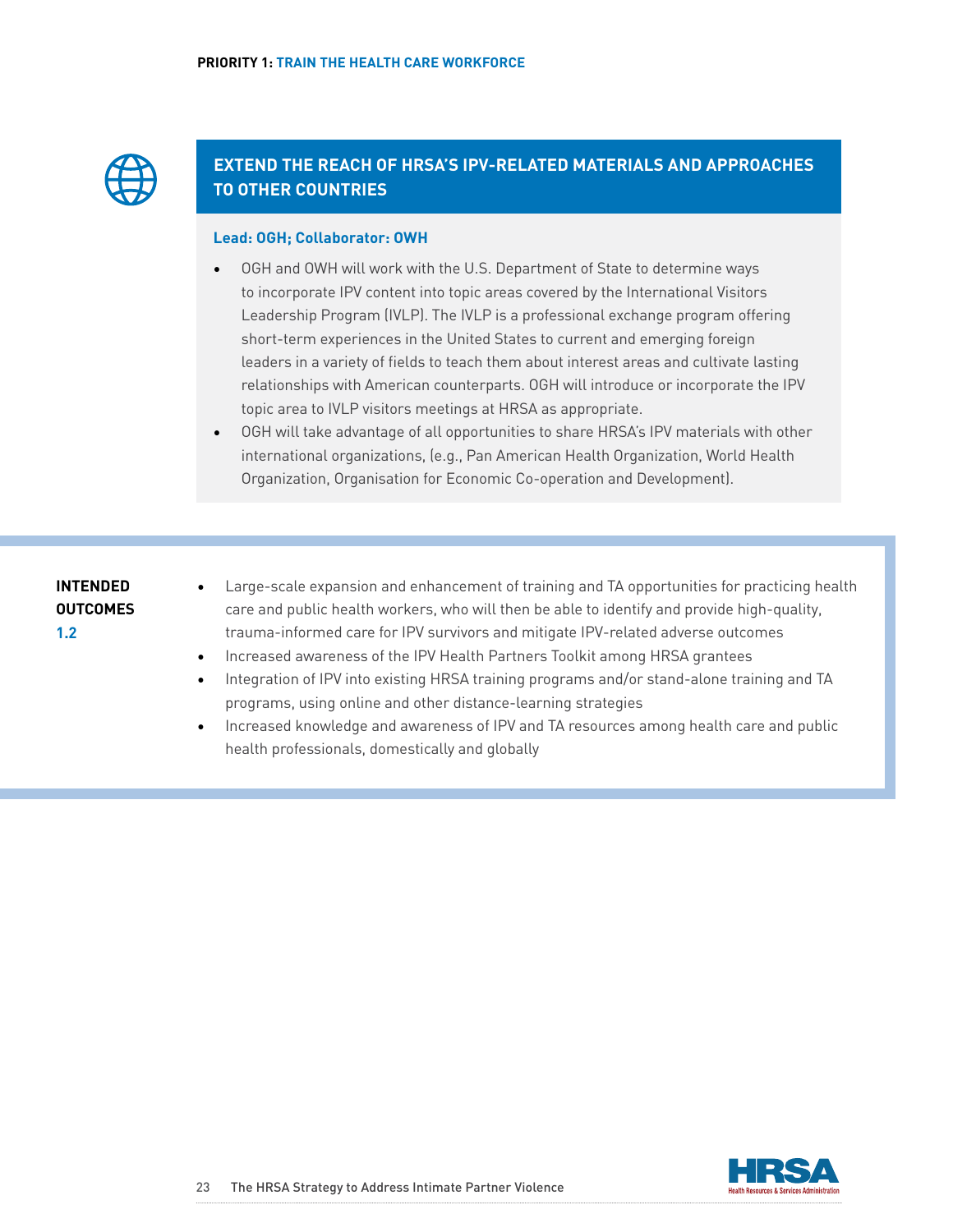# <span id="page-23-0"></span>**PRIORITY:**



# **DEVELOP** Partnerships to Raise **AWARENESS** about IPV within HRSA and HHS

 $\binom{6}{\text{app}}$ <br>syst From my experience working on the frontline at health centers, I appreciate the value of partnerships. When HRSA programs commit to the system-wide integration of care, including developing formal partnerships with community-based social service organizations to address intimate partner violence, they can be better positioned to improve health outcomes for the patients they serve.  $\overline{\phantom{a}}$ 

or the patients they serve. **J J**<br>Dr. Judith Steinberg, M.D., M.P.H.,<br>Chief Medical Officer, Bureau of Primary Health Care **– Dr. Judith Steinberg, M.D., M.P.H.,**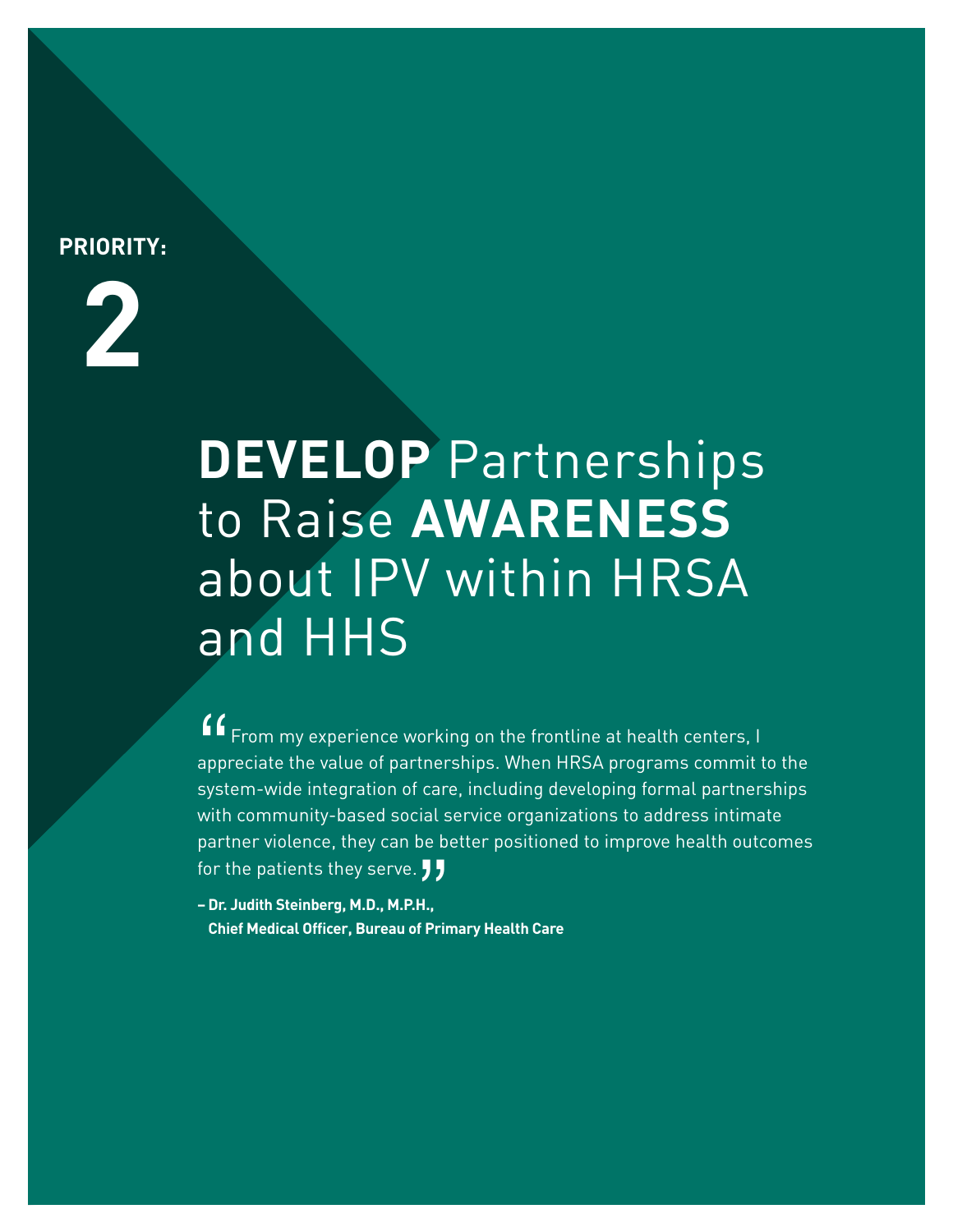A priority for HRSA is to build **AGENCY CAPACITY** to respond effectively to IPV as a social determinant of health. By raising **AWARENESS** of IPV among HRSA employees, as well as through partnerships that extend HRSA's impacts on the field, HRSA will lead the way in **DEVELOPING** systems-level changes on IPV and health.

Between 2017 and 2020, HRSA Bureaus and Offices are committed to the following two strategic objectives:

**STRATEGIC OBJECTIVE 2.1: Leverage existing mechanisms to promote awareness of IPV as a public health issue among HRSA employees**

**STRATEGIC OBJECTIVE 2.2: Establish within-HRSA and interagency partnerships on IPV**

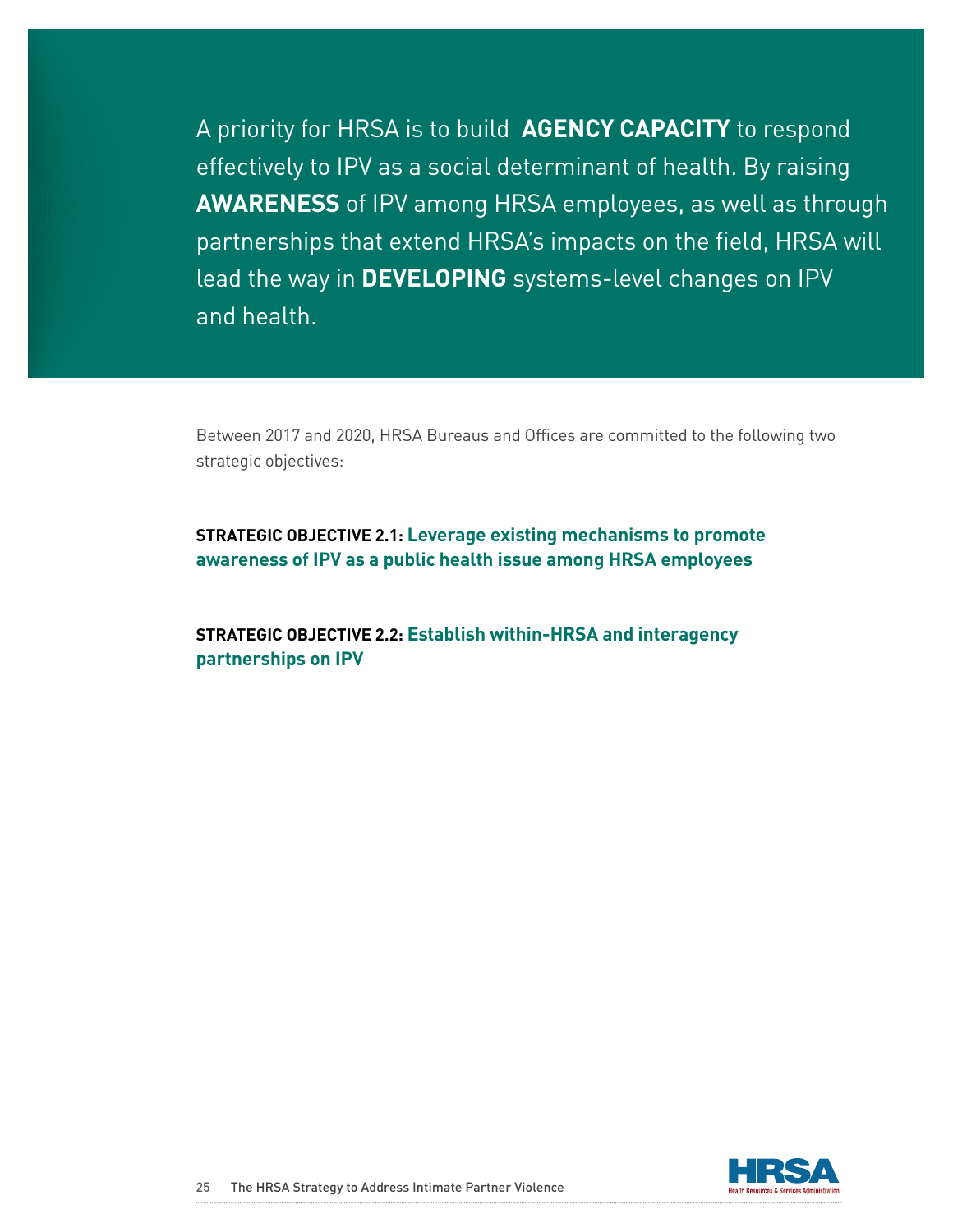# **STRATEGIC OBJECTIVE 2.1: Leverage existing mechanisms to promote awareness of IPV as a public health issue among HRSA employees**

#### **KEY ACTIVITIES INCLUDE:**



# **CONTINUE AGENCY-WIDE COORDINATION FOR IPV-RELATED ACTIVITIES**

#### **Lead: OWH; Collaborator: OCRDI**

OWH will continue to lead internal and external IPV awareness-raising initiatives in accordance with health-focused observances such as National Public Health Week, National Domestic Violence Awareness Month, National Human Trafficking Awareness Day, and National Women's Health Week.

• OWH will work with OCRDI and the Office of Human Resources to promote awareness of HRSA's workplace violence prevention policy among all HRSA employees.



# **RAISE AWARENESS AMONG HRSA EMPLOYEES ABOUT IPV AND THE IMPACTS ON SOCIALLY DISADVANTAGED AND UNDERSERVED POPULATIONS**

#### **Leads: HAB and OHE; Collaborators: ORO, OWH**

- OHE will work with OWH to integrate IPV content into public health-focused observances and events centered on socially disadvantaged and underserved populations such as National LGBT Health Awareness Week, LGBT Pride Month, and National Minority Health Month.
- ORO will work with OWH and OHE to educate regional employees on the IPV Health Partners Toolkit, with a special focus on culturally appropriate implementation and train-the-trainer approaches.
- HAB will include IPV as a discussion topic in its clinical hot topic series. An expert on the intersection between HIV and IPV will lead the discussion to increase project officers' awareness of this issue for grant monitoring purposes.



# **EDUCATE HHS REGIONAL EMPLOYEES THROUGHOUT THE COUNTRY ABOUT HRSA'S COMMITMENT TO THE ISSUE OF IPV AND HEALTH**

#### **Leads: ORO; Collaborator: OWH**

• ORO will work with OWH to develop materials to brief the HHS Offices of the Regional Director and the Offices of the Regional Health Administrator on the development and implementation of The HRSA Strategy to Address Intimate Partner Violence.

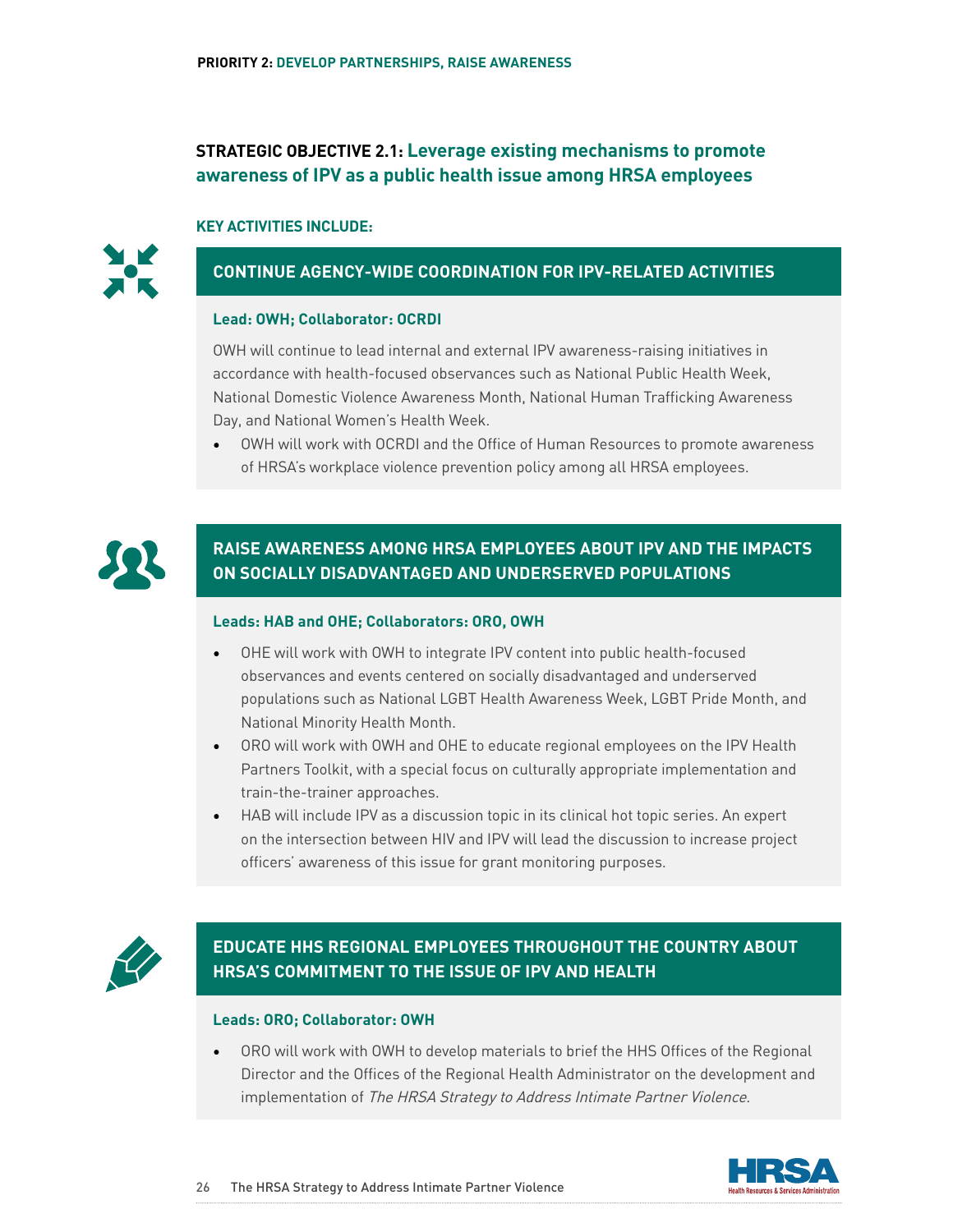| INTENDED |
|----------|
| OUTCOMES |
| 2.1      |

- Increased knowledge among HRSA employees on the importance of IPV as a social determinant of health and critical mediator to health outcomes affecting the communities HRSA serves
- Active and comprehensive participation among select Bureaus and Offices in IPV-related initiatives (e.g., national health observances)
- Increased opportunities to collaborate across Bureaus and Offices on IPV-related initiatives

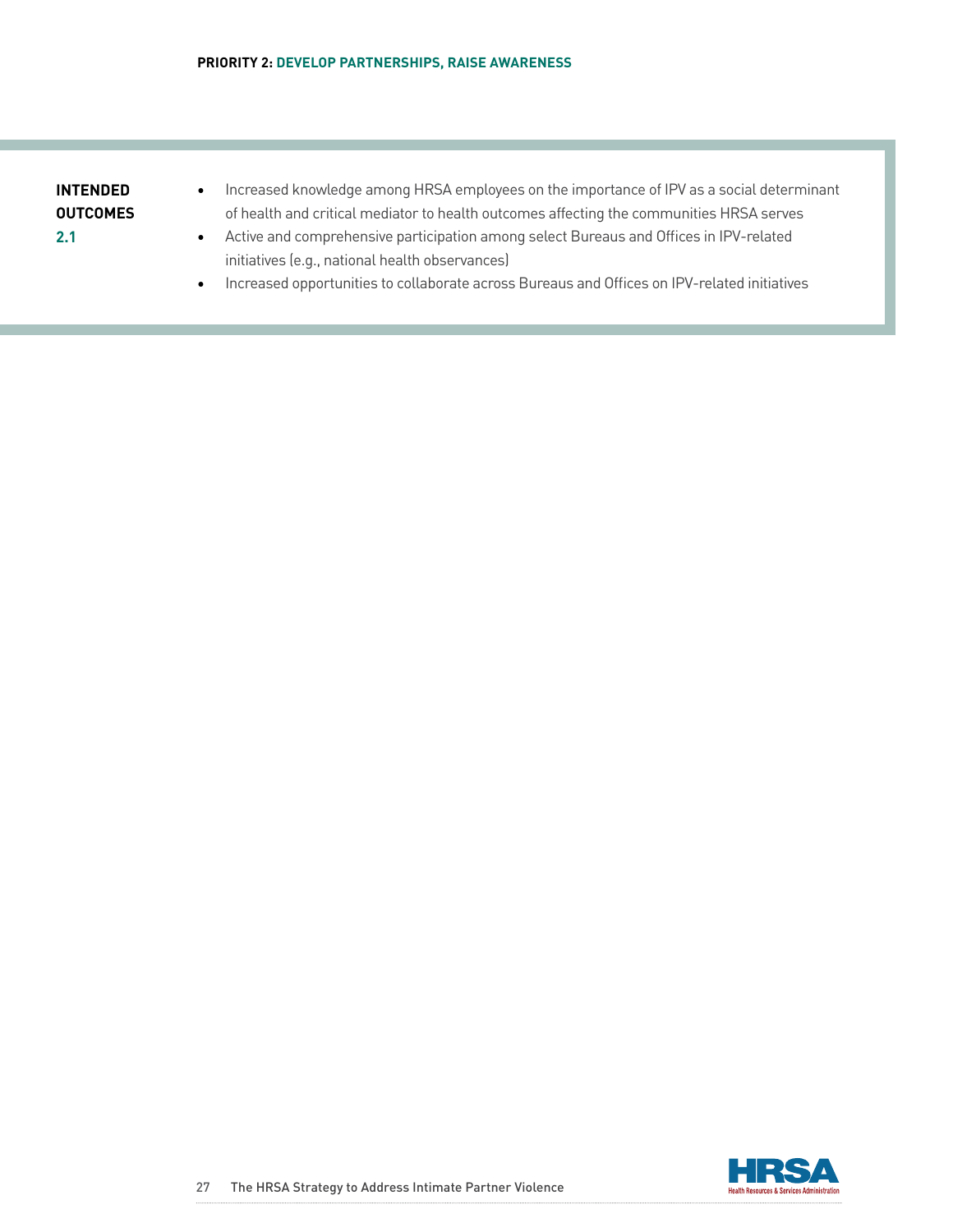# **STRATEGIC OBJECTIVE 2.2: Establish within-HRSA and interagency partnerships on IPV**

#### **KEY ACTIVITIES INCLUDE:**



# **ADD AN IPV COMPONENT TO THE [SAMHSA-HRSA CENTER FOR INTEGRATED](https://www.samhsa.gov/integrated-health-solutions) [HEALTH SOLUTIONS \(CIHS\)](https://www.samhsa.gov/integrated-health-solutions)**

#### **Leads: OPAE and OWH**

• OWH and OPAE will work with SAMHSA to establish and maintain a webpage solely dedicated to IPV resources within the CIHS. The IPV page will link to federally vetted tools, TA resources, and related materials, and will be promoted to SAMHSA's and HRSA's stakeholders. Subject matter experts from other HHS operating and staff divisions, as well as internal and external experts, will be consulted to ensure appropriate and current content.



## **PARTNER WITH OTHER AGENCIES ON TOPICS THAT DIRECTLY RELATE TO IPV**

#### **Lead: ORO; Collaborators: OWH and ACF**

- ORO will work with OWH and ACF to disseminate ACF's SOAR training on human trafficking for health care providers working in HRSA-funded programs throughout HHS regions.
- ORO and OWH will raise awareness among HRSA's grantee communities about resources available through ACF's National Human Trafficking Training and Technical Assistance Center, and the Rescue & Restore Victims of Human Trafficking Regional Program.
- ORO will convene a listening session in collaboration with OWH and other regional agencies to explore the intersection between IPV and human trafficking, and elucidate referral mechanisms that facilitate the seamless connection of trafficking survivors to local health care and other resources.

# **INTENDED OUTCOMES 2.2**

- A central location to direct HHS grantees to vetted training and TA resources on IPV
- Innovative interdepartmental partnerships on IPV that leverage each partner's existing resources and competencies

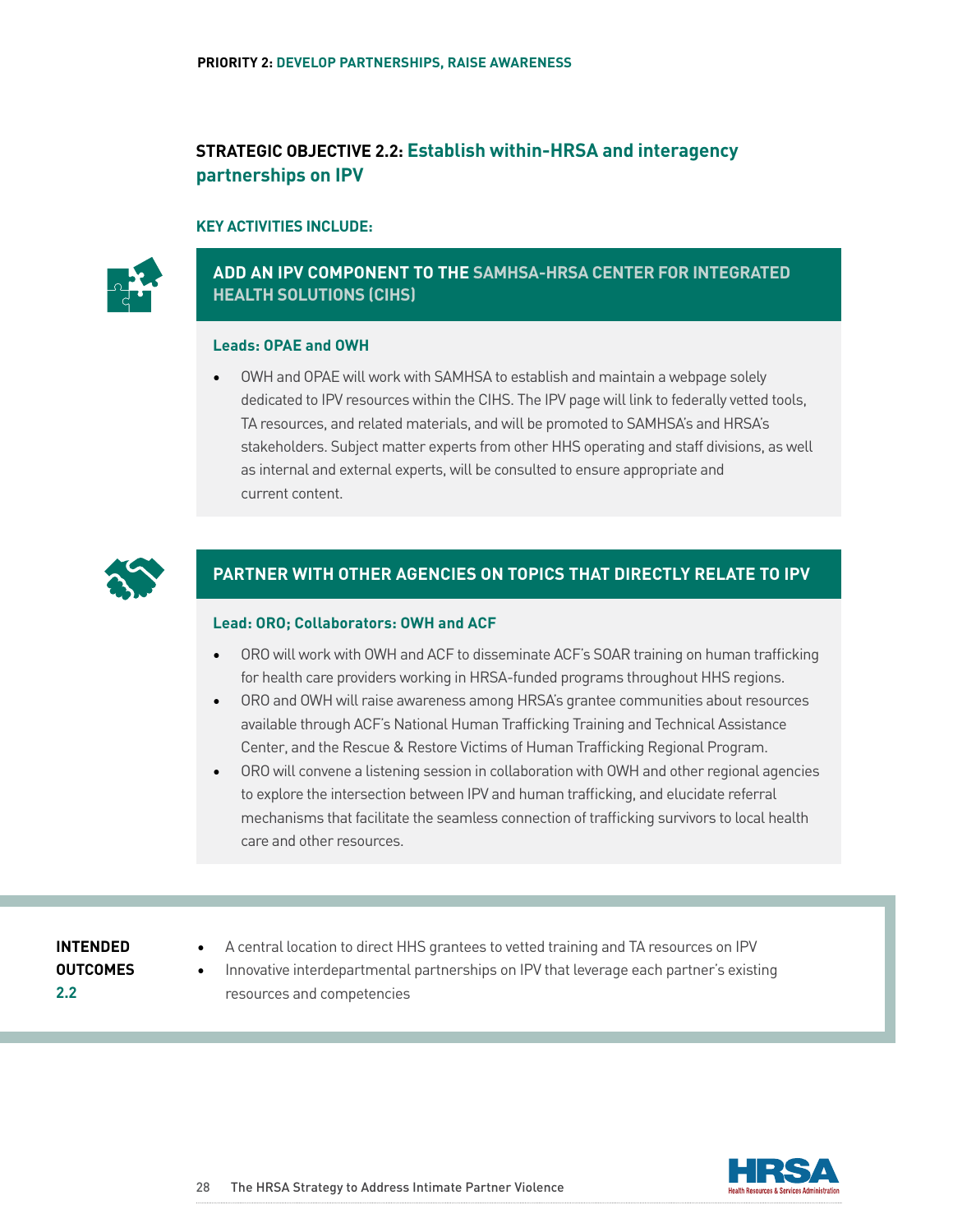# <span id="page-28-0"></span>**PRIORITY:**



# Increase **ACCESS** to Quality IPV-Informed Health Care Services across All **POPULATIONS**

" As HRSA works to move the needle on multiple health outcomes, we know that IPV can directly impact or mediate these outcomes. The impact of IPV is further magnified when the major physical, social, and financial cost burdens are considered. This Strategy demonstrates HRSA's leadership and commitment to a broad array of culturally relevant, specific actions to benefit the people our programs serve every day. JJ<br>- Sabrina Matoff-Stepp, Ph.D.,<br>Director, Office of Women's Health

**– Sabrina Matoff-Stepp, Ph.D., Director, Office of Women's Health**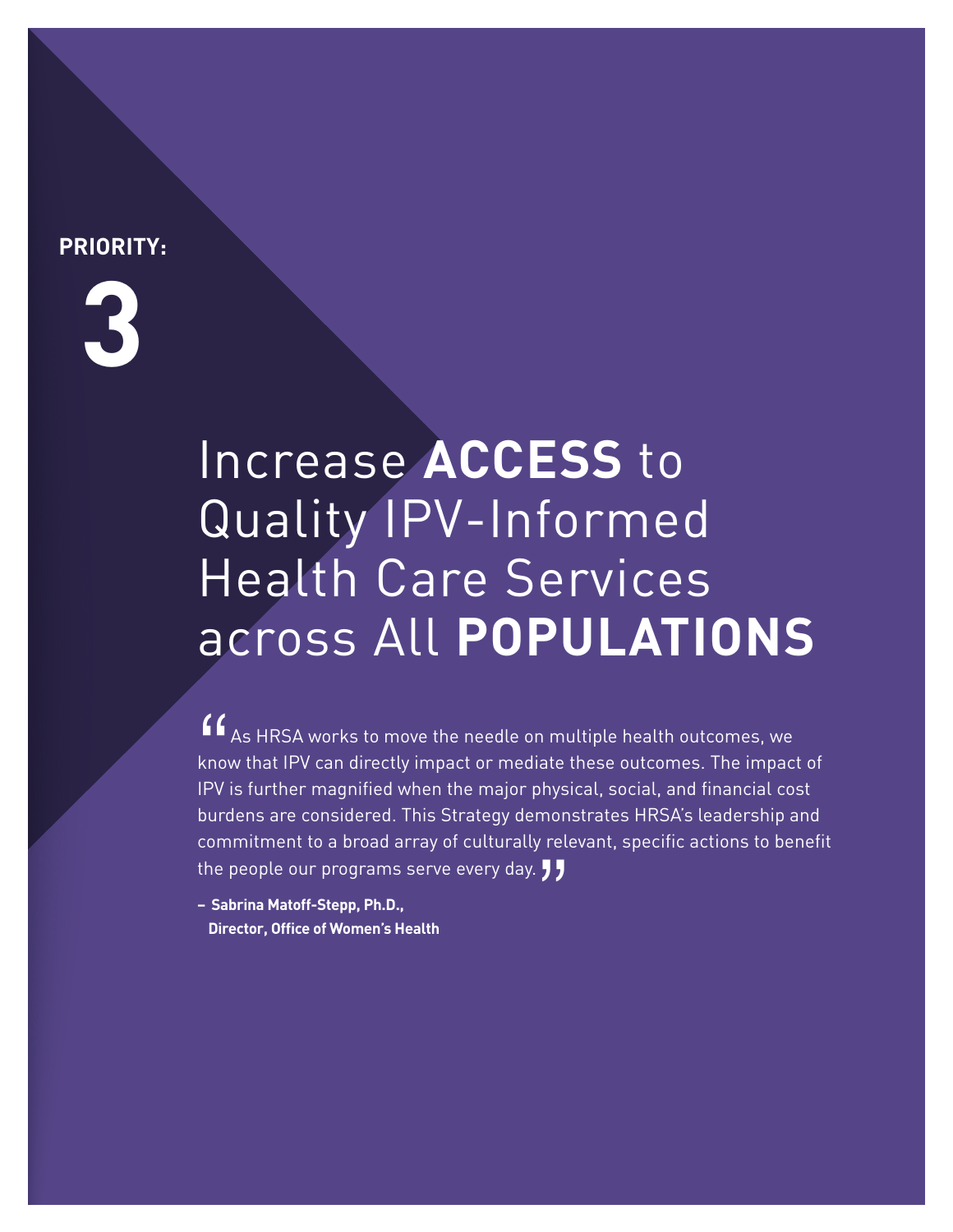Central to The HRSA Strategy to Address Intimate Partner Violence is a dual focus on increasing both IPV awareness and **ACCESS** to quality IPV-informed health care **SERVICES**. Realizing a coordinated and sustainable response to IPV requires addressing risk and protective factors, and identifying effective interventions at **ALL LEVELS** of the health care system.

Between 2017 and 2020, HRSA Bureaus and Offices are committed to the following four strategic objectives:

**STRATEGIC OBJECTIVE 3.1: Highlight the importance of IPV as a topic that HRSA grantees can propose to address**

**STRATEGIC OBJECTIVE 3.2: Increase awareness of IPV among HRSA's key external stakeholders**

**STRATEGIC OBJECTIVE 3.3: Improve the delivery of IPV-related services for economically disadvantaged and geographically isolated communities**

**STRATEGIC OBJECTIVE 3.4: Establish a model of collaboration among federal, state, and local health care leaders to strengthen systems of care for IPV**

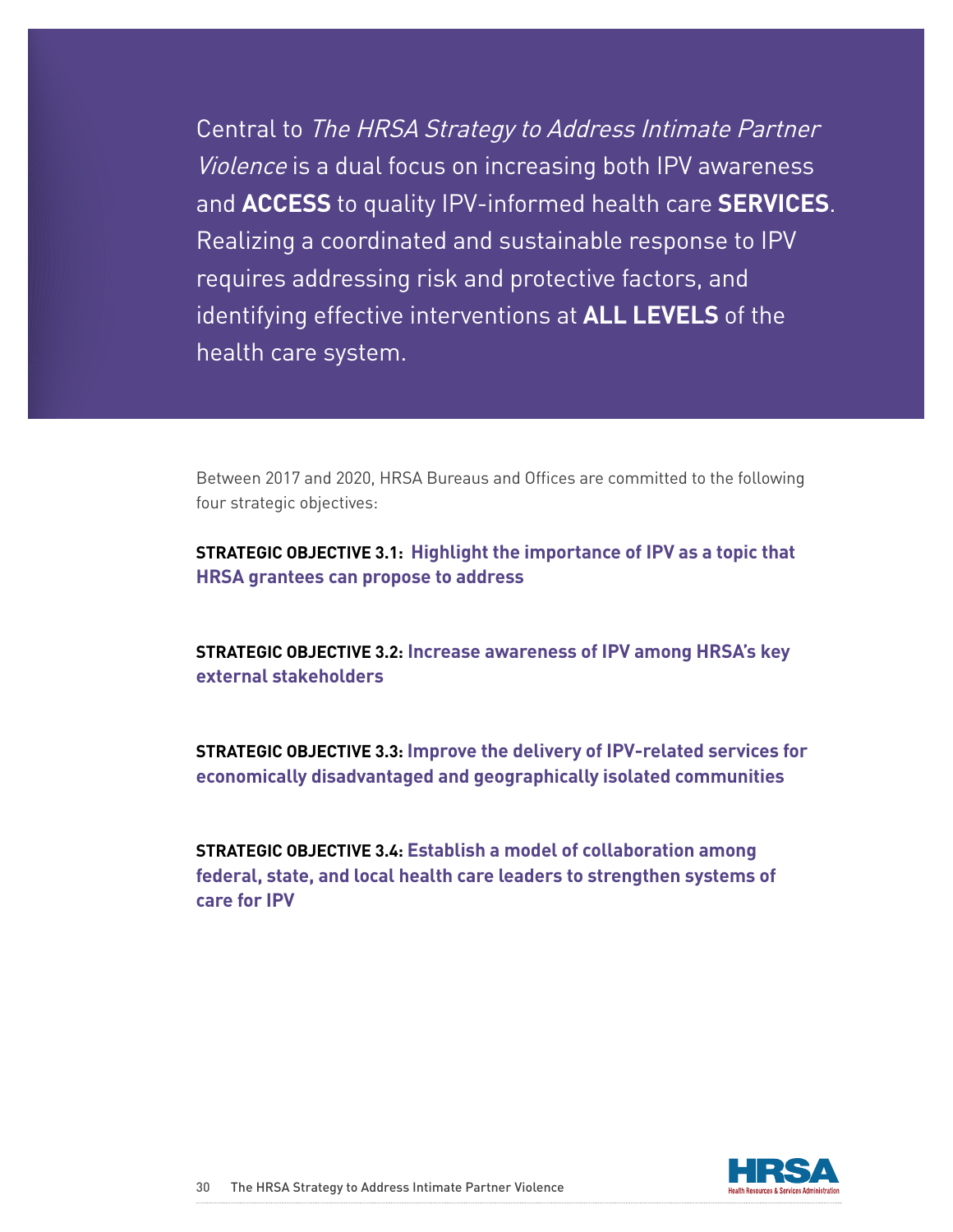# **STRATEGIC OBJECTIVE 3.1: Highlight the importance of IPV as a topic that HRSA grantees can propose to address**

#### **KEY ACTIVITIES INCLUDE:**



# **INCORPORATE TEXT RELATED TO IPV AS APPROPRIATE IN FEDERAL ASSISTANCE PLANNING TOOLS, SUCH AS A NOTICE OF FUNDING OPPORTUNITY (NOFO)**

## **Lead: OFAM in partnership with OWH and grant program staff across HRSA; Collaborator: FORHP**

- OFAM will review draft NOFOs and engage in discussions with Bureaus and Offices to identify potential opportunities for inclusion of IPV examples of allowable activities. For example, in FY17, HAB's Part D supplemental grant program included NOFO language seeking proposals for IPV-related activities.
- OFAM will partner with OWH to review relevant NOFO drafts.
- OFAM will include links to IPV resources in the NOFO Application Guides.
- FORHP will include IPV-related language in NOFOs as appropriate to encourage more research and programming in rural communities.

# **ENGAGE IN BI-DIRECTIONAL DIALOGUE ABOUT IPV WITH CURRENT HRSA GRANTEES**

#### **Collaborators: BPHC, FORHP, MCHB, OHE, ORO, and OWH**

- ORO, with support from OHE and OWH, will conduct IPV listening sessions with HRSA grantees—including tribes—across multiple HHS regions in order to learn more about the prevalence, needs, and activities occurring in the regions, and to share actionable information and requests with HRSA headquarters.
- MCHB and OWH will issue a joint statement to MCHB grantees, which will highlight available IPV resources and underscore MCHB's commitment to IPV as an important maternal and child health issue. The statement will also open up an avenue for future dialogue between MCHB and its grantees on IPV service delivery within their respective populations.
- FORHP and BPHC will gather information from their grantees about their experiences using the IPV Health Partners Toolkit and other HRSA and IPV-related resources, with the aim of using their feedback for quality improvement.

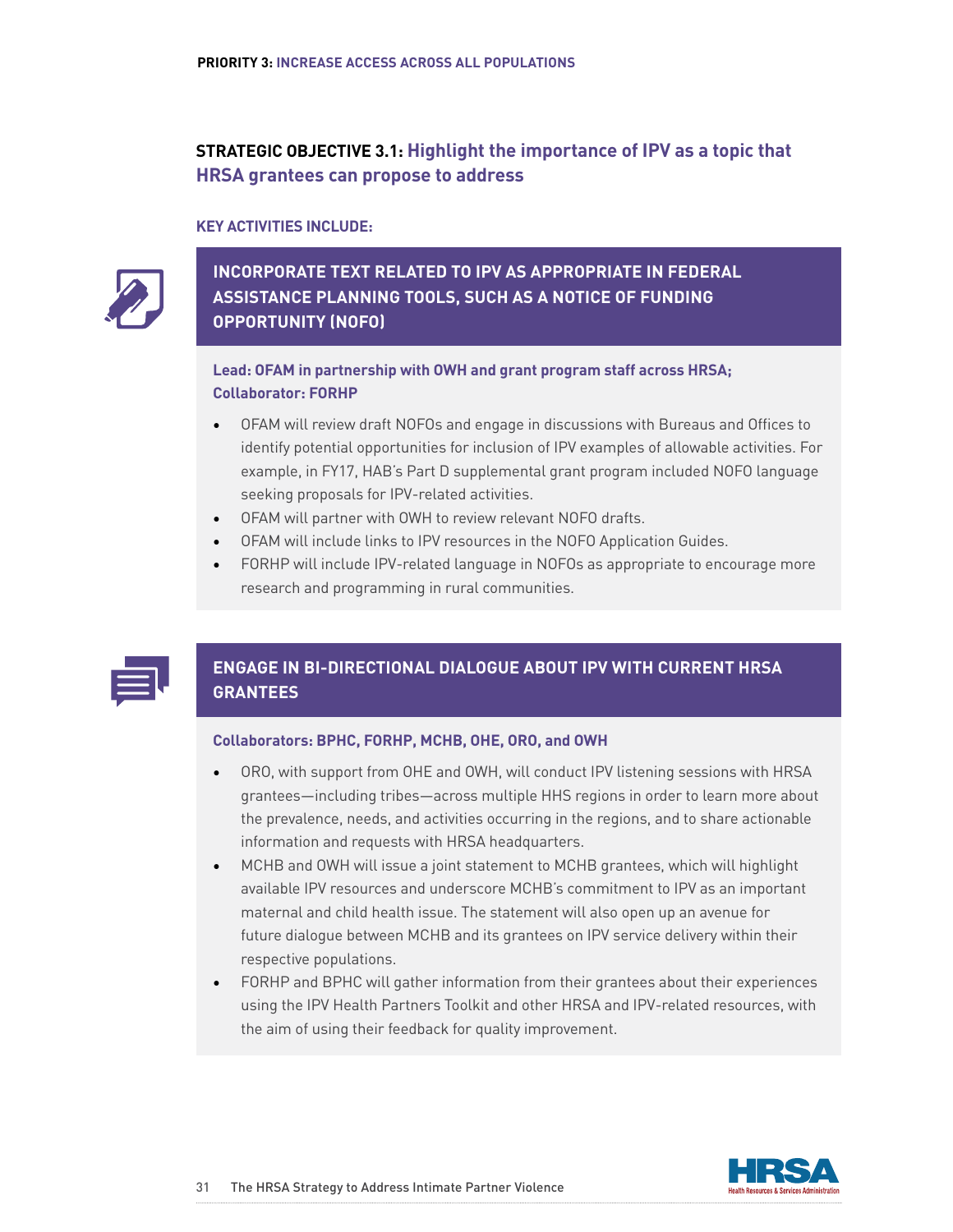## **INTENDED OUTCOMES 3.1**

- Targeted opportunities to introduce IPV-related language into HRSA federal assistance planning tools, resulting in grant projects that embed IPV identification and prevention into activities and clinical care management
- Engagement of HRSA grantees as partners in identifying and preventing IPV; select grant projects identify tailored approaches and best practices

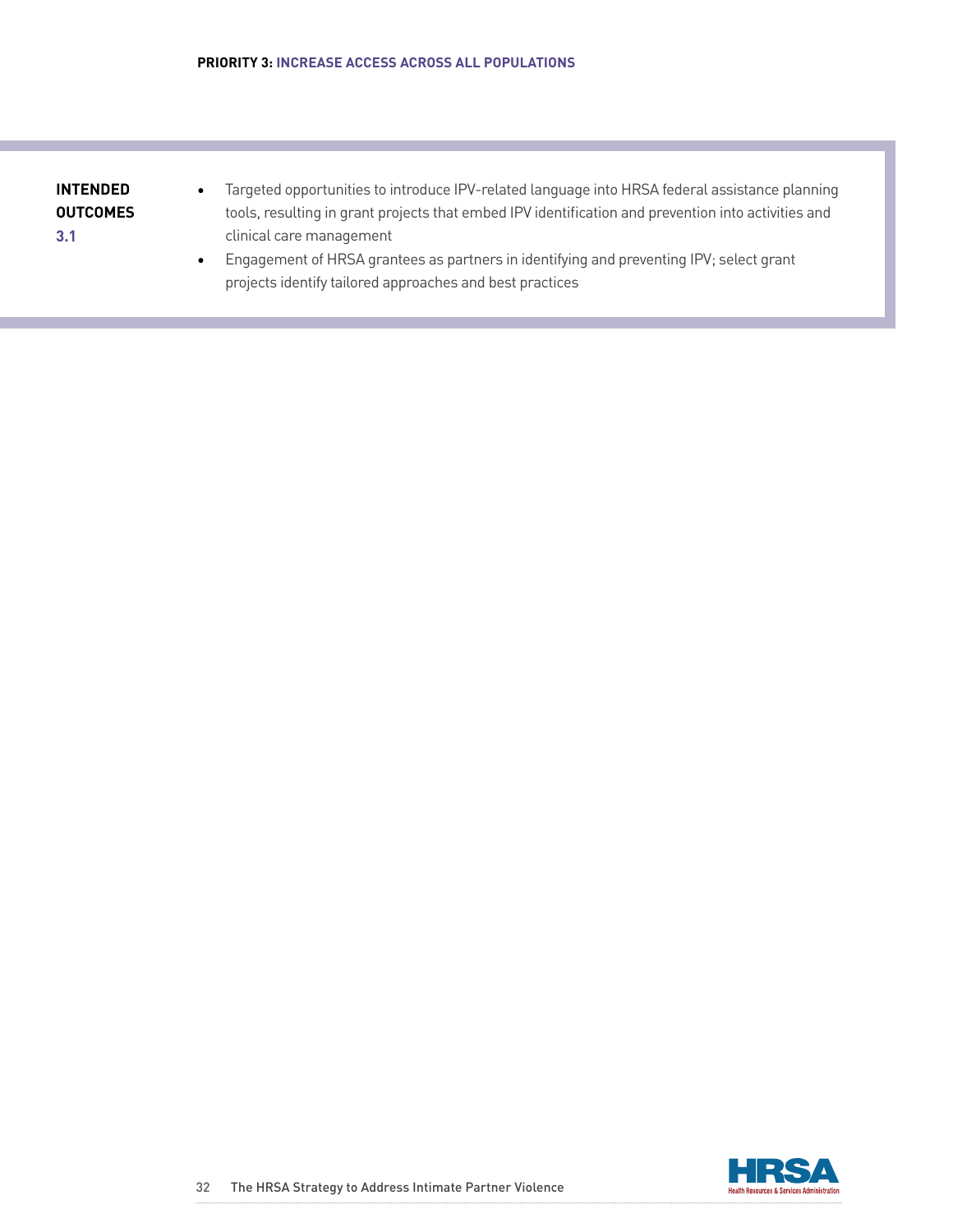# **STRATEGIC OBJECTIVE 3.2: Increase awareness of IPV among HRSA's key external stakeholders**

#### **KEY ACTIVITIES INCLUDE:**



# **LEVERAGE EXISTING NETWORKS TO ENGAGE EXTERNAL STAKEHOLDERS ABOUT IPV AS A SOCIAL DETERMINANT OF HEALTH**

#### **Lead: OGH; Collaborators: BHW, BPHC, MCHB, ORO, and OWH**

- OGH, in collaboration with OWH, will connect with United Nations (UN) partners to highlight the Strategy in the context of promoting the UN's Sustainable Development Goals (SDGs). OGH will aim to establish a common understanding of how HRSA contributes to the implementation of SDGs to address violence against women and girls.
- OGH, in collaboration with OWH, ORO, BPHC, MCHB, BHW, and the HHS Office of Global Affairs' USM Border Health Commission, will host a women's health forum as part of HRSA's USM Border Health Strategy Workgroup's activities for Border Health Month and include IPV as a key topic area. The purpose of HRSA's Border Health Strategy is to identify opportunities for integrating services across HRSA programs and to leverage HRSA's investments and partnerships with public and private stakeholders to reduce health disparities in the domestic border region.
- OGH will work with OWH to elevate IPV as a key social determinant of health when conducting multilateral document reviews, such as World Health Assembly resolutions.
- OWH in collaboration with Bureaus and Offices will seek to establish strategic relationships as appropriate with federal, academic, nonprofit, and communitybased organizations working to address IPV nationally and locally, especially in the communities HRSA serves.

## **INTENDED OUTCOMES 3.2**

- An expanded network of HRSA's external stakeholders that address IPV as an important social determinant of health in their local communities across the nation
- Collaborations that align IPV with other related social issues, such as global development and health, and women's empowerment

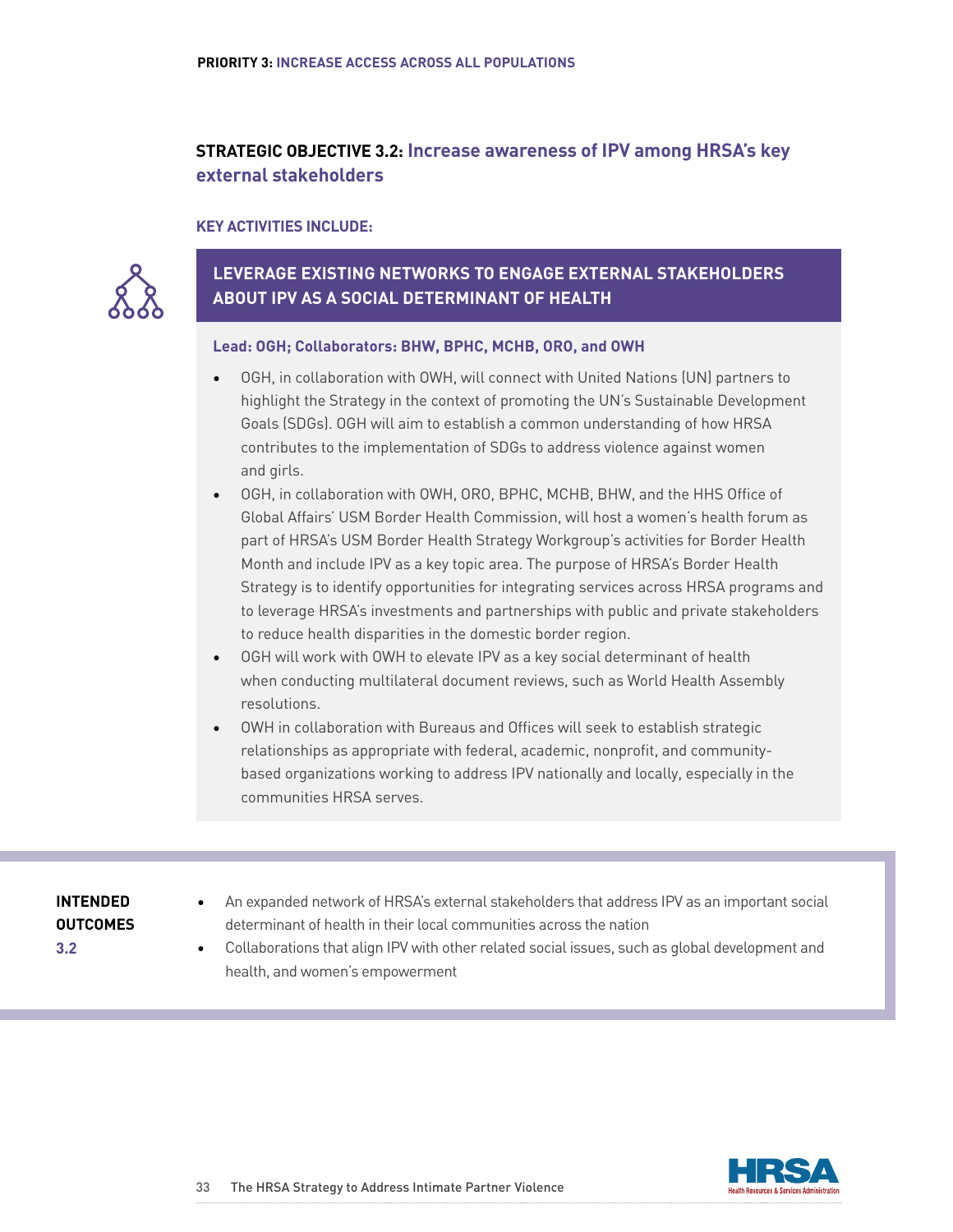# **STRATEGIC OBJECTIVE 3.3: Improve the delivery of IPV-related services for economically disadvantaged and geographically isolated communities**

#### **KEY ACTIVITIES INCLUDE:**



**IMPROVE IPV SCREENING, REFERRAL, AND HEALTH-RELATED OUTCOMES FOR FAMILIES**

#### **Lead: MCHB**

- MCHB will work to increase the rate of IPV screening and service referrals among participants in the Maternal, Infant, and Early Childhood Home Visiting (MIECHV) and Healthy Start programs. MCHB aims to achieve an IPV screening rate of 90 percent for both programs. Currently, both programs require that grantees assess IPV performance measures among participants.
- MCHB will work with grantees to maximize the impact of their efforts through TA, the release of a change package with relevant recommendations, and regular datamonitoring to track progress. Through local home-visiting programs, MIECHV gives pregnant women and families—particularly those considered at-risk—necessary resources and skills to raise children who are physically, socially, and emotionally healthy and ready to learn. Healthy Start supports the health of America's mothers and children before, during, and beyond pregnancy.



**EXPLORE PRESENT AND FUTURE MCH PROGRAM COLLABORATIONS AROUND IMPROVING SCREENING, REFERRAL, AND HEALTH-RELATED OUTCOMES FOR FAMILIES IMPACTED BY IPV** 

**Lead: MCHB's Division of Home Visiting and Early Childhood Systems in partnership with OWH** 

- MCHB will work with OWH in a phased approach to:
	- Examine the baseline collection of the new MIECHV standardized IPV performance measure
	- Explore IPV as a priority for consideration as a new change topic for Home Visiting Collaborative Improvement & Innovation Networks (CoIIN 2.0)
	- Review MIECHV state awardee trends, challenges, and successes with the implementation of IPV performance measures utilizing awardee feedback and TA resources (e.g., applications, annual TA scan, TA requests)
		- CoIINs are multidisciplinary teams of federal, state, and local leaders working together to tackle a common problem. They enable participants to self-organize, forge partnerships, and take coordinated action to address complex issues through structured collaborative learning, quality improvement, and innovative activities.

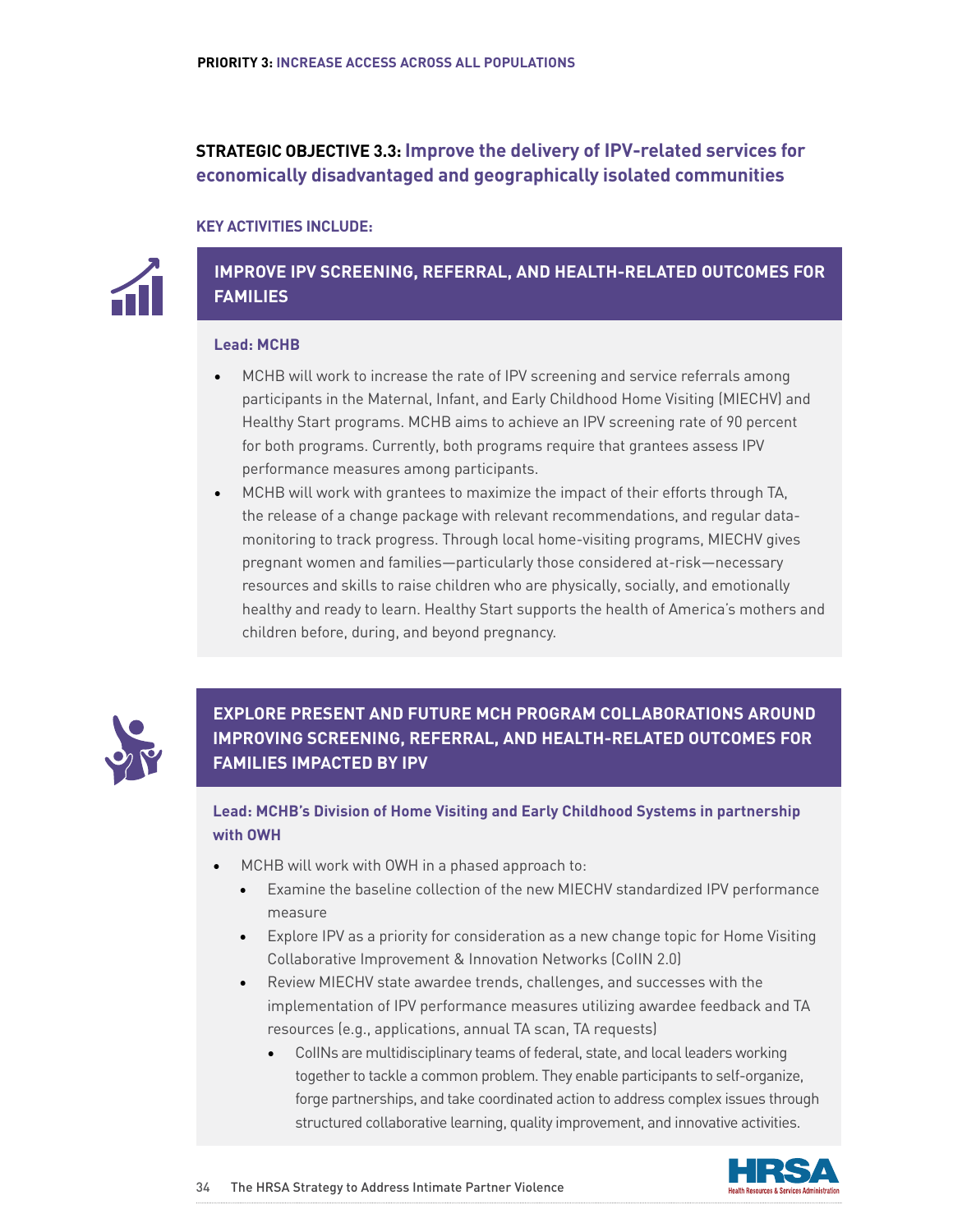# **INTENDED OUTCOMES 3.3**

• Attain a screening rate of 90 percent in both the MIECHV and Healthy Start programs

HRSA Health Resources & Services Administration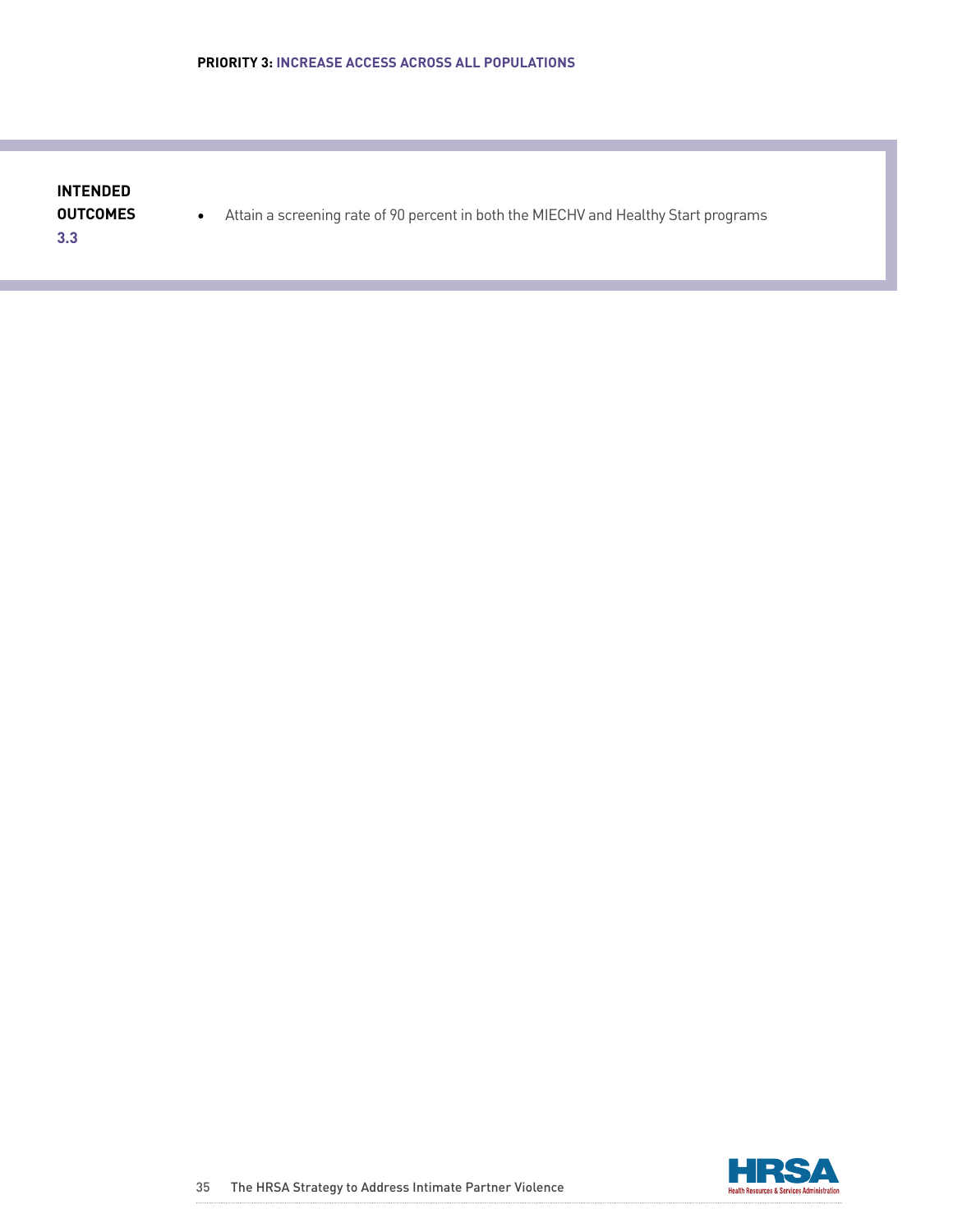**STRATEGIC OBJECTIVE 3.4: Establish a model of collaboration among federal, state, and local health care leaders to strengthen systems of care for IPV** 

**KEY ACTIVITIES INCLUDE:**



**SCALE IMPLEMENTATION OF IPV TRAINING THROUGH A NEW HRSA-FUNDED STATE LEADERSHIP MODEL FOR IMPROVING HEALTH OUTCOMES THROUGH VIOLENCE PREVENTION**

#### **Collaborators: BPHC, OWH, and ACF**

- In collaboration with ACF and Futures Without Violence, BPHC and OWH will:
	- Establish three to five state leadership partnerships among primary care associations (PCAs), state health departments (SHDs), and their respective state domestic violence coalitions (SDVCs)
	- Adapt, refine, and enhance the IPV Health Partners Toolkit developed under FY14-16 HRSA-supported IPV pilot projects
		- State leadership teams will support training and TA, and work to operationalize screening, counseling, and universal education for IPV and human trafficking in HRSA-supported health centers and local communitybased social service sites. This initiative will foster the transformation of state-level systems and skill-building approaches to address the integration of trauma-informed and violence-related policies, practices, and partnerships.

## **INTENDED OUTCOMES 3.4**

- Establish multiple partnerships at the state level to support health centers in the integration of violence and trauma-informed systems of care, including universal education, screening, and counseling for IPV and response to human trafficking
- A replicable model for PCAs, SHDs, and SDVCs on the integration of violence and traumainformed systems of care
- Integration of information from the IPV Health Partners Toolkit and other IPV-related resources into health centers' protocols and policies

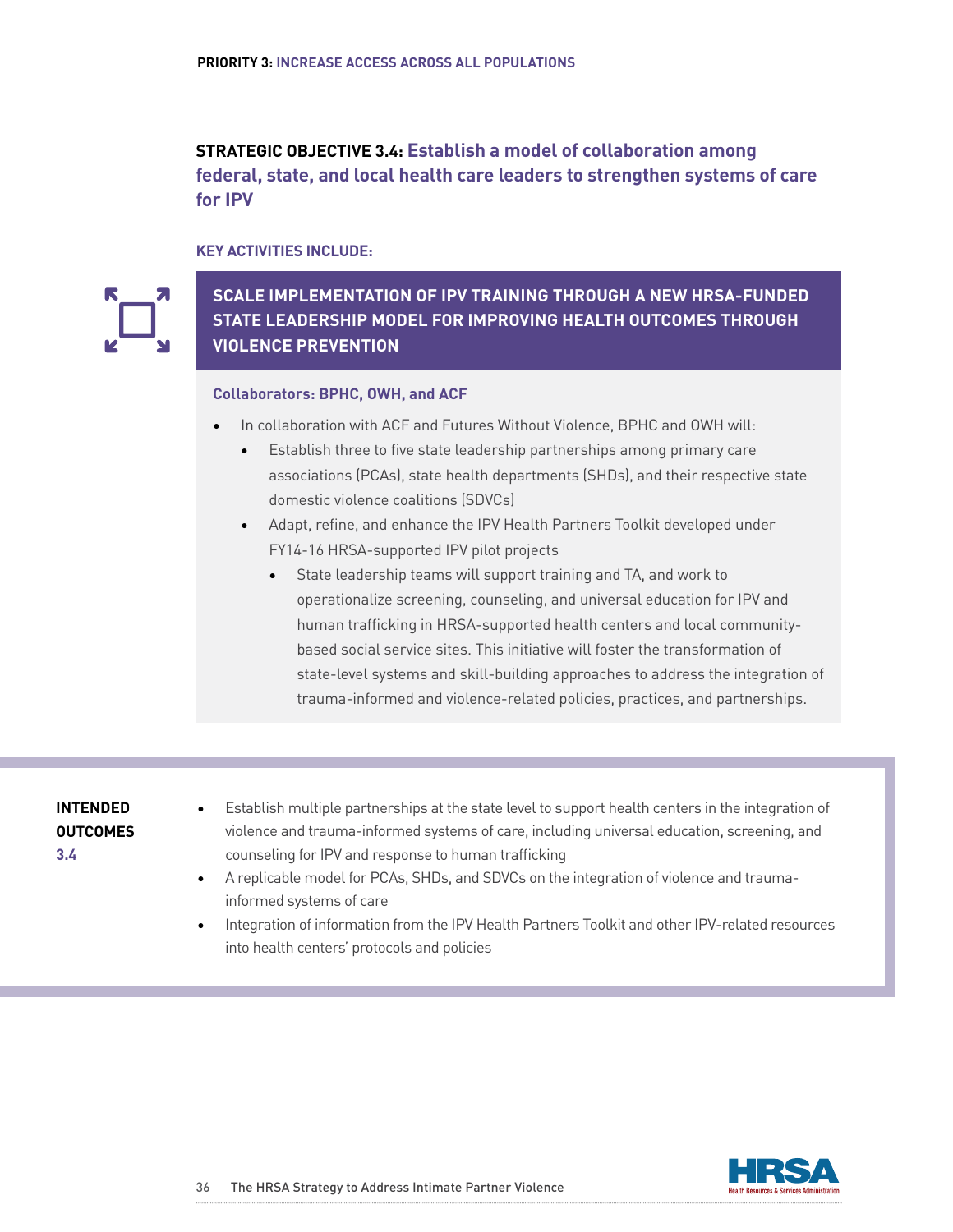# <span id="page-36-0"></span>**PRIORITY:**



# **ADDRESS** Gaps in **KNOWLEDGE** about IPV Risks, Impacts, and Interventions

AIDS, but all populations served by HRSA programs. **J J**<br>- Dr. Laura Cheever, M.D., Sc.M.,<br>Associate Administrator, HIV/AIDS Bureau  $'$ As we work to address HIV/AIDS, we cannot ignore the role of trauma and IPV on HIV seroprevalence, medication adherence, and access to care. We must continue to develop innovative models of care and to utilize evidencebased interventions to address IPV in health settings to improve outcomes. This important work will not only positively impact people living with HIV/

**– Dr. Laura Cheever, M.D., Sc.M., Associate Administrator, HIV/AIDS Bureau**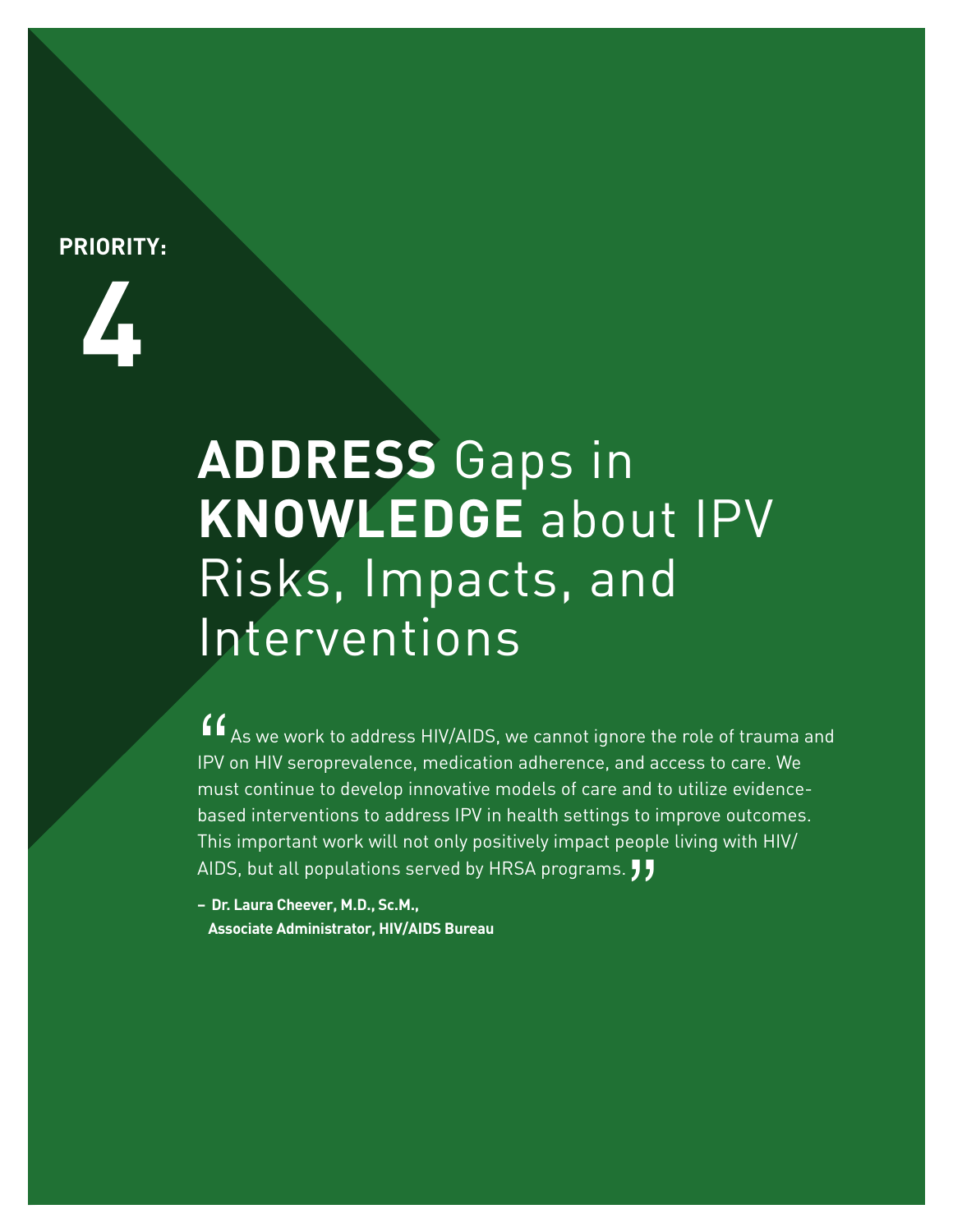**ADVANCING** HRSA's vision for IPV requires a commitment to learning about effective IPV **INTERVENTIONS**. Addressing IPV across communities necessitates an understanding of the wide-ranging risks and impacts for survivors, as well as for their **FAMILIES AND COMMUNITIES**.

Between 2017 and 2020, HRSA's Bureaus and Offices are committed to the following two strategic objectives:

**STRATEGIC OBJECTIVE 4.1: Contribute to the evidence base on the risk factors and impacts of IPV**

**STRATEGIC OBJECTIVE 4.2: Support the continuous review and evaluation of federal IPV-related activities and legislative priorities**

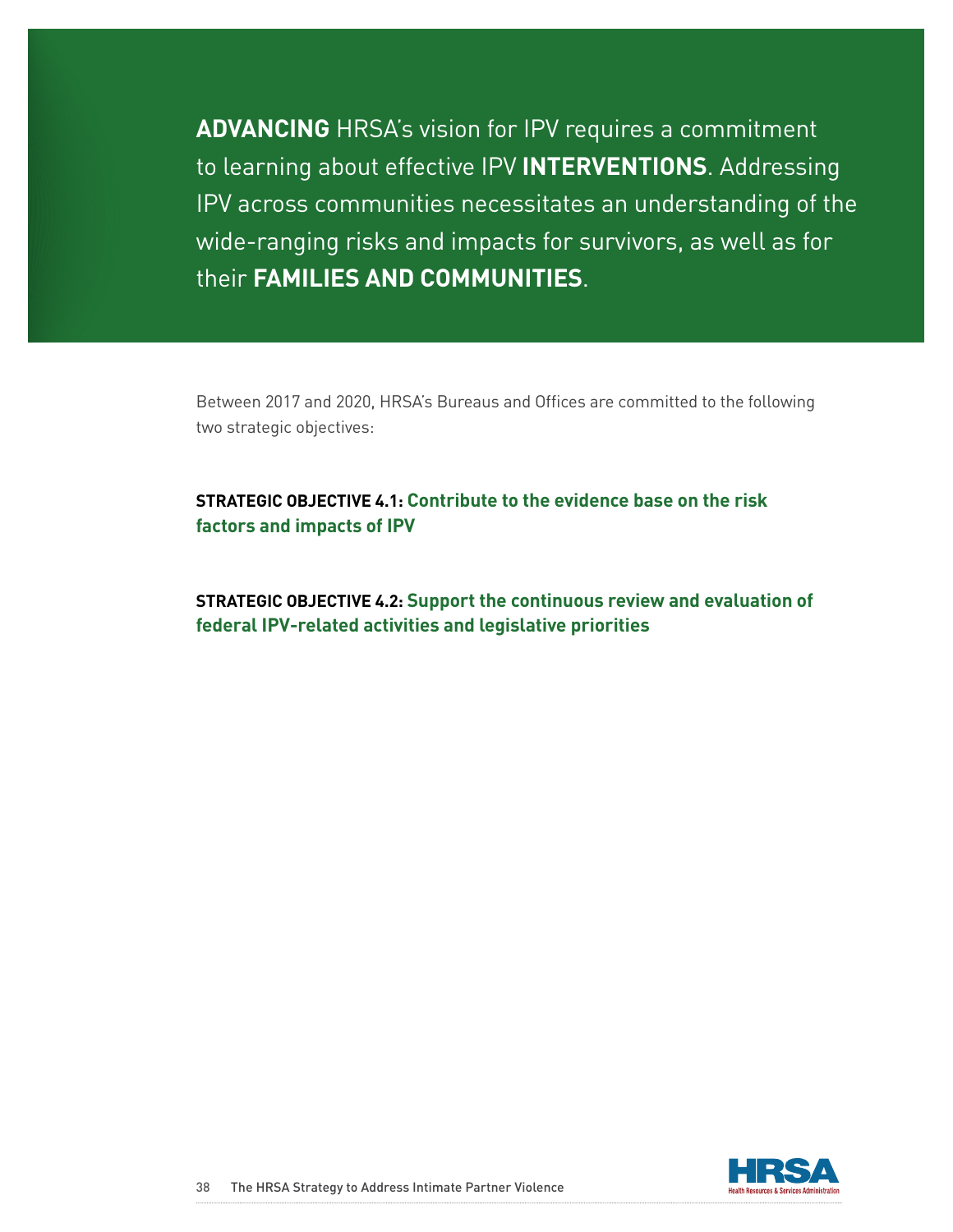# **STRATEGIC OBJECTIVE 4.1: Contribute to the evidence base on the risk factors and impacts of IPV**

## **KEY ACTIVITIES INCLUDE:**



# **EXPLORE ANALYSES OF NATIONAL DATA SOURCES (E.G., THE NATIONAL SURVEY ON CHILDREN'S HEALTH), WITH A FOCUS ON CHILDREN WHO WITNESS IPV**

#### **Lead: MCHB; Collaborator: OWH**

• MCHB, in consultation with OWH, will explore analyses of national data sources to understand the impact of IPV on children, and those sub-populations of children most disproportionately affected by IPV.



# **BUILD THE EVIDENCE BASE FOR INTERVENTIONS THAT ADDRESS TRAUMA AMONG PEOPLE LIVING WITH HIV/AIDS (PLWHA)**

## **Lead: HAB**

• Through its TA capacity, HAB will establish the Evidence-Informed Intervention Evaluation Center (E2i) Evaluation Center and the E2i Coordinating Center for Technical Assistance to support evidence-based interventions in order to improve health outcomes among PLWHA—with trauma being one of the cornerstone areas.

# **INTENDED OUTCOMES 4.1**

- Improved understanding of the far-reaching effects of IPV on children and families
- Knowledge to inform both policy and programmatic efforts to minimize the impact of IPV on children and families in HRSA's target populations
- Further contributions to evidence-based practices for effective public health approaches that address IPV and trauma

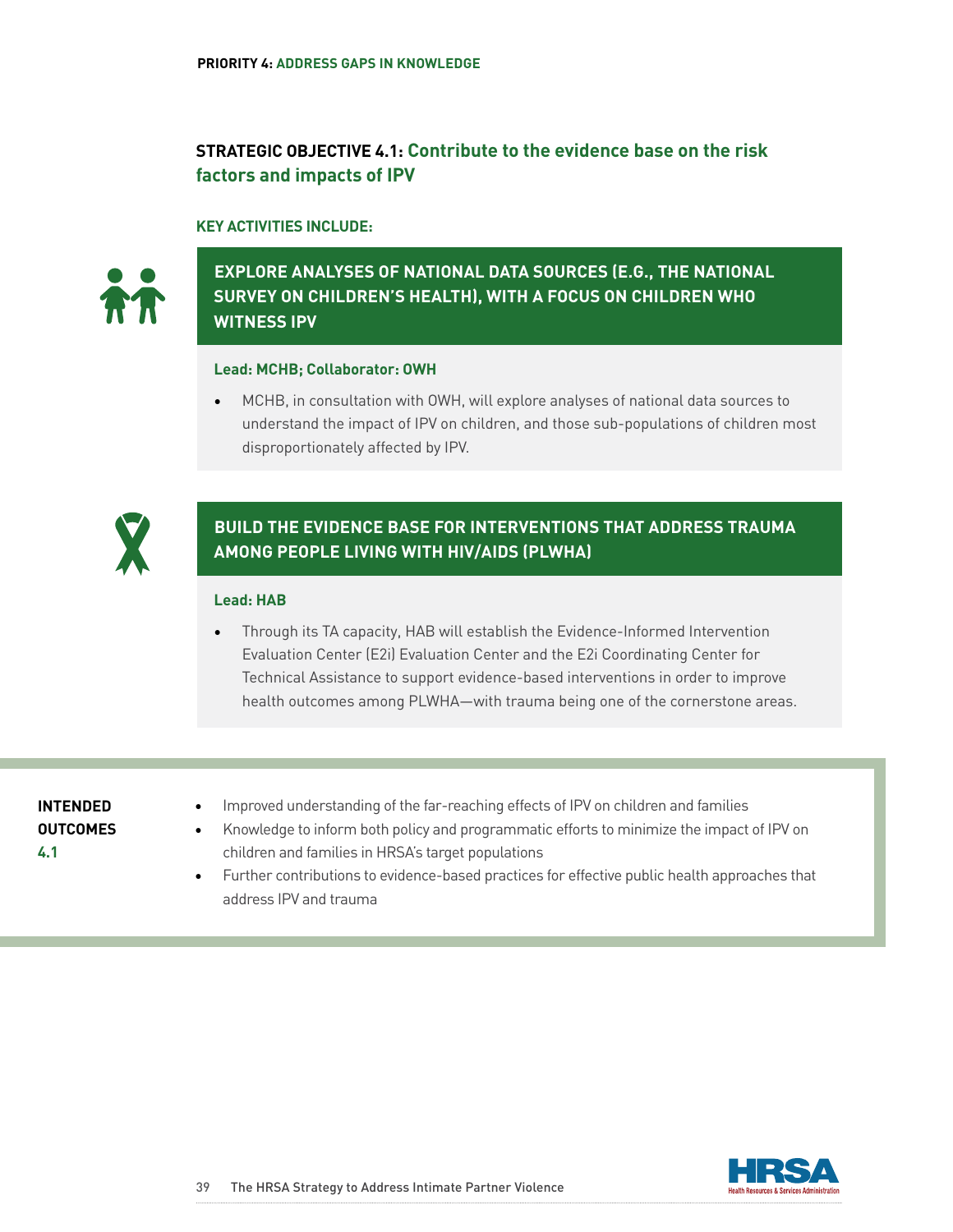# **STRATEGIC OBJECTIVE 4.2: Support the continuous review and evaluation of federal IPV-related activities and legislative priorities**

#### **KEY ACTIVITIES INCLUDE:**



**SHARE ONGOING UPDATES TO HRSA-WIDE INVENTORIES FOCUSED ON IPV THAT RELATE TO HHS PRIORITIES, SUCH AS VETERANS' HEALTH, BEHAVIORAL HEALTH, AND OPIOID USE, TO IDENTIFY INTERSECTIONAL OPPORTUNITIES ON IPV-RELATED TOPICS**

#### **Lead: OPAE**

• OPAE will maintain inventories of all activities currently undertaken by HRSA to address veterans' health, behavioral health, and opioid use. OPAE will update and share the inventories across HRSA Bureaus and Offices to identify how IPV content can be incorporated into current and future programming in these areas.



# **MAINTAIN AND SHARE AN INVENTORY OF GRANT ACTIVITIES THAT HIGHLIGHT THE INTERSECTION OF MATERNAL AND CHILD HEALTH AND IPV**

## **Lead: MCHB**

• MCHB will maintain an inventory of the Bureau's grant activities that pertain to IPV and maternal and child health. MCHB will make this inventory available to HRSA employees to promote awareness and highlight opportunities for cross-agency collaboration.



# **CONDUCT ANALYSIS OF FEDERAL REGULATORY AND STATE POLICY INITIATIVES RELATED TO IPV TO ASSESS THEIR IMPACT ON SAFETY NET POPULATIONS**

#### **Lead: OPAE**

• OPAE will identify and provide further analysis of health financing or system design actions that specifically mention IPV to assess the impact on safety net populations, providers, and health care systems that HRSA supports.

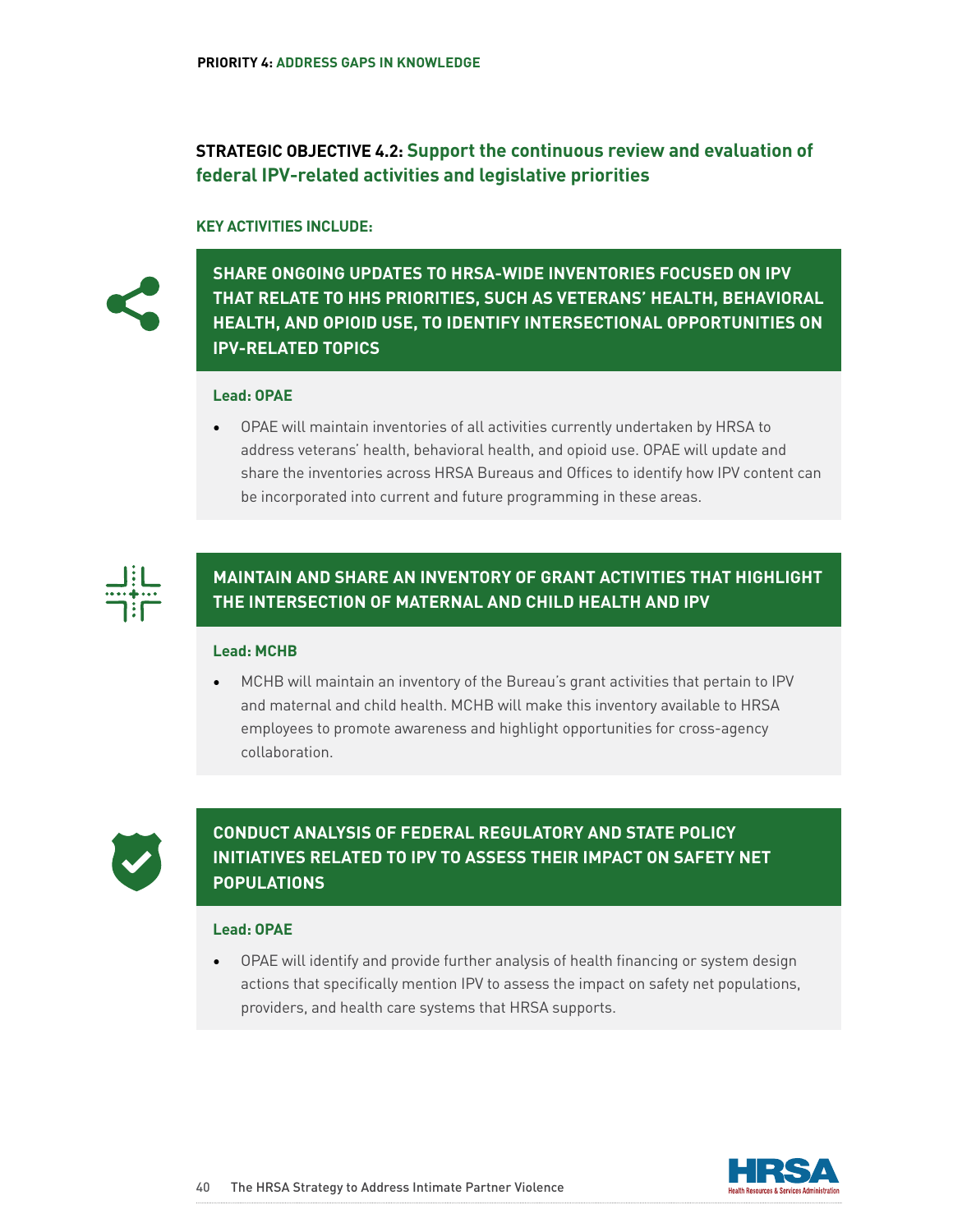

# **PROVIDE COORDINATION AND TA TO BUREAUS AND OFFICES IN DEVELOPING METRICS AND TRACKING MECHANISMS AS THEY BEGIN TO IMPLEMENT, MONITOR, AND EVALUATE IPV-RELATED ACTIVITIES**

## **Collaborators: OPAE, OWH, and Bureau and Office partners**

• Over the course of FY18, OWH will work with each Bureau and Office to develop implementation plans and explore appropriate metrics and tracking systems for each IPV Strategy activity. In consultation with each Bureau and Office, OWH will work with OPAE's performance and quality measurement, and research and evaluation offices for further TA.

# **INTENDED OUTCOMES 4.2**

- An understanding of opportunities to address IPV among key safety net populations, within HRSA-supported settings of care, and through the policy landscape
- Formalization of IPV as an area central to HRSA's mission
- A system for assessing the success of HRSA's efforts to address IPV

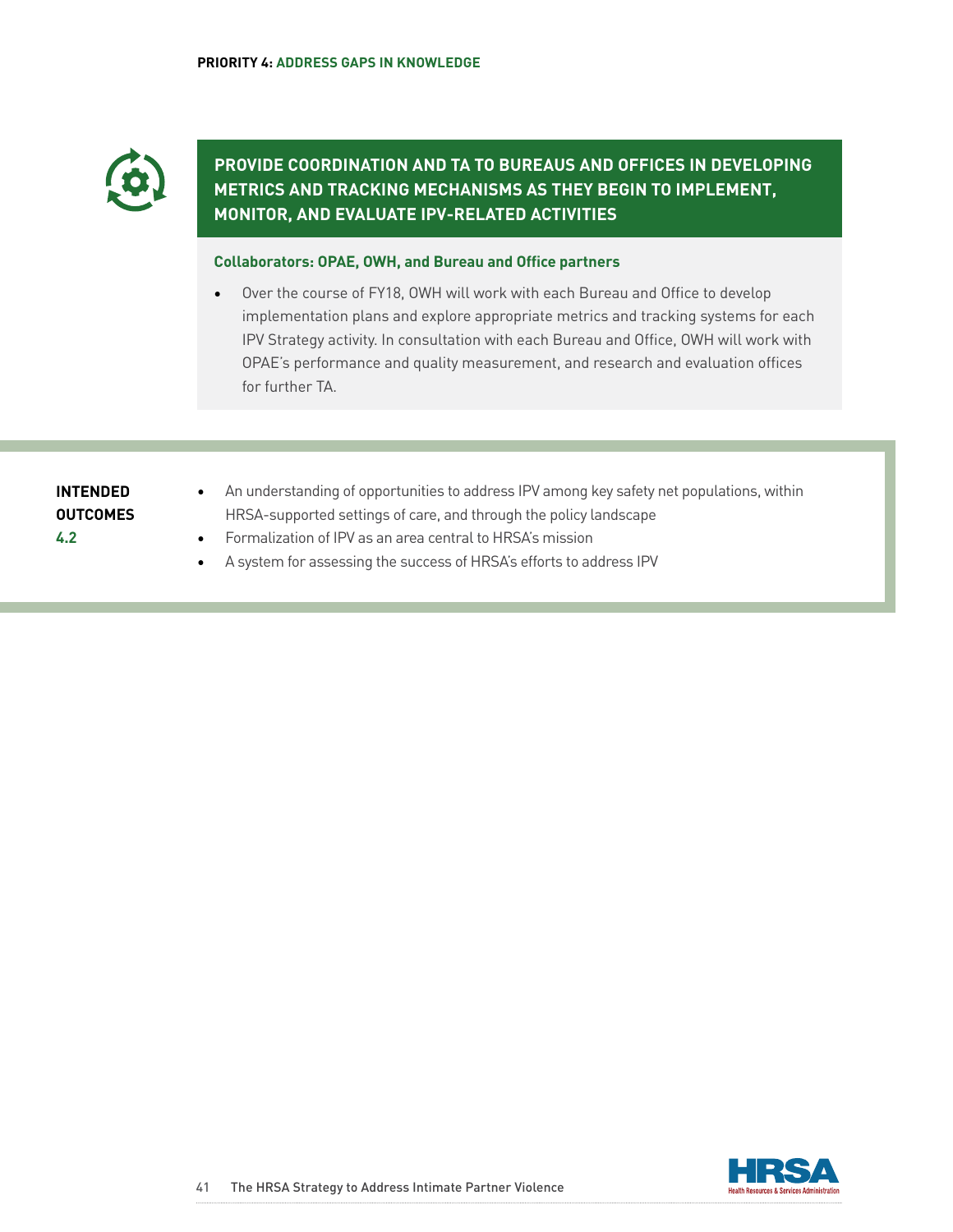# <span id="page-41-0"></span>**CONCLUSION**

HRSA commits to work through 2020 to advance The HRSA Strategy to Address Intimate Partner Violence. By working to improve how health care providers and public health professionals identify and collaborate to address IPV, the activities in the Strategy can contribute to advancing the health and well-being of the women, men, and children served by HRSA.

The Strategy is a vital first step in achieving the vision of a world free from IPV. The year-long strategic planning process carefully considered IPV as a social determinant of health. This is HRSA's first formal cross-Bureau and Office partnership to address this pervasive public health challenge.

The Strategy outlines the ways HRSA will reach communities of providers, patients, and other key stakeholders to impact IPV. In operationalizing the Strategy, Bureaus and Offices will increase HRSA's capacity to reduce IPV through training and technical assistance, program development, research, policy, and partnerships. Partnerships within and outside HRSA are key to the success of the Strategy; experts across the federal government, community organizations, social services, the private sector, and academia will all play a crucial role. Essential partnerships can also support the much-needed advancement of building the evidence base, developing measures, and creating new approaches for effective IPV-related interventions in health care settings.

The priorities, objectives, and activities in these pages provide the critical foundation for implementing this coordinated work. The Strategy will serve as HRSA's bridge to define detailed project implementation plans, process metrics for accountability, and plans for sustainability. Each Bureau and Office identified within the Strategy will contribute project plans that will be compiled into an operational roadmap to accompany the Strategy through 2020.

From 2017 to 2020, the concrete commitments and collective action undertaken by these Bureaus and Offices will position HRSA to make a notable impact on public health and health care, particularly in the communities served by HRSA. The Strategy's success can position HRSA to generate future innovations to address IPV across generations at local, regional, national, and global levels.

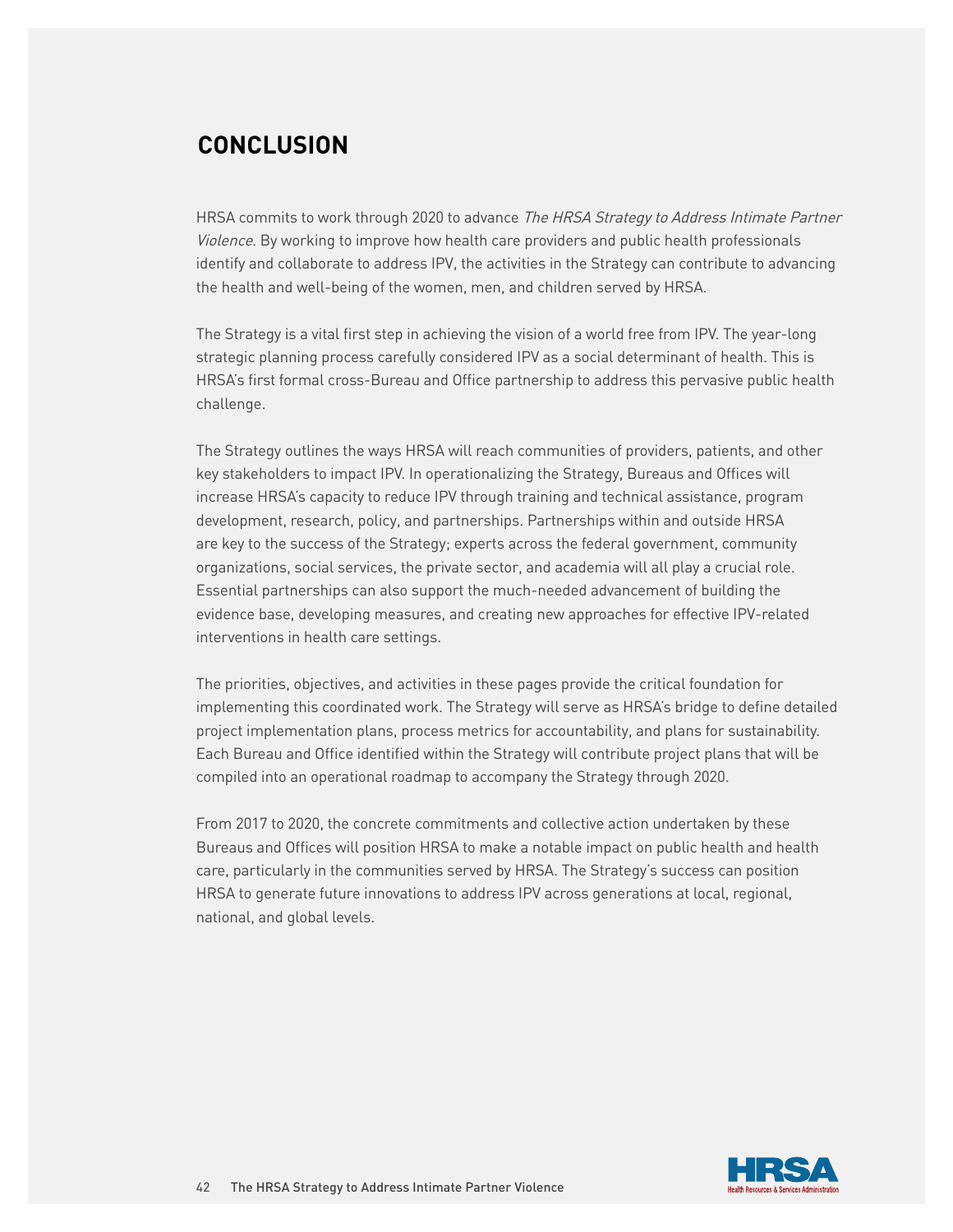# <span id="page-42-0"></span>**REFERENCES**

- 1. Smith S, Chen, J, Basile, KC, Gilbert, LK, Merrick, MT, Patel, N, Walling, M, Jain, A. The National Intimate Partner and Sexual Violence Survey (NISVS): 2010-2012 State Report. Atlanta, GA: National Center for Injury Prevention and Control, Centers for Disease Control and Prevention. 2017.
- 2. Centers for Disease Control and Prevention. Intimate Partner Violence: Definitions. 2016 [Available from: <https://www.cdc.gov/violenceprevention/intimatepartnerviolence/definitions.html>.
- 3. Centers for Disease Control and Prevention. Intimate Partner Violence: Consequences. 2015 [Available from: [https://www.cdc.gov/violenceprevention/intimatepartnerviolence/](https://www.cdc.gov/violenceprevention/intimatepartnerviolence/consequences.html) [consequences.html](https://www.cdc.gov/violenceprevention/intimatepartnerviolence/consequences.html).
- 4. Dillon G, Hussain, R, Loxton, D, Rahman, S. Mental and Physical Health and Intimate Partner Violence against Women: A Review of the Literature. International Journal of Family Medicine. 2013.
- 5. Rodriguez M, Valentine, JM, Son, JB, Muhammad, M. Intimate Partner Violence and Barriers To Mental Health Care for Ethnically Diverse Populations of Women. Trauma, Violence, & Abuse. 2009;10(4): 358-74.
- 6. Peek-Asa C, Wallis, A, Harland, K, Beyer, K, Dickey, P, Saftlas, A. Rural Disparity in Domestic Violence Prevalence and Access to Resources. Journal of Women's Health. 2011; 20(11):1743-9.
- 7. Rizo C, Macy, RJ. Help Seeking and Barriers of Hispanic Partner Violence Survivors: A Systematic Review of the Literature. Aggression and Violent Behavior. 2011;16(3):250-64.
- 8. World Health Organization. Global and Regional Estimates of Violence Against Women: Prevalence and Health Effects of Intimate Partner Violence and Non-partner Sexual Violence. 2013.
- 9. Mason S, Wright, RJ, Hibert, EN, Spiegelman, D, Jun H, Hu, FB, Rich-Edwards, JW. Intimate Partner Violence and Incidence of Type 2 Diabetes in Women. Diabetes Care. 2013;36(5):1159-65.
- 10. Centers for Disease Control and Prevention. Adverse Health Conditions and Health Risk Behaviors Associated with Intimate Partner Violence --- United States, 2005. MMWR. Morbidity and Mortality Weekly Reports. 2008.
- 11. Centers for Disease Control and Prevention, National Center for Injury Prevention and Control. Understanding Intimate Partner Violence: Fact Sheet. Atlanta, GA: Centers for Disease Control and Prevention. 2014.
- 12. Reeves C, O'Leary-Kelly, AM.The Effects and Costs of Intimate Partner Violence for Work Organizations. J Interpers Violence. 2007;22(3):327-44.
- 13. Palladino C, Singh, V, Campbell, J, Flynn, H, Gold, K. Homicide and Suicide During the Perinatal Period: Findings from the National Violent Death Reporting System. Obstet Gynecol. 2012;118(5):1056–63.
- 14. Bailey B. Partner Violence during Pregnancy: Prevalence, Effects, Screening, and Management. Int J Womens Health. 2010;2:183-97.
- 15. Hill A, Pallitto, C, McCleary-Sills, J, Garcia-Moreno, C. A Systematic Review and Meta-analysis of Intimate Partner Violence During Pregnancy and Selected Birth Outcomes. Int J Gynaecol Obstet. 2016;133(3):269-76.

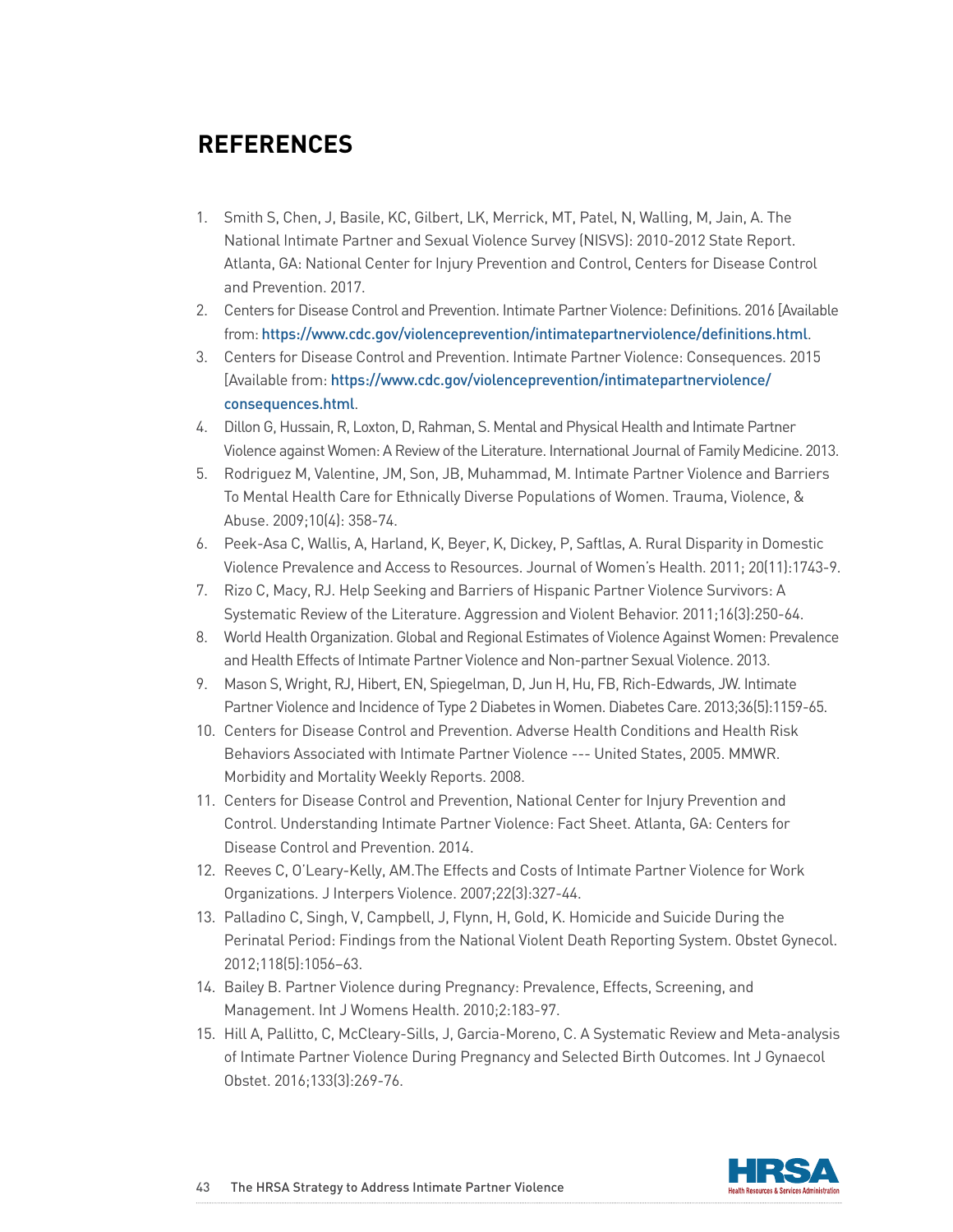#### **REFERENCES**

- 16. Taylor B, Mumford, EA. A National Descriptive Portrait of Adolescent Relationship Abuse: Results From the National Survey on Teen Relationships and Intimate Violence. J Interpers Violence. 2016;31(6):963-88.
- 17. Halpern C, Spriggs, AL, Martin, SL, Kupper, LL. Patterns of Intimate Partner Violence Victimization from Adolescence to Young Adulthood in a Nationally Representative Sample. Journal of Adolescent Health. 2009;45:508-16.
- 18. Walters M, Chen J, Breiding, MJ. The National Intimate Partner and Sexual Violence Survey (NISVS): 2010 Findings on Victimization by Sexual Orientation. Atlanta, GA: National Center for Injury Prevention and Control, Centers for Disease Control and Prevention. 2013.
- 19. Taylor N, Herman, JL. Intimate Partner Violence and Sexual Abuse among LGBT People: A Review of Existing Research. The Williams Institute. 2015.
- 20. Buller A, Devries, KM, Howard, LM, Bacchus, LJ. Associations between Intimate Partner Violence and Health among Men Who Have Sex with Men: A Systematic Review and Meta-Analysis. PLoS Med. 2014;11(3).
- 21. Machtinger E, Wilson, TC, Haberer, JE, Weiss, DS. Psychological Trauma and PTSD in HIV-positive Women: A Meta-analysis. AIDS Behav. 2012;16(8):2091-100.
- 22. Centers for Disease Control and Prevention. Intersection of Intimate Partner Violence and HIV in Women. 2014.
- 23. Siemieniuk R, Krentz, HB, Miller, P, Woodman, K, Ko, K, Gill, MJ. The Clinical Implications of High Rates of Intimate Partner Violence against HIV-positive Women. J Acquir Immune Defic Syndr. 2013;64(1):32-8.
- 24. Schafer K, Brant, J, Gupta, S, Thorpe, J, Winstead-Derlega, C, Pinkerton, R, Laughon, K, Ingersoll, K, Dillingham, R. Intimate Partner Violence: A Predictor of Worse HIV Outcomes and Engagement in Care. AIDS Patient Care STDS. 2012;26(6):356-65.
- 25. Hahn J, McCormick, MC, Silverman, JG, Robinson, EB, Koenan, KC. Examining the Impact of Disability Status on Intimate Partner Violence Victimization in a Population Sample. J Interpers Violence. 2014;29(17):3063-85.
- 26. Cafferky B, Mendez, M, Anderson, J, Stith, SM. Substance Use and Intimate Partner Violence: A Meta-Analytic Review. Psychology of Violence. 2016;Advanced online publication.
- 27. Devries K, Child, JC, Bacchus, LJ, Mak, J, Falder, G, Graham, K, Watts, C, Heise, L. Intimate Partner Violence Victimization and Alcohol Consumption in Women: A Systematic Review and Meta-analysis. Addiction. 2013;109(3):379-91.
- 28. Rivera E, Phillips, H, Warshaw, C, Lyon, E, Bland, PJ, Kaewken, O. An Applied Research Paper on the Relationship between Intimate Partner Violence and Substance Use. Chicago, IL: National Center on Domestic Violence, Trauma & Mental Health. 2015.
- 29. Smith P, Homish, GG, Leonard, KE, Cornelius, JR. Intimate Partner Violence and Specific Substance Use Disorders: Findings from the National Epidemiologic Survey on Alcohol and Related Conditions. Psychol Addict Behav. 2012;26(2):236-45.
- 30. Gutierres S, Van Puymbroeck, C. Childhood and Adult Violence in the Lives of Women who Misuse Substances. Aggression and Violent Behavior. 2006;11(5):497-513.
- 31. National Advisory Committee on Rural Health and Human Services. Intimate Partner Violence in Rural America: Policy Brief March 2015. 2015.

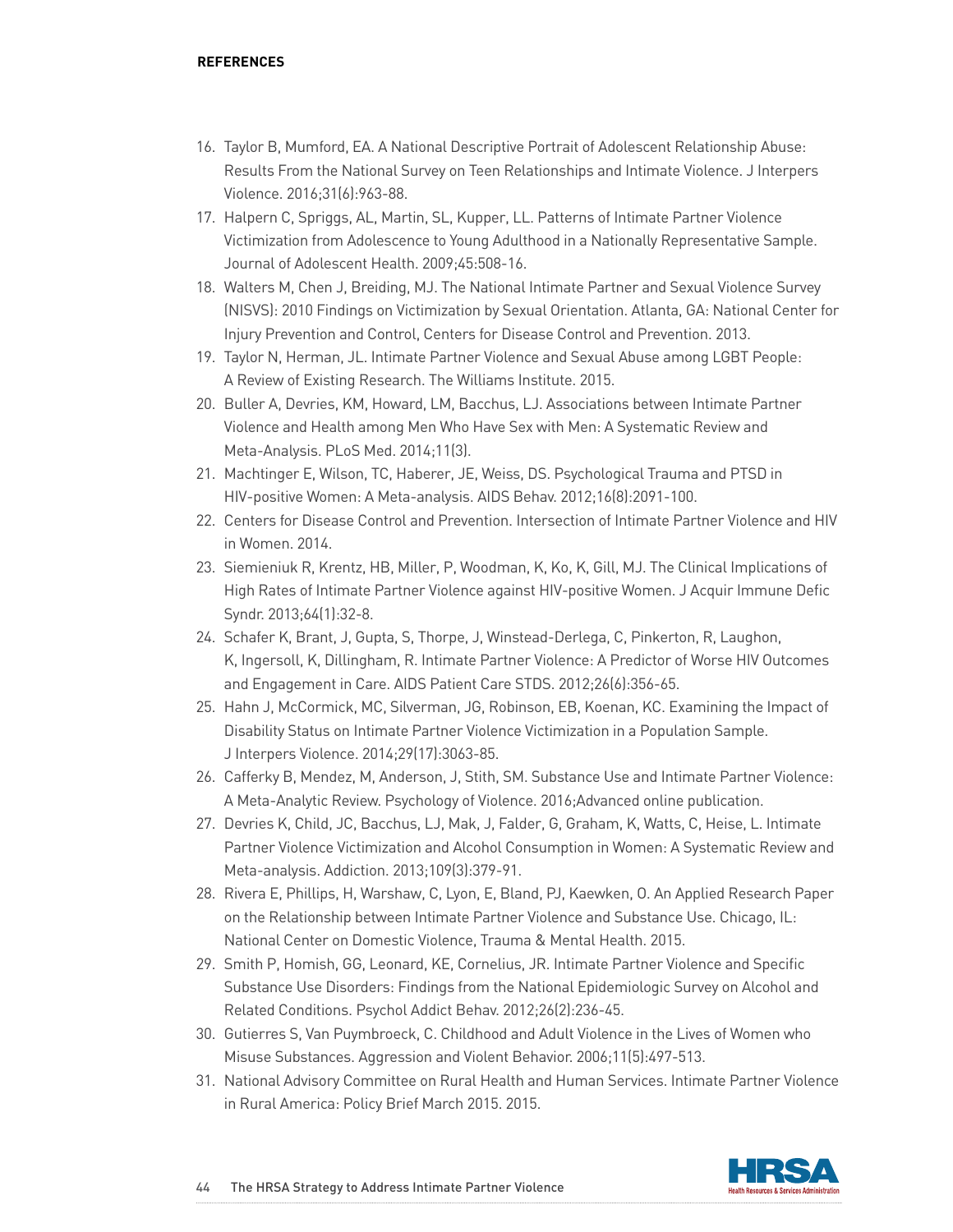#### **REFERENCES**

- 32. Bair-Merritt M, Lewis-O'Connor, A, Goel, S, Amato, P, Ismailji, T, Jelley, M, Lenahan, P, Cronholm, P. Primary Care-based Interventions for Intimate Partner Violence: A Systematic Review. Am J Prev Med. 2014;46(2):188-94.
- 33. McCloskey L, Lichter, E, Williams, C, Gerber, M, Wittenberg, E, Ganz, M. Assessing Intimate Partner Violence in Health Care Settings Leads to Women's Receipt of Interventions and Improved Health. Public Health Reports. 2006;121(4):435-44.
- 34. Morse D, Lafleur, R, Fogarty, CT, Mittal, M, Cerulli, C. "They Told Me To Leave": How Health Care Providers Address Intimate Partner Violence. The Journal of the American Board of Family Medicine. 2012;25(3):333-42.
- 35. Alvarez C, Fedock, G, Grace, KT, Campbell, J. Provider Screening and Counseling for Intimate Partner Violence. Trauma, Violence, and Abuse. 2016.
- 36. Phelan M. Screening for Intimate Partner Violence in Medical Settings.Trauma Violence Abuse. 2007;8:199-213.
- 37. Elliot L NM, Jones T, Friedmann PD. Barriers to Screening for Domestic Violence. J Gen Intern Med. 2002;17:112–6.
- 38. Wathen, CN, MacMillan, HL. Intervention for Violence against Women. JAMA. 2003; 289(5):589–600.
- 39. West C. African Immigrant Women and Intimate Partner Violence: A Systematic Review. Journal of Aggression, Maltreatment & Trauma. 2016;25(1):4-17.
- 40. Choi Y, Elkins, J, Disney, L. A Literature Review of Intimate Partner Violence Among Immigrant Populations: Engaging the Faith Community. Aggression and Violent Behavior. 2016;29:1-9.
- 41. Family Violence Prevention Fund. Intimate Partner Violence in Immigrant and Refugee Communities: Challenges, Promising Practices and Recommendations. Robert Wood Johnson Foundation. 2009.
- 42. Miller E, McCaw, B, Humphreys, BL, Mitchell, C. Integrating Intimate Partner Violence Assessment and Intervention into Healthcare in the United States: A Systems Approach. J Womens Health. 2015;1(24):92-9.
- 43. Nelson H, Bougatsos, C, Blazinaq, I. Screening Women for Intimate Partner Violence in Healthcare Settings: A Systematic Review to Update the U.S. Preventive Services Task Force Recommendation. Ann Intern Med. 2012;156(11):796–808.

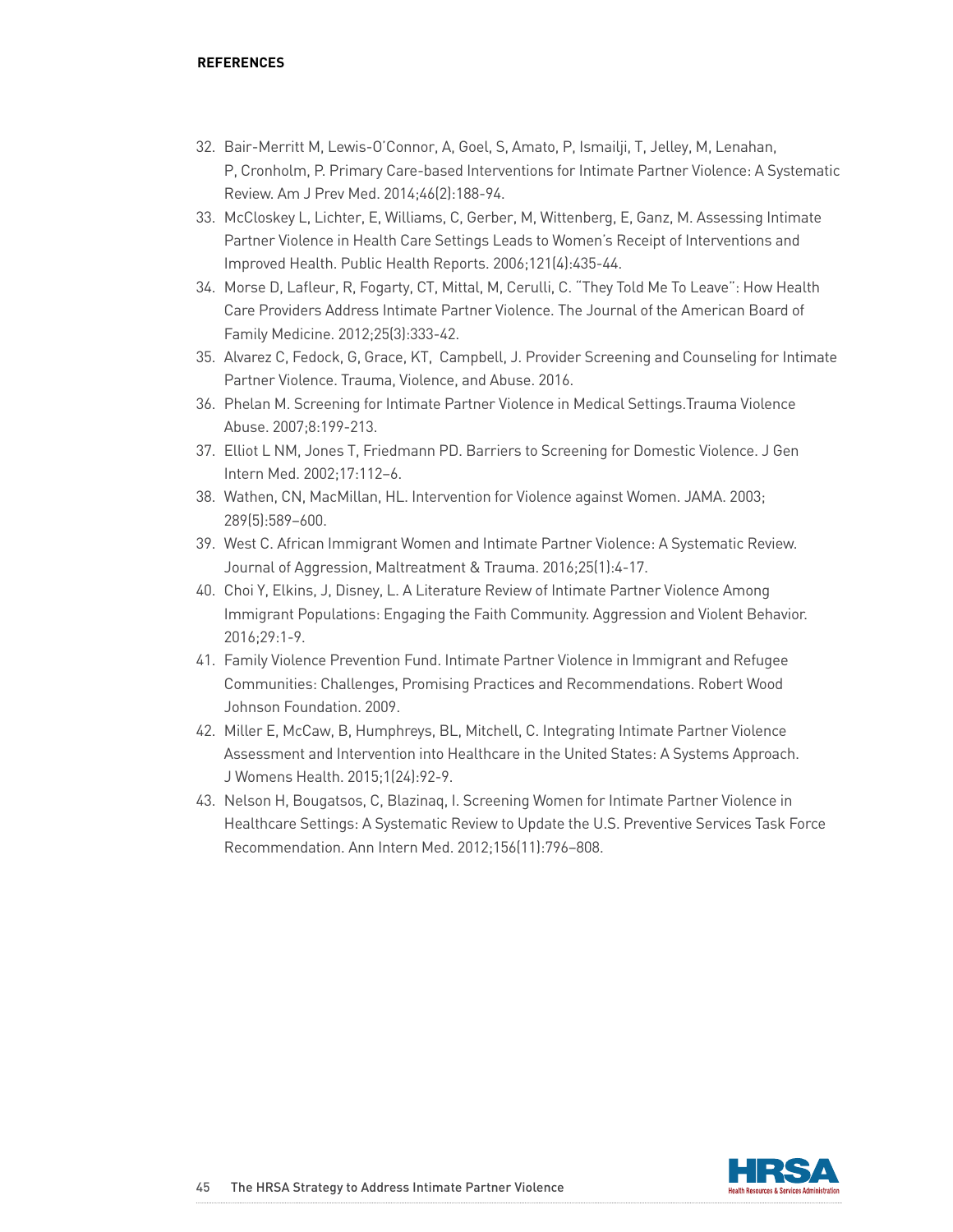# <span id="page-45-0"></span>**APPENDIX A**

## **ACRONYMS**

| <b>AIDS</b>   | Acquired Immunodeficiency Syndrome                                                      |
|---------------|-----------------------------------------------------------------------------------------|
| <b>ACF</b>    | Administration for Children and Families                                                |
| <b>BHW</b>    | Bureau of Health Workforce                                                              |
| <b>BPHC</b>   | Bureau of Primary Health Care                                                           |
| <b>CDC</b>    | Centers for Disease Control and Prevention                                              |
| <b>CDO</b>    | <b>Chief Dental Officer</b>                                                             |
| <b>CIHS</b>   | SAMHSA-HRSA Center for Integrated Health Solutions                                      |
| <b>CLAS</b>   | National Standards for Culturally and Linguistically Appropriate Services               |
| <b>CollNs</b> | Collaborative Improvement & Innovation Networks                                         |
| <b>DVRN</b>   | Domestic Violence Resource Network                                                      |
| E2i           | Evidence Informed Interventions to Improve Health Outcomes among People Living with HIV |
| <b>FORHP</b>  | Federal Office of Rural Health Policy                                                   |
| FY.           | Fiscal Year                                                                             |
| <b>HAB</b>    | <b>HIV/AIDS Bureau</b>                                                                  |
| <b>HHS</b>    | United States Department of Health and Human Services                                   |
| <b>HIV</b>    | Human Immunodeficiency Virus                                                            |
| <b>HRSA</b>   | <b>Health Resources and Services Administration</b>                                     |
| <b>HSB</b>    | Healthcare Systems Bureau                                                               |
| <b>IPV</b>    | Intimate Partner Violence                                                               |
| <b>IVLP</b>   | International Visitors Leadership Program                                               |
| <b>LGBTQ</b>  | Lesbian, Gay, Bisexual, Transgender, Queer                                              |
| <b>MCHB</b>   | Maternal and Child Health Bureau                                                        |
| <b>MIECHV</b> | Maternal, Infant, and Early Childhood Home Visiting Program                             |
| <b>MSM</b>    | Men Who Have Sex with Men                                                               |
| <b>NHRCDV</b> | National Health Resource Center on Domestic Violence                                    |
| <b>NISVS</b>  | National Intimate Partner and Sexual Violence Survey                                    |
| <b>NOFO</b>   | Notice of Funding Opportunity                                                           |
| OB/GYN        | <b>Obstetrics and Gynecology</b>                                                        |
| <b>OC</b>     | Office of Communications                                                                |
| <b>OCRDI</b>  | Office of Civil Rights, Diversity, and Inclusion                                        |
| <b>OFAM</b>   | Office of Federal Assistance Management                                                 |
| <b>OGH</b>    | Office of Global Health                                                                 |
| <b>OHE</b>    | Office of Health Equity                                                                 |
| <b>OPAE</b>   | Office of Planning, Analysis, and Evaluation                                            |
| <b>ORO</b>    | Office of Regional Operations                                                           |
| <b>OWH</b>    | Office of Women's Health                                                                |

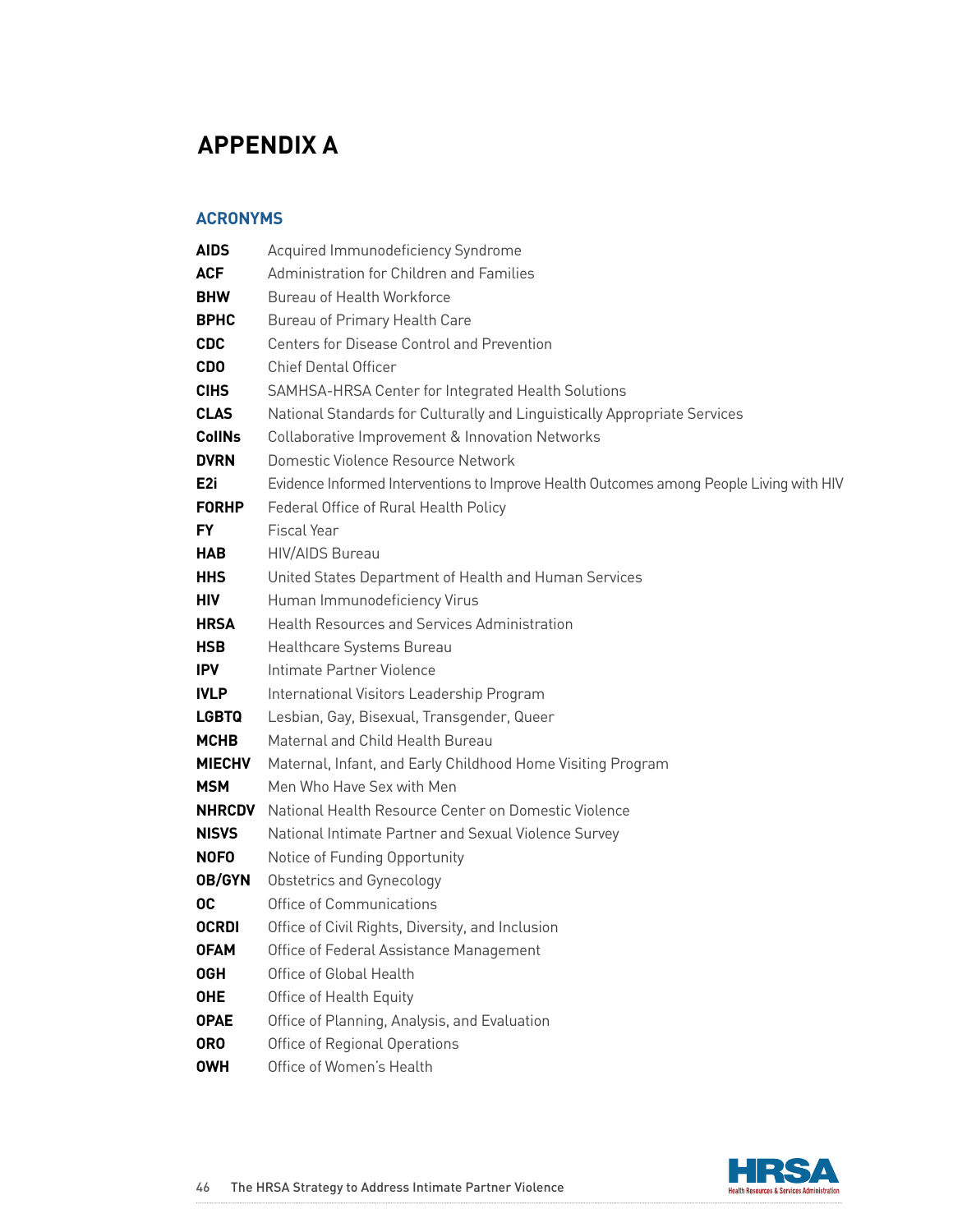| <b>PCAs</b>            | <b>Primary Care Associations</b>                                |
|------------------------|-----------------------------------------------------------------|
| <b>PLWHA</b>           | People Living with HIV/AIDS                                     |
| <b>RHI Hub</b>         | Rural Health Information Hub                                    |
| <b>RPHTC</b>           | Regional Public Health Training Center Program                  |
| <b>RWHAP</b>           | Ryan White HIV/AIDS Program                                     |
| <b>SAMHSA</b>          | Substance Abuse and Mental Health Services Administration       |
| <b>SDGs</b>            | Sustainable Development Goals                                   |
| <b>SDVCs</b>           | State Domestic Violence Coalitions                              |
| <b>SHD<sub>s</sub></b> | <b>State Health Departments</b>                                 |
| <b>SOAR</b>            | Stop Observe Ask Respond (SOAR) to Health and Wellness Training |
| TA                     | <b>Technical Assistance</b>                                     |
| UN                     | <b>United Nations</b>                                           |
| <b>USM</b>             | United States - Mexico                                          |

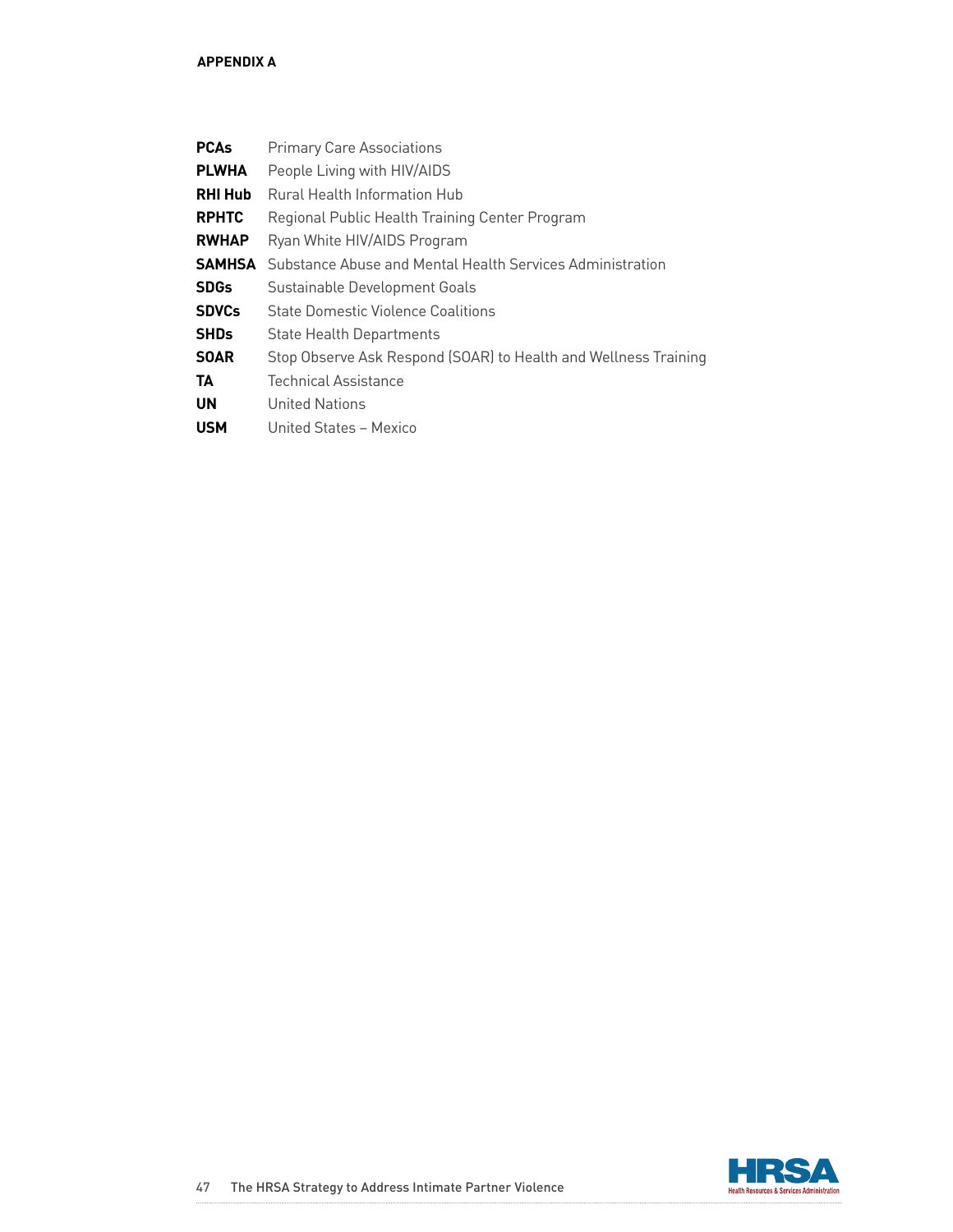# <span id="page-47-0"></span>**APPENDIX B**

## **HRSA BUREAUS AND OFFICES**

#### **Bureau of Health Workforce**

The Bureau of Health Workforce administers programs that are designed to strengthen the health workforce and connect skilled professionals to underserved rural, urban, and tribal communities nationwide.

#### **Bureau of Primary Health Care**

The Bureau of Primary Health Care oversees the Health Center Program, a national network of health centers that provide comprehensive primary health care services on a sliding fee scale to nearly 26 million people, regardless of a patient's ability to pay.

#### **Healthcare Systems Bureau**

The Healthcare Systems Bureau encompasses a diverse set of programs focused on protecting the public health and improving the health of individuals, including solid organ, bone marrow, and cord blood transplantation; poison control center services; countermeasure and vaccine injury compensation; Hansen's Disease direct patient care, provider education, and research; the Medical Claims Review Panel; and the 340B Drug Pricing Program.

#### **HIV/AIDS Bureau**

The HIV/AIDS Bureau administers the Ryan White HIV/AIDS Program, which provides a comprehensive system of care for people living with HIV. The program works with cities, states, and local community-based organizations to provide HIV care and treatment services to more than half a million people each year.

#### **Maternal and Child Health Bureau**

The Maternal and Child Health Bureau's programs serve more than 50 million women, children, and families each year, including half of all pregnant women and one-third of all infants and children in the United States.

#### **Federal Office of Rural Health Policy**

The Federal Office of Rural Health Policy provides policy support to the Office of the Secretary and funds a number of rural health programs, including rural health networks, black lung clinics, telehealth, and veterans rural health access programs.

### **Office of Communications**

The Office of Communications oversees communications to and from the public, including media, social media, speeches, presentations, and web content; it also handles clearances of agency publications and reports.

#### **Office of Civil Rights, Diversity, and Inclusion**

The Office of Civil Rights, Diversity, and Inclusion protects and serves the rights of all HRSA employees, applicants, and beneficiaries of federal funds by enforcing federal laws, policies, and practices prohibiting discrimination.

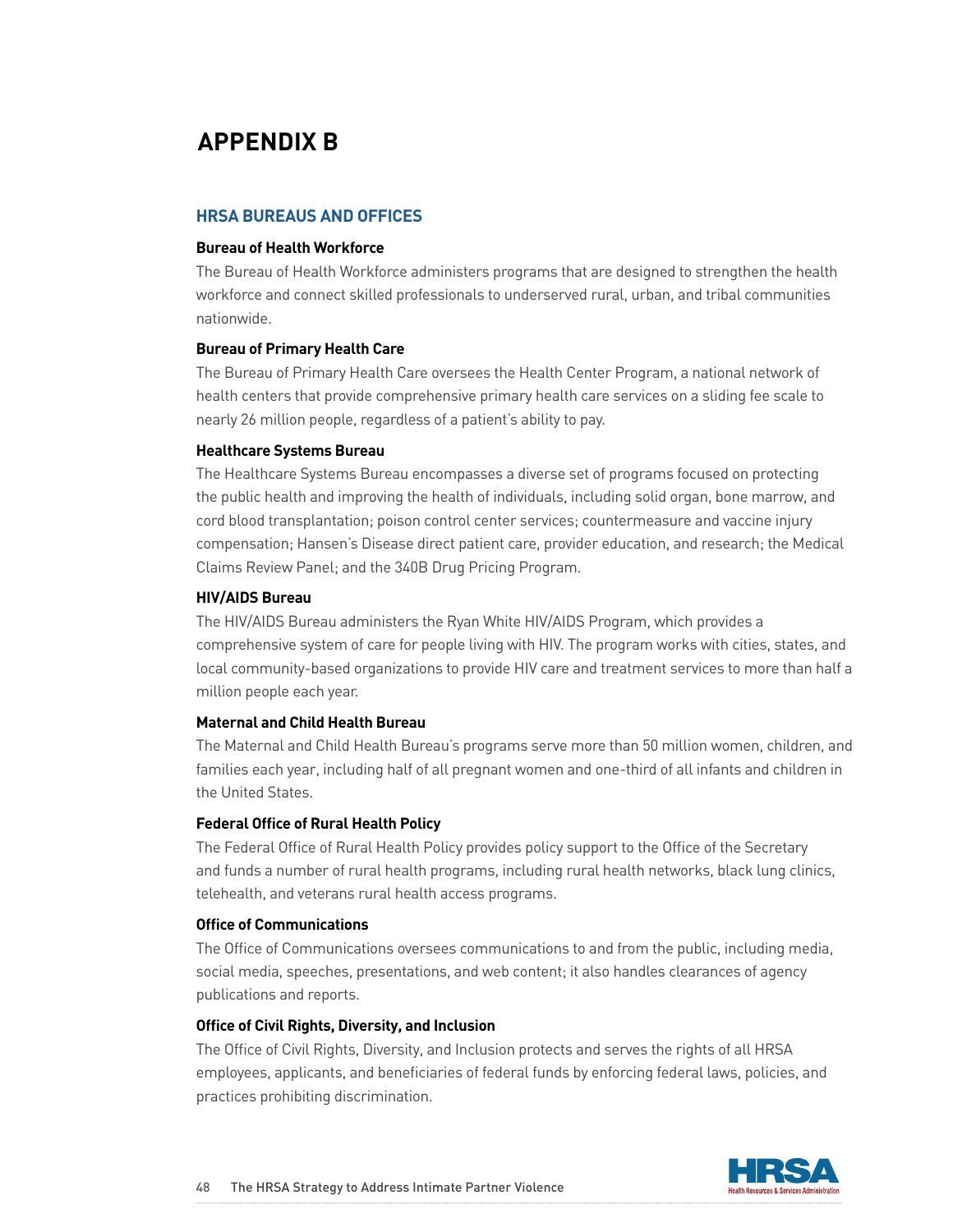#### **Office of Federal Assistance Management**

The Office of Federal Assistance Management provides assurance of the financial integrity of HRSA's grant programs, and oversees HRSA grant activities to ensure they are managed in an effective manner.

### **Office of Global Health**

The Office of Global Health is HRSA's point of contact with the HHS Office of Global Affairs to improve the health of Americans through global action.

#### **Office of Health Equity**

The Office of Health Equity works across HRSA to reduce health disparities and improve health equity through agency programs and policies.

#### **Office of Legislation**

The Office of Legislation serves as the Administrator's primary staff and principal source of advice on legislative affairs, which includes preparation of testimony to congressional committees, developing legislative proposals, and facilitating communication between the administrator and HHS leadership on legislative matters.

#### **Office of Operations**

The Office of Operations provides an array of essential agency-wide financial, acquisitions, IT, budget, management, human resource, and administrative services to HRSA's Bureaus and Offices.

#### **Office of Planning, Analysis, and Evaluation**

The Office of Planning, Analysis, and Evaluation serves as an agency source for policy analysis, performance data, organizational planning, external agency engagements, research, and evaluation.

#### **Office of Regional Operations**

The Office of Regional Operations provides regional, state, and community training and technical assistance through HRSA's ten regional offices.

#### **Office of Women's Health**

The Office of Women's Health works within and outside of HHS to improve the health, wellness, and safety of women.

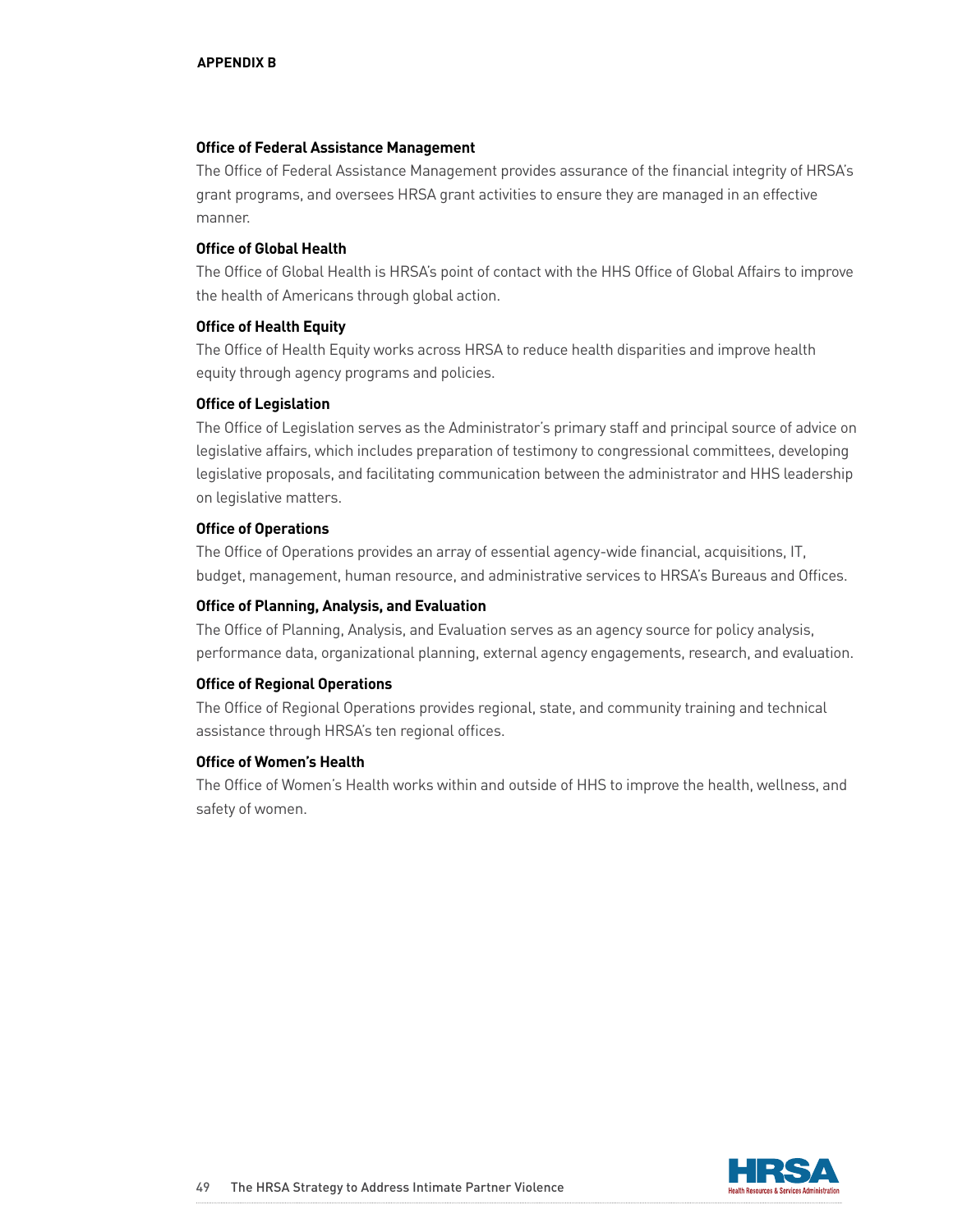# <span id="page-49-0"></span>**APPENDIX C**

## **HRSA IPV STRATEGY LEADERSHIP TEAM**

| <b>Bureau of Health Workforce</b>                   | Melissa Moore<br><b>Joel Nelson</b>                                                                     |
|-----------------------------------------------------|---------------------------------------------------------------------------------------------------------|
| <b>Bureau of Primary Health Care</b>                | Jeanine Baez<br>Amanda Ford<br>Judith Steinberg                                                         |
| <b>Federal Office of Rural Health Policy</b>        | Jennifer Burges<br><b>Heather Dimeris</b>                                                               |
| <b>Healthcare Systems Bureau</b>                    | A. Melissa Houston<br>Lisa Shelton                                                                      |
| <b>HIV/AIDS Bureau</b>                              | Laura Cheever<br><b>Mindy Golatt</b><br>Monique Hitch                                                   |
| <b>Maternal and Child Health Bureau</b>             | Michael Lu<br><b>Bethany Miller</b><br>Kimberly Sherman                                                 |
| Office of Civil Rights, Diversity, and Inclusion    | Golda Philip                                                                                            |
| <b>Office of Communications</b>                     | Kathryn Cook                                                                                            |
| <b>Office of Federal Assistance Management</b>      | <b>Molly Wirick</b>                                                                                     |
| <b>Office of Global Health</b>                      | <b>Austin Demby</b><br>Juliette Jenkins                                                                 |
| <b>Office of Health Equity</b>                      | <b>Gemirauld Daus</b><br>lvy Vedamuthu                                                                  |
| <b>Office of Planning, Analysis, and Evaluation</b> | Jill Center<br>Kristina McBoyle<br>Karen Wade                                                           |
| <b>Office of Regional Operations</b>                | <b>Cheryl Donald</b><br>Margarita Figueroa-Gonzalez<br>Dennis Malcomson                                 |
| <b>Office of Women's Health</b>                     | Christina Lachance<br>Christiana Lang<br>Sabrina Matoff-Stepp<br>Nancy Mautone-Smith<br>Jane Segebrecht |

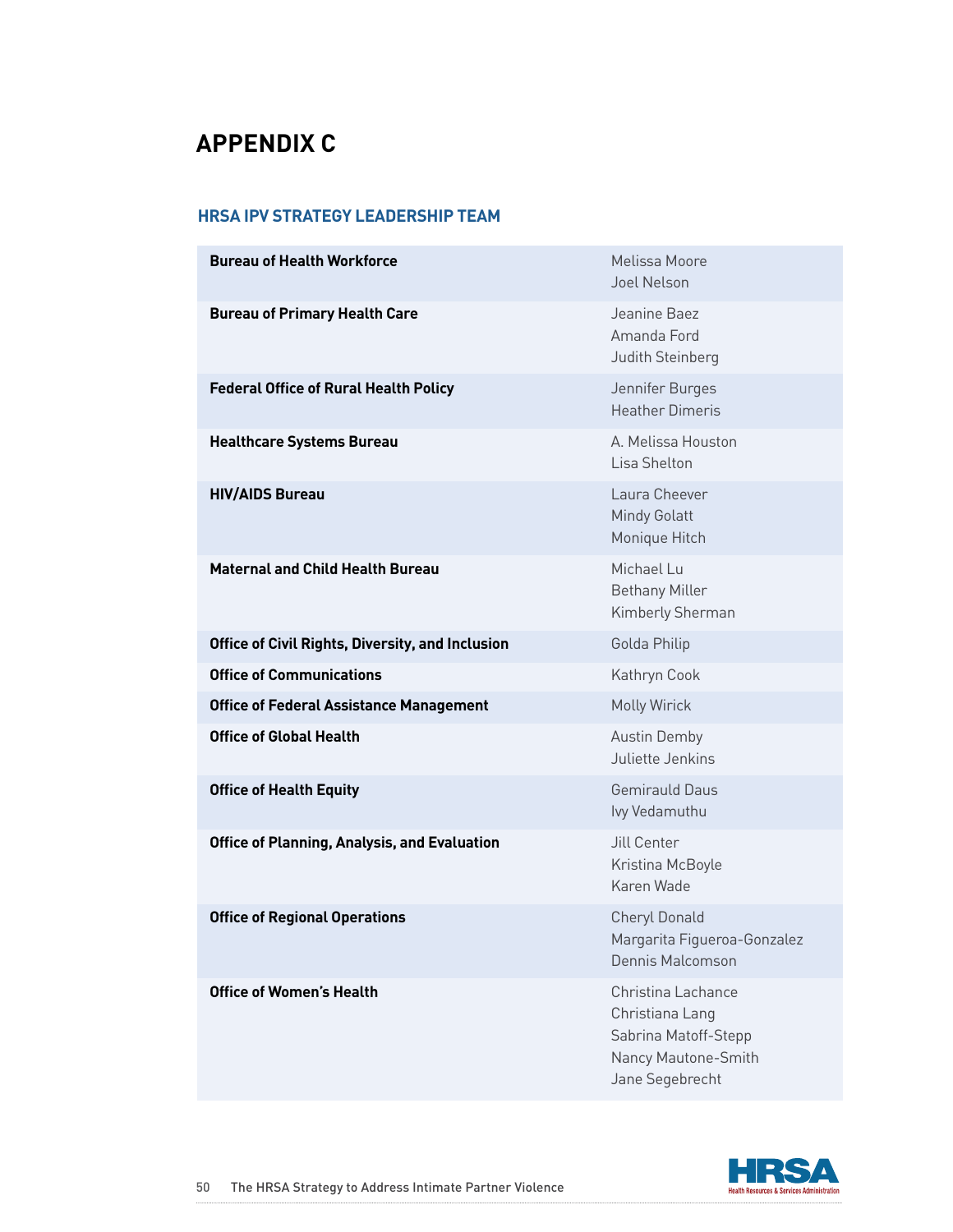# <span id="page-50-0"></span>**APPENDIX D**

# **INDEX OF BUREAU AND OFFICE IPV STRATEGY ACTIVITIES**

| <b>BUREAUS AND OFFICES</b>                                     | <b>ACTIVITY PAGES</b>                |
|----------------------------------------------------------------|--------------------------------------|
| <b>Bureau of Health Workforce (BHW)</b>                        | 18-19, 20-22, 33                     |
| <b>Bureau of Primary Health Care (BPHC)</b>                    | 20-21, 31, 33, 36                    |
| <b>Healthcare Systems Bureau (HSB)</b>                         | 21                                   |
| <b>HIV/AIDS Bureau (HAB)</b>                                   | 20-21, 26, 39                        |
| <b>Maternal and Child Health Bureau (MCHB)</b>                 | 21-22, 31, 33-34, 39-40              |
| <b>Federal Office of Rural Health Policy (FORHP)</b>           | 18, 21, 31                           |
| <b>Office of Communications (OC)</b>                           | 21                                   |
| <b>Office of Civil Rights, Diversity and Inclusion (OCRDI)</b> | 18-19, 26                            |
| <b>Office of Federal Assistance Management (OFAM)</b>          | 31                                   |
| <b>Office of Global Health (OGH)</b>                           | 18, 21-23, 33                        |
| <b>Office of Health Equity (OHE)</b>                           | 18-19, 22, 26, 31                    |
| <b>Office of Planning, Analysis and Evaluation (OPAE)</b>      | 19, 28, 40-41                        |
| <b>Office of Regional Operations (ORO)</b>                     | 18, 20-22, 26, 28, 31, 33            |
| <b>Office of Women's Health (OWH)</b>                          | 18-23, 26, 28, 31, 33-34, 36, 39, 41 |

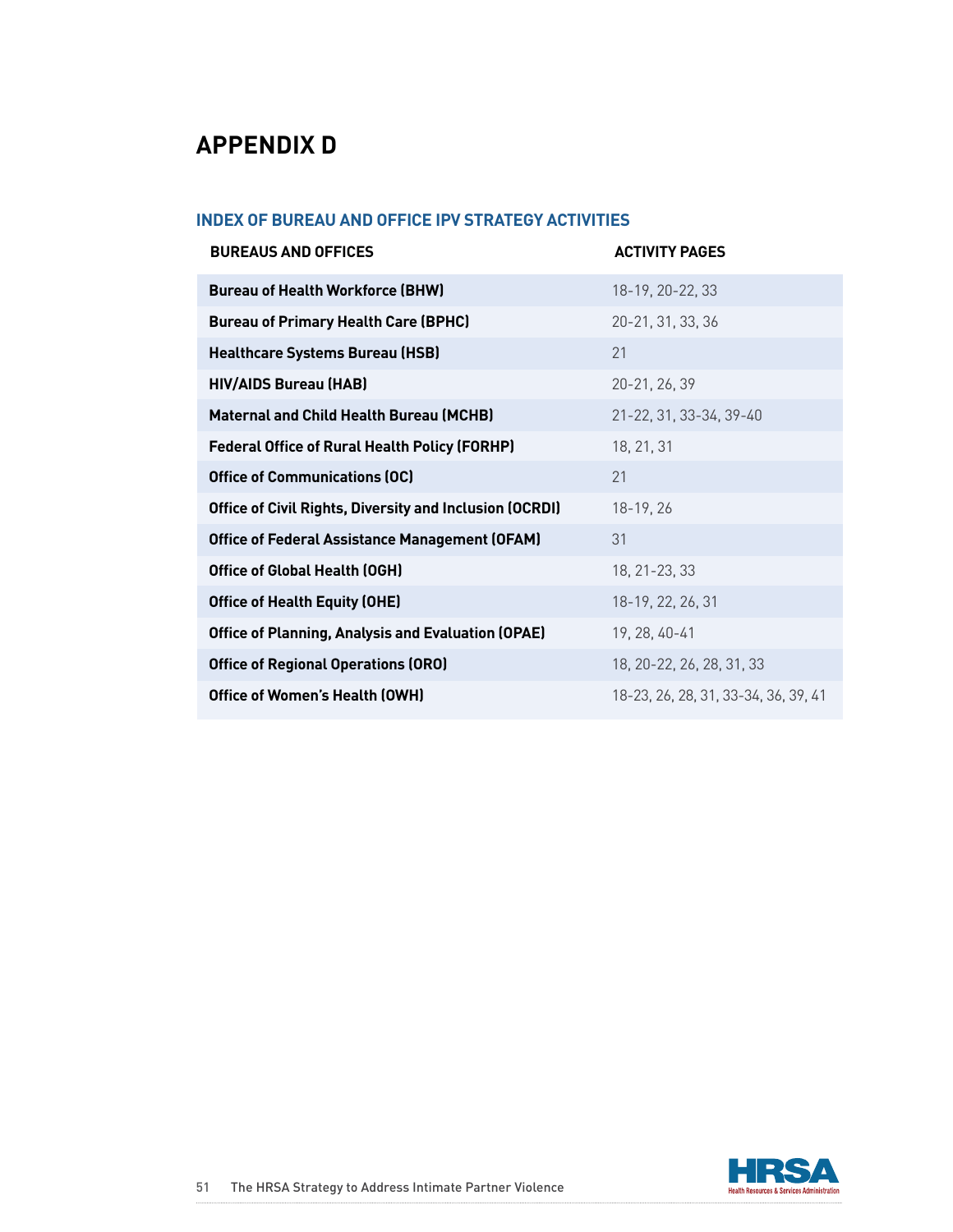# **APPENDIX E**



# **THE HRSA STRATEGY TO ADDRESS INTIMATE PARTNER VIOLENCE (II**